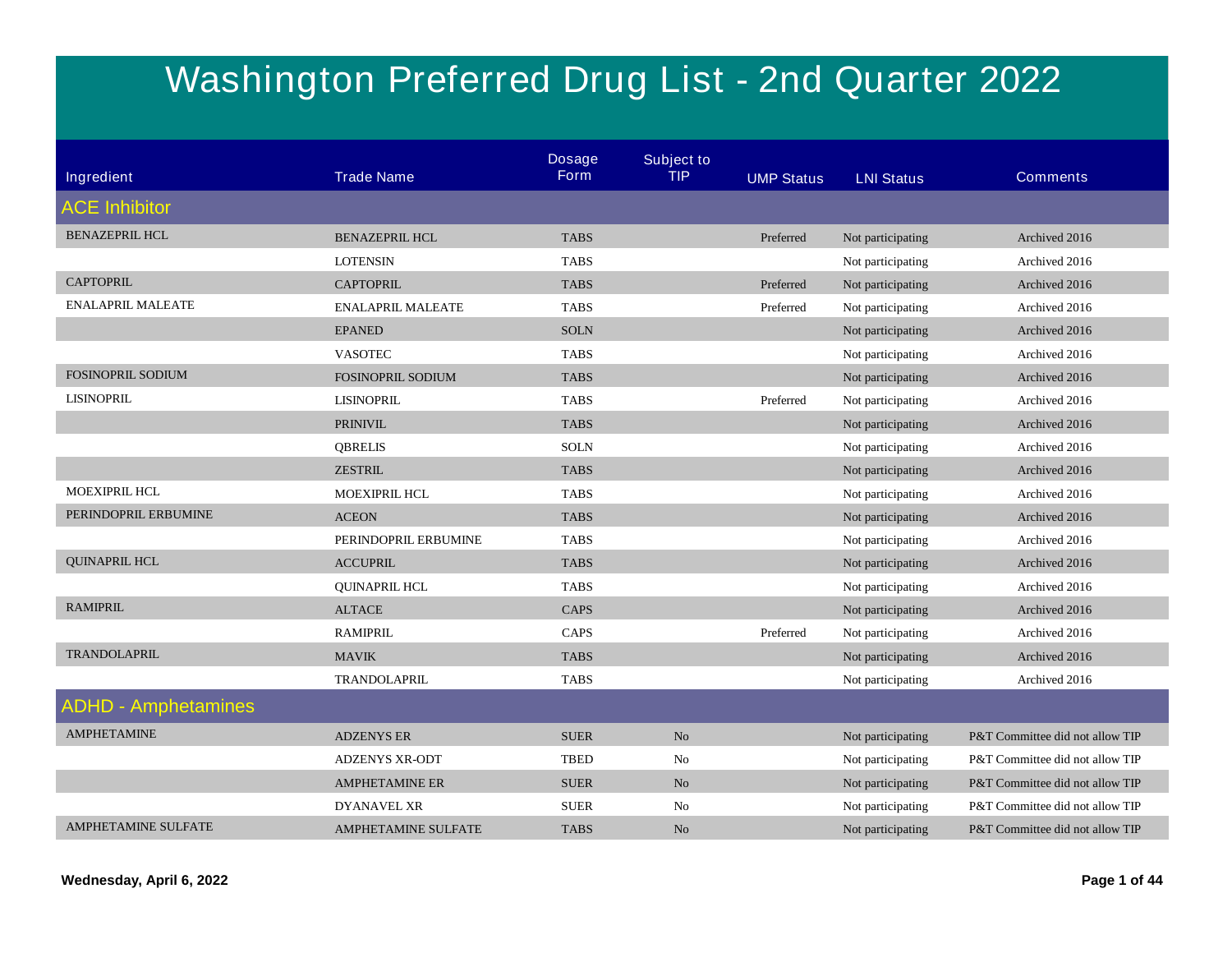|                                                  |                                               | <b>Dosage</b>    | <b>Subject to</b> |                   |                   |                                                                        |
|--------------------------------------------------|-----------------------------------------------|------------------|-------------------|-------------------|-------------------|------------------------------------------------------------------------|
| <b>Ingredient</b>                                | <b>Trade Name</b>                             | <b>Form</b>      | <b>TIP</b>        | <b>UMP Status</b> | <b>LNI Status</b> | <b>Comments</b>                                                        |
| <b>AMPHETAMINE SULFATE</b>                       | <b>EVEKEO</b>                                 | <b>TABS</b>      | No                |                   | Not participating | P&T Committee did not allow TIP                                        |
|                                                  | <b>EVEKEO ODT</b>                             | <b>TBDP</b>      | N <sub>o</sub>    |                   | Not participating | P&T Committee did not allow TIP                                        |
| AMPHETAMINE/ DEXTROAMPHETAMINE                   | <b>ADDERALL</b>                               | <b>TABS</b>      | No                |                   | Not participating | P&T Committee did not allow TIP                                        |
|                                                  | <b>ADDERALL XR</b>                            | CP24             | N <sub>o</sub>    |                   | Not participating | P&T Committee did not allow TIP                                        |
|                                                  | AMPHETAMINE/<br><b>DEXTROAMPHETAMINE</b>      | CP <sub>24</sub> | No                | Preferred         | Not participating | P&T Committee did not allow TIP                                        |
|                                                  | AMPHETAMINE/<br><b>DEXTROAMPHETAMINE</b>      | <b>TABS</b>      | N <sub>o</sub>    | Preferred         | Not participating | P&T Committee did not allow TIP                                        |
| AMPHETAMINE/ DEXTROAMPHETAMINE 3-<br><b>BEAD</b> | <b>MYDAYIS</b>                                | CP <sub>24</sub> | No                |                   | Not participating | P&T Committee did not allow TIP                                        |
| DEXTROAMPHETAMINE SULFATE                        | <b>DEXEDRINE</b>                              | CP24             | N <sub>o</sub>    |                   | Not participating | P&T Committee did not allow TIP                                        |
|                                                  | <b>DEXEDRINE</b>                              | <b>TABS</b>      | No                |                   | Not participating | P&T Committee did not allow TIP                                        |
|                                                  | <b>DEXTROAMPHETAMINE</b><br><b>SULFATE</b>    | <b>SOLN</b>      | N <sub>o</sub>    |                   | Not participating | P&T Committee did not allow TIP                                        |
|                                                  | <b>DEXTROAMPHETAMINE</b><br><b>SULFATE</b>    | <b>TABS</b>      | N <sub>0</sub>    | Preferred         | Not participating | P&T Committee did not allow TIP                                        |
|                                                  | <b>DEXTROAMPHETAMINE</b><br><b>SULFATE ER</b> | CP24             | N <sub>o</sub>    | Preferred         | Not participating | P&T Committee did not allow TIP                                        |
|                                                  | <b>PROCENTRA</b>                              | <b>SOLN</b>      | No TIP No DAW     |                   | Not participating | Not included in OHSU review, therefore<br>not part of the PDL program. |
|                                                  | <b>ZENZEDI</b>                                | <b>TABS</b>      | No TIP No DAW     |                   | Not participating | Not included in OHSU review, therefore<br>not part of the PDL program. |
| LISDEXAMFETAMINE DIMESYLATE                      | <b>VYVANSE</b>                                | CAPS             | No                | Preferred         | Not participating | P&T Committee did not allow TIP                                        |
|                                                  | <b>VYVANSE</b>                                | <b>CHEW</b>      | N <sub>o</sub>    | Preferred         | Not participating | P&T Committee did not allow TIP                                        |
| METHAMPHETAMINE HCL                              | <b>DESOXYN</b>                                | <b>TABS</b>      | No                |                   | Not participating | P&T Committee did not allow TIP                                        |
|                                                  | METHAMPHETAMINE HCL                           | <b>TABS</b>      | N <sub>o</sub>    |                   | Not participating | P&T Committee did not allow TIP                                        |
| <b>ADHD - Methylphenidates</b>                   |                                               |                  |                   |                   |                   |                                                                        |
| DEXMETHYLPHENIDATE HCL                           | <b>COTEMPLA XR-ODT</b>                        | <b>TBED</b>      | N <sub>o</sub>    |                   | Not participating | P&T Committee did not allow TIP                                        |
|                                                  | DEXMETHYLPHENIDATE HCL                        | <b>TABS</b>      | No                | Preferred         | Not participating | P&T Committee did not allow TIP                                        |
|                                                  | DEXMETHYLPHENIDATE HCL ER                     | CP24             | N <sub>o</sub>    | Preferred         | Not participating | P&T Committee did not allow TIP                                        |
|                                                  | <b>FOCALIN</b>                                | <b>TABS</b>      | No                |                   | Not participating | P&T Committee did not allow TIP                                        |
|                                                  | <b>FOCALIN XR</b>                             | CP24             | N <sub>o</sub>    |                   | Not participating | P&T Committee did not allow TIP                                        |
| METHYLPHENIDATE HCL                              | <b>ADHANSIA XR</b>                            | CP24             | No                |                   | Not participating | P&T Committee did not allow TIP                                        |
|                                                  | <b>APTENSIO XR</b>                            | CP24             | N <sub>o</sub>    |                   | Not participating | P&T Committee did not allow TIP                                        |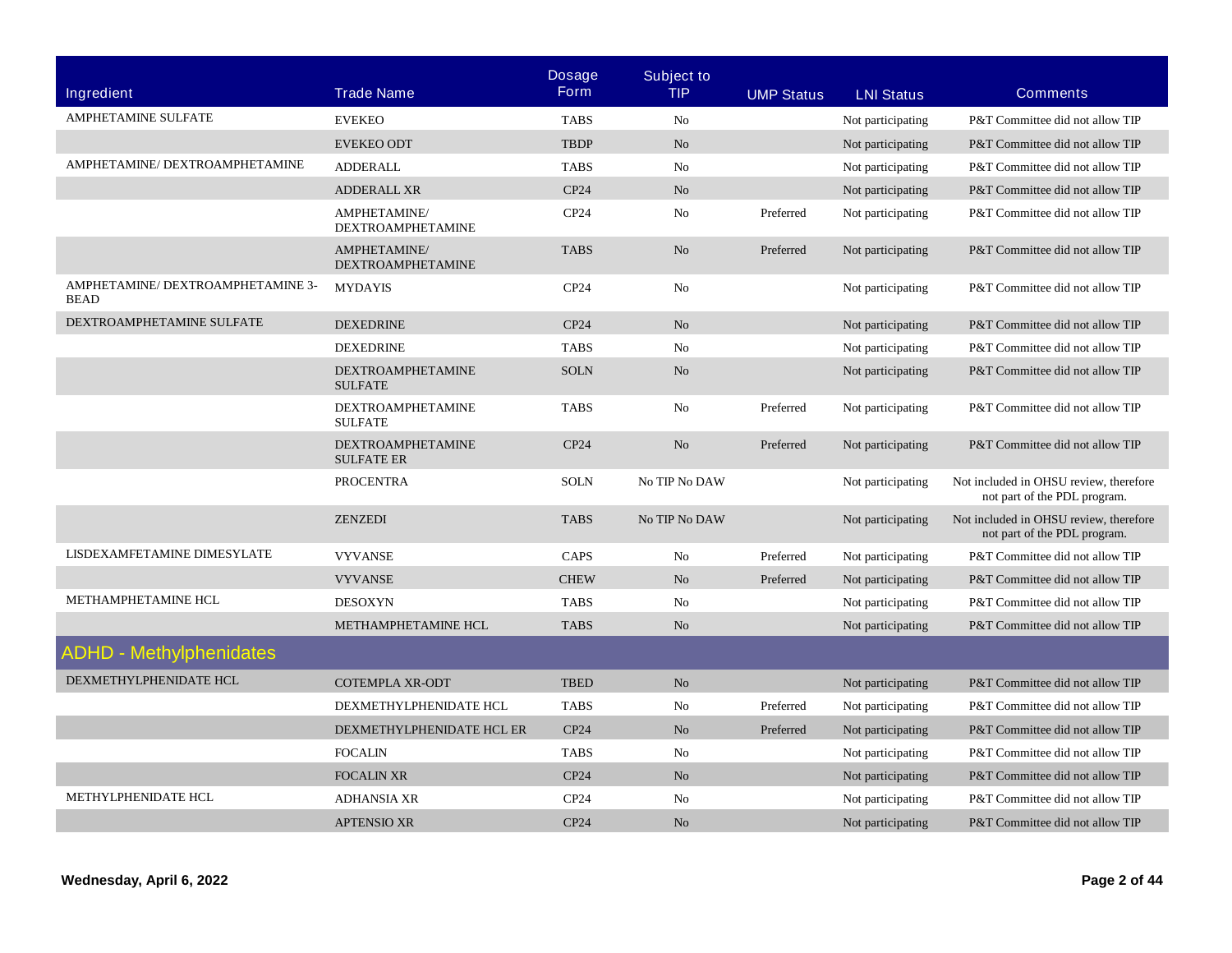| Ingredient                                                | <b>Trade Name</b>       | <b>Dosage</b><br><b>Form</b> | <b>Subject to</b><br><b>TIP</b> | <b>UMP Status</b> | <b>LNI Status</b> | <b>Comments</b>                                                        |
|-----------------------------------------------------------|-------------------------|------------------------------|---------------------------------|-------------------|-------------------|------------------------------------------------------------------------|
| METHYLPHENIDATE HCL                                       | <b>CONCERTA</b>         | <b>TBCR</b>                  | No                              |                   | Not participating | P&T Committee did not allow TIP                                        |
|                                                           | <b>DAYTRANA</b>         | <b>PTCH</b>                  | N <sub>o</sub>                  |                   | Not participating | P&T Committee did not allow TIP                                        |
|                                                           | <b>JORNAY PM</b>        | CP <sub>24</sub>             | No                              |                   | Not participating | P&T Committee did not allow TIP                                        |
|                                                           | <b>METADATE ER</b>      | <b>TBCR</b>                  | N <sub>o</sub>                  |                   | Not participating | P&T Committee did not allow TIP                                        |
|                                                           | <b>METHYLIN</b>         | <b>CHEW</b>                  | No                              |                   | Not participating | P&T Committee did not allow TIP                                        |
|                                                           | <b>METHYLIN</b>         | <b>SOLN</b>                  | N <sub>o</sub>                  |                   | Not participating | P&T Committee did not allow TIP                                        |
|                                                           | METHYLPHENIDATE HCL     | <b>CHEW</b>                  | N <sub>0</sub>                  |                   | Not participating | P&T Committee did not allow TIP                                        |
|                                                           | METHYLPHENIDATE HCL     | <b>SOLN</b>                  | No                              | Preferred         | Not participating | P&T Committee did not allow TIP                                        |
|                                                           | METHYLPHENIDATE HCL     | <b>TABS</b>                  | No                              | Preferred         | Not participating | P&T Committee did not allow TIP                                        |
|                                                           | METHYLPHENIDATE HCL CD  | <b>CPCR</b>                  | N <sub>o</sub>                  | Preferred         | Not participating | P&T Committee did not allow TIP                                        |
|                                                           | METHYLPHENIDATE HCL ER  | CP <sub>24</sub>             | No                              | Preferred         | Not participating | P&T Committee did not allow TIP                                        |
|                                                           | METHYLPHENIDATE HCL ER  | <b>TB24</b>                  | N <sub>o</sub>                  | Preferred         | Not participating | P&T Committee did not allow TIP                                        |
|                                                           | METHYLPHENIDATE HCL ER  | <b>TBCR</b>                  | No                              | Preferred         | Not participating | P&T Committee did not allow TIP                                        |
|                                                           | METHYLPHENIDATE HCL LA  | CAPS                         | $\rm No$                        | Preferred         | Not participating | P&T Committee did not allow TIP                                        |
|                                                           | <b>QUILLICHEW ER</b>    | <b>CHER</b>                  | N <sub>0</sub>                  |                   | Not participating | P&T Committee did not allow TIP                                        |
|                                                           | <b>OUILLIVANT XR</b>    | <b>SUSR</b>                  | N <sub>o</sub>                  |                   | Not participating | P&T Committee did not allow TIP                                        |
|                                                           | <b>RELEXXII</b>         | <b>TBCR</b>                  | No                              |                   | Not participating | P&T Committee did not allow TIP                                        |
|                                                           | <b>RITALIN</b>          | <b>TABS</b>                  | N <sub>o</sub>                  |                   | Not participating | P&T Committee did not allow TIP                                        |
|                                                           | <b>RITALIN LA</b>       | CP <sub>24</sub>             | N <sub>0</sub>                  |                   | Not participating | P&T Committee did not allow TIP                                        |
| SERDEXMETHYLPHENIDATE CHLORIDE-<br>DEXMETHYLPHENIDATE HCL | <b>AZSTARYS</b>         | CAPS                         | No TIP No DAW                   |                   | Not participating | Not included in OHSU review, therefore<br>not part of the PDL program. |
| <b>ADHD - NonStimulant</b>                                |                         |                              |                                 |                   |                   |                                                                        |
| <b>ATOMOXETINE HCL</b>                                    | <b>ATOMOXETINE</b>      | CAPS                         | N <sub>o</sub>                  | Preferred         | Not participating |                                                                        |
|                                                           | <b>STRATTERA</b>        | CAPS                         | N <sub>0</sub>                  |                   | Not participating |                                                                        |
| <b>CLONIDINE HCL</b>                                      | <b>CATAPRES</b>         | <b>TABS</b>                  |                                 |                   | Not participating |                                                                        |
|                                                           | <b>CLONIDINE HCL</b>    | <b>PTWK</b>                  |                                 | Preferred         | Not participating |                                                                        |
|                                                           | <b>CLONIDINE HCL</b>    | <b>TABS</b>                  |                                 | Preferred         | Not participating |                                                                        |
|                                                           | <b>CLONIDINE HCL ER</b> | TB12                         |                                 | Preferred         | Not participating |                                                                        |
|                                                           | <b>KAPVAY</b>           | <b>TB12</b>                  |                                 |                   | Not participating |                                                                        |
| <b>GUANFACINE HCL</b>                                     | <b>GUANFACINE ER</b>    | <b>TB24</b>                  |                                 | Preferred         | Not participating |                                                                        |
|                                                           | <b>GUANFACINE HCL</b>   | <b>TABS</b>                  |                                 | Preferred         | Not participating |                                                                        |
|                                                           | <b>INTUNIV</b>          | <b>TB24</b>                  |                                 |                   | Not participating |                                                                        |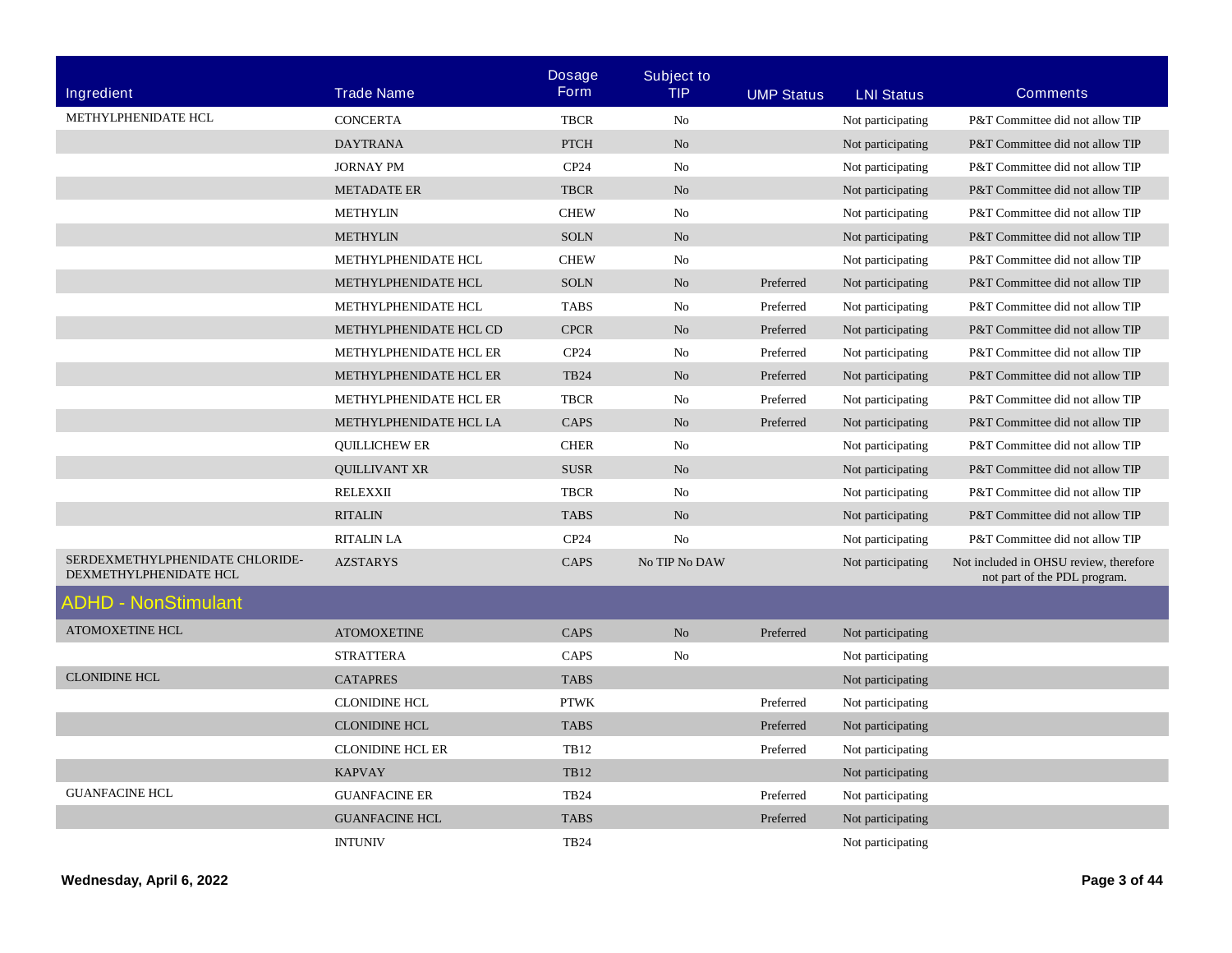| Ingredient                      | <b>Trade Name</b>                            | <b>Dosage</b><br><b>Form</b> | <b>Subject to</b><br><b>TIP</b> | <b>UMP Status</b> | <b>LNI Status</b> | <b>Comments</b>                                                                       |
|---------------------------------|----------------------------------------------|------------------------------|---------------------------------|-------------------|-------------------|---------------------------------------------------------------------------------------|
| <b>VILOXAZINE HCL</b>           | <b>QELBREE</b>                               | CP24                         | No TIP No DAW                   |                   | Not participating | Not included in OHSU review, therefore<br>not part of the PDL program.                |
| <b>Alzheimers Drugs</b>         |                                              |                              |                                 |                   |                   |                                                                                       |
| DONEPEZIL HYDROCHLORIDE         | <b>ARICEPT</b>                               | <b>TABS</b>                  | No                              |                   | Not participating | P&T Committee did not allow TIP,<br>Archived 2016                                     |
|                                 | <b>DONEPEZIL HCL</b>                         | <b>TABS</b>                  | No                              | Preferred         | Not participating | Donepezil 23mg in non-preferred. P&T<br>Committee did not allow TIP, Archived<br>2016 |
|                                 | <b>DONEPEZIL HCL</b>                         | <b>TBDP</b>                  | N <sub>o</sub>                  | Preferred         | Not participating | Donepezil 23mg in non-preferred. P&T<br>Committee did not allow TIP, Archived<br>2016 |
| <b>GALANTAMINE HYDROBROMIDE</b> | <b>GALANTAMINE</b><br><b>HYDROBROMIDE</b>    | <b>SOLN</b>                  | No                              | Preferred         | Not participating | P&T Committee did not allow TIP,<br>Archived 2016                                     |
|                                 | <b>GALANTAMINE</b><br><b>HYDROBROMIDE</b>    | <b>TABS</b>                  | N <sub>o</sub>                  | Preferred         | Not participating | P&T Committee did not allow TIP,<br>Archived 2016                                     |
|                                 | <b>GALANTAMINE</b><br><b>HYDROBROMIDE ER</b> | CP24                         | No                              | Preferred         | Not participating | P&T Committee did not allow TIP,<br>Archived 2016                                     |
|                                 | <b>RAZADYNE</b>                              | <b>SOLN</b>                  | No                              |                   | Not participating | P&T Committee did not allow TIP,<br>Archived 2016                                     |
|                                 | <b>RAZADYNE</b>                              | <b>TABS</b>                  | No                              |                   | Not participating | P&T Committee did not allow TIP,<br>Archived 2016                                     |
|                                 | <b>RAZADYNE ER</b>                           | CP24                         | N <sub>o</sub>                  |                   | Not participating | P&T Committee did not allow TIP,<br>Archived 2016                                     |
| <b>MEMANTINE HCL</b>            | MEMANTINE HCL                                | <b>SOLN</b>                  | No                              | Preferred         | Not participating | P&T Committee did not allow TIP,<br>Archived 2016                                     |
|                                 | <b>MEMANTINE HCL</b>                         | <b>TABS</b>                  | No                              | Preferred         | Not participating | P&T Committee did not allow TIP,<br>Archived 2016                                     |
|                                 | <b>MEMANTINE HCL ER</b>                      | CP24                         | No                              | Preferred         | Not participating | P&T Committee did not allow TIP,<br>Archived 2016                                     |
|                                 | MEMANTINE HCL TITRATION<br><b>PAK</b>        | <b>TABS</b>                  | No                              | Preferred         | Not participating | P&T Committee did not allow TIP,<br>Archived 2016                                     |
|                                 | <b>NAMENDA</b>                               | <b>SOLN</b>                  | No                              |                   | Not participating | P&T Committee did not allow TIP,<br>Archived 2016                                     |
|                                 | <b>NAMENDA</b>                               | <b>TABS</b>                  | No                              |                   | Not participating | P&T Committee did not allow TIP,<br>Archived 2016                                     |
|                                 | <b>NAMENDA TITRATION PAK</b>                 | <b>TABS</b>                  | N <sub>0</sub>                  |                   | Not participating | P&T Committee did not allow TIP,<br>Archived 2016                                     |
|                                 | <b>NAMENDA XR</b>                            | CP24                         | No TIP No DAW                   |                   | Not participating | Not included in OHSU review, therefore<br>not part of the PDL program.                |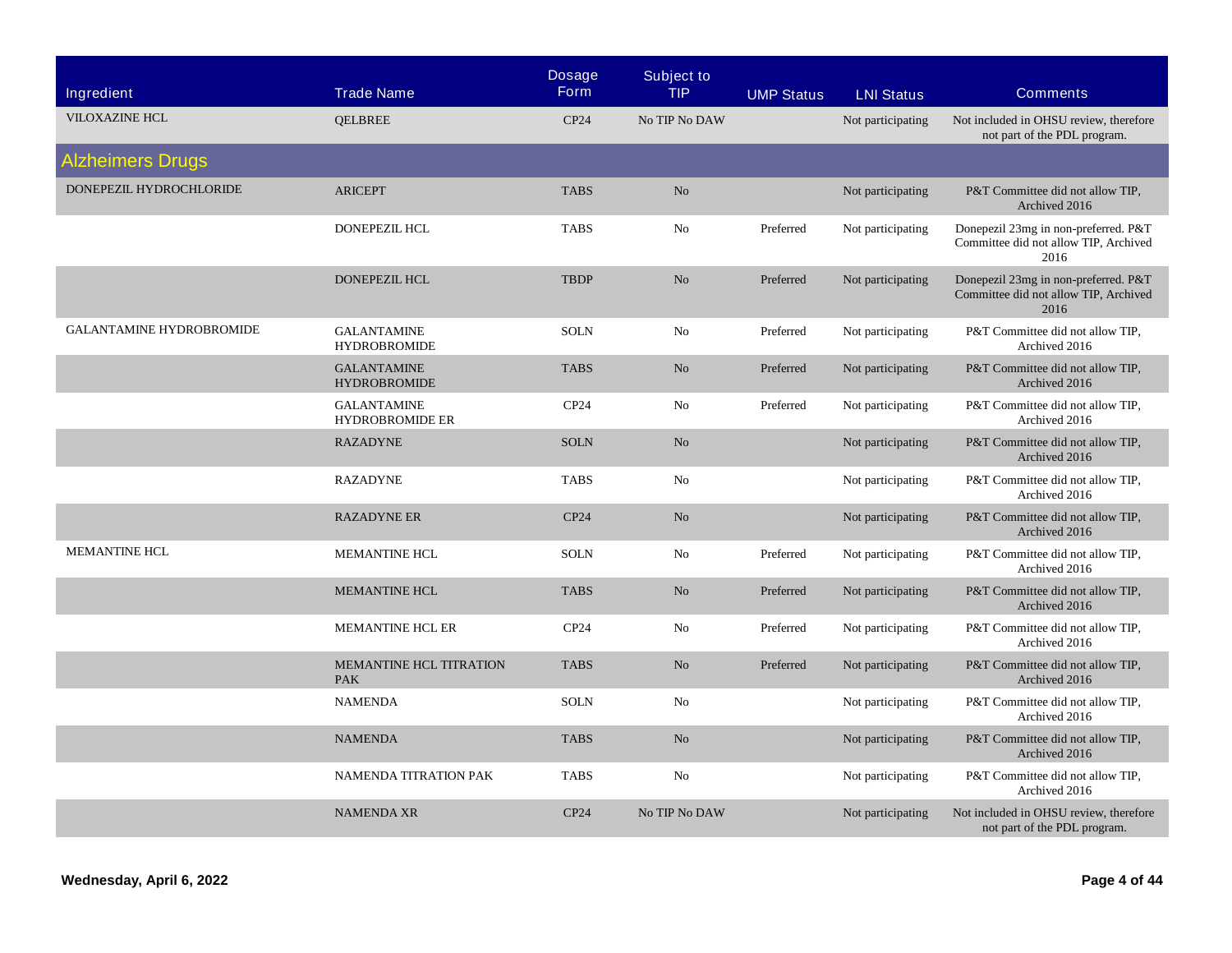| Ingredient                      | <b>Trade Name</b>                         | <b>Dosage</b><br><b>Form</b> | <b>Subject to</b><br><b>TIP</b> | <b>UMP Status</b> | <b>LNI Status</b> | <b>Comments</b>                                                        |
|---------------------------------|-------------------------------------------|------------------------------|---------------------------------|-------------------|-------------------|------------------------------------------------------------------------|
| <b>MEMANTINE HCL</b>            | NAMENDA XR TITRATION PAK                  | CP24                         | No TIP No DAW                   |                   | Not participating | Not included in OHSU review, therefore<br>not part of the PDL program. |
| MEMANTINE HCL-DONEPEZIL HCL     | <b>NAMZARIC</b>                           | C4PK                         | No TIP No DAW                   |                   | Not participating | Not included in OHSU review, therefore<br>not part of the PDL program. |
|                                 | <b>NAMZARIC</b>                           | CP24                         | No TIP No DAW                   |                   | Not participating | Not included in OHSU review, therefore<br>not part of the PDL program. |
| <b>RIVASTIGMINE TARTRATE</b>    | <b>EXELON</b>                             | <b>CAPS</b>                  | $\rm No$                        |                   | Not participating | P&T Committee did not allow TIP,<br>Archived 2016                      |
|                                 | <b>EXELON</b>                             | <b>SOLN</b>                  | No                              |                   | Not participating | P&T Committee did not allow TIP,<br>Archived 2016                      |
|                                 | RIVASTIGMINE TARTRATE                     | <b>CAPS</b>                  | N <sub>o</sub>                  | Preferred         | Not participating | P&T Committee did not allow TIP,<br>Archived 2016                      |
| RIVASTIGMINE TRANSDERMAL SYSTEM | <b>EXELON</b>                             | PT24                         | No                              |                   | Not participating | P&T Committee did not allow TIP,<br>Archived 2016                      |
|                                 | RIVASTIGMINE TRANSDERMAL<br><b>SYSTEM</b> | PT24                         | No                              |                   | Not participating | P&T Committee did not allow TIP,<br>Archived 2016                      |
| Anticoagulant                   |                                           |                              |                                 |                   |                   |                                                                        |
| <b>APIXABAN</b>                 | <b>ELIQUIS</b>                            | <b>TABS</b>                  | N <sub>o</sub>                  | Preferred         | Not participating |                                                                        |
|                                 | ELIQUIS STARTER PACK                      | <b>TABS</b>                  | No                              | Preferred         | Not participating |                                                                        |
| <b>BETRIXABAN MALEATE</b>       | <b>BEVYXXA</b>                            | <b>CAPS</b>                  | N <sub>o</sub>                  |                   | Not participating |                                                                        |
| DABIGATRAN ETEXILATE MESYLATE   | <b>PRADAXA</b>                            | CAPS                         | No                              | Preferred         | Not participating |                                                                        |
| EDOXABAN TOSYLATE               | <b>SAVAYSA</b>                            | <b>TABS</b>                  | N <sub>o</sub>                  |                   | Not participating |                                                                        |
| <b>RIVAROXABAN</b>              | <b>XARELTO</b>                            | <b>SUSR</b>                  | No                              | Preferred         | Not participating |                                                                        |
|                                 | <b>XARELTO</b>                            | <b>TABS</b>                  | No                              | Preferred         | Not participating |                                                                        |
|                                 | XARELTO STARTER PACK                      | <b>TBPK</b>                  | No                              | Preferred         | Not participating |                                                                        |
| <b>Antidepressant - Other</b>   |                                           |                              |                                 |                   |                   |                                                                        |
| <b>BUPROPION HCL</b>            | <b>BUPROPION HCL</b>                      | <b>TABS</b>                  | N <sub>o</sub>                  | Preferred         | Preferred         | P&T Committee did not allow TIP; Refills<br>exempt from TIP by law     |
|                                 | <b>BUPROPION HCL ER</b>                   | <b>TB12</b>                  | No                              | Preferred         | Preferred         | P&T Committee did not allow TIP; Refills<br>exempt from TIP by law     |
|                                 | <b>BUPROPION HCL SR</b>                   | <b>TB12</b>                  | No                              | Preferred         | Preferred         | P&T Committee did not allow TIP; Refills<br>exempt from TIP by law     |
|                                 | <b>BUPROPION HCL XL</b>                   | <b>TB24</b>                  | No                              | Preferred         | Preferred         | P&T Committee did not allow TIP; Refills<br>exempt from TIP by law     |
|                                 | <b>FORFIVO XL</b>                         | <b>TB24</b>                  | No TIP No DAW                   |                   | Not covered       | Not included in OHSU review, therefore<br>not part of the PDL program. |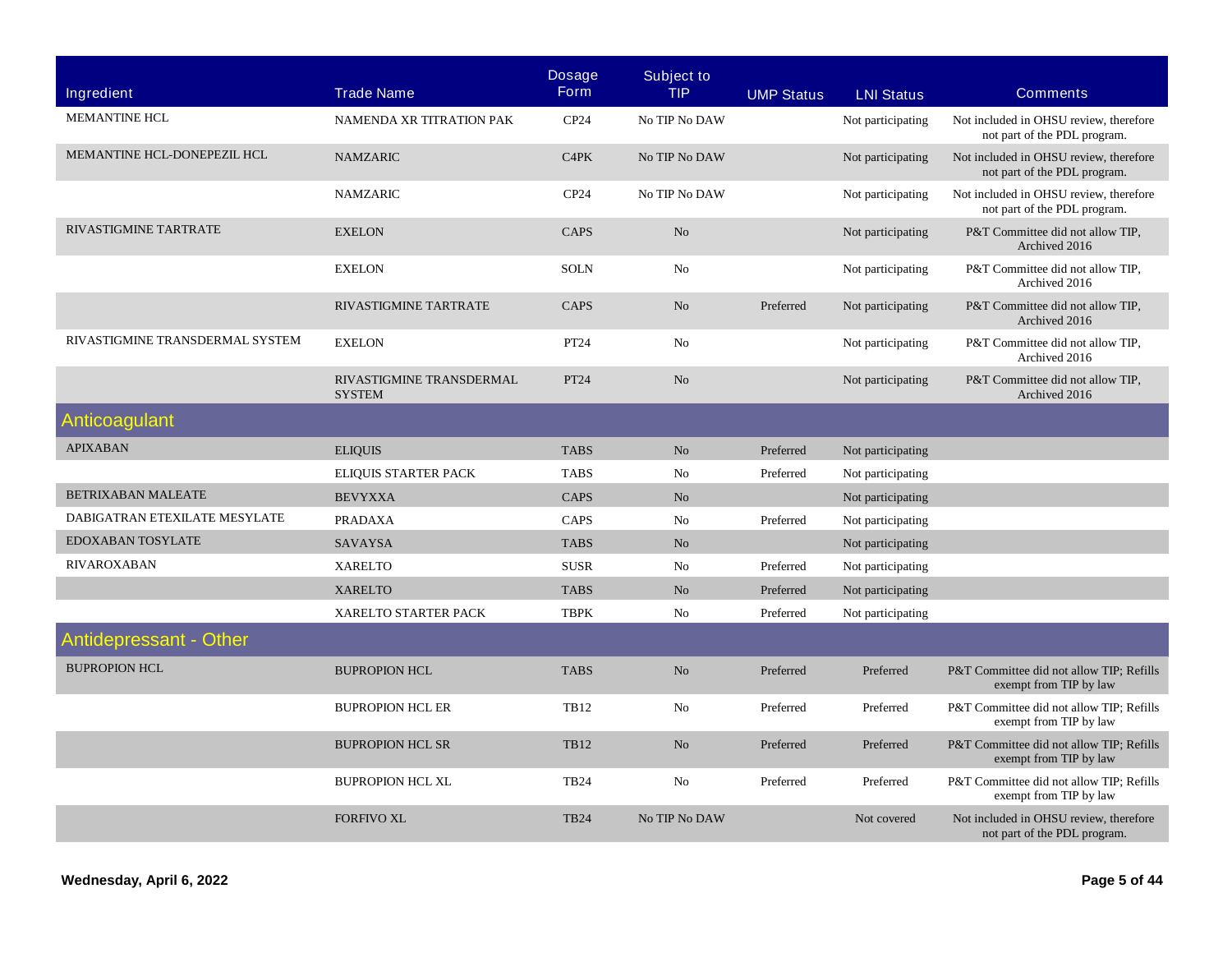| Ingredient                    | <b>Trade Name</b>        | <b>Dosage</b><br><b>Form</b>  | <b>Subject to</b><br><b>TIP</b> | <b>UMP Status</b> | <b>LNI Status</b> | <b>Comments</b>                                                        |
|-------------------------------|--------------------------|-------------------------------|---------------------------------|-------------------|-------------------|------------------------------------------------------------------------|
| <b>BUPROPION HCL</b>          | WELLBUTRIN               | <b>TABS</b>                   | No                              |                   |                   | P&T Committee did not allow TIP; Refills<br>exempt from TIP by law     |
|                               | <b>WELLBUTRIN SR</b>     | <b>TB12</b>                   | N <sub>o</sub>                  |                   |                   | P&T Committee did not allow TIP; Refills<br>exempt from TIP by law     |
|                               | WELLBUTRIN XL            | <b>TB24</b>                   | No                              |                   |                   | P&T Committee did not allow TIP; Refills<br>exempt from TIP by law     |
| <b>BUPROPION HYDROBROMIDE</b> | <b>APLENZIN</b>          | <b>TB24</b>                   | N <sub>o</sub>                  |                   |                   | P&T Committee did not allow TIP; Refills<br>exempt from TIP by law     |
| <b>MIRTAZAPINE</b>            | <b>MIRTAZAPINE</b>       | <b>TABS</b>                   | No                              | Preferred         | Preferred         | P&T Committee did not allow TIP; Refills<br>exempt from TIP by law     |
|                               | MIRTAZAPINE ODT          | <b>TBDP</b>                   | N <sub>o</sub>                  | Preferred         | Preferred         | P&T Committee did not allow TIP; Refills<br>exempt from TIP by law     |
|                               | <b>REMERON</b>           | <b>TABS</b>                   | No                              |                   |                   | P&T Committee did not allow TIP; Refills<br>exempt from TIP by law     |
|                               | <b>REMERON SOLTAB</b>    | <b>TBDP</b>                   | N <sub>o</sub>                  |                   |                   | P&T Committee did not allow TIP; Refills<br>exempt from TIP by law     |
| NEFAZODONE HCL                | NEFAZODONE HCL           | <b>TABS</b>                   | No                              |                   |                   | P&T Committee did not allow TIP; Refills<br>exempt from TIP by law     |
| <b>Antidepressant - SNRI</b>  |                          |                               |                                 |                   |                   |                                                                        |
| <b>DESVENLAFAXINE</b>         | DESVENLAFAXINE ER        | <b>TB24</b>                   | N <sub>o</sub>                  |                   |                   | P&T Committee did not allow TIP; Refills<br>exempt from TIP by law     |
|                               | <b>KHEDEZLA</b>          | <b>TB24</b>                   | No TIP No DAW                   |                   | Not covered       | Not included in OHSU review, therefore<br>not part of the PDL program. |
| DESVENLAFAXINE FUMARATE       | DESVENLAFAXINE ER        | <b>TB24</b>                   | No                              |                   |                   | P&T Committee did not allow TIP; Refills<br>exempt from TIP by law     |
| DESVENLAFAXINE SUCCINATE      | DESVENLAFAXINE SUCCINATE | <b>TB24</b>                   | No                              |                   |                   | P&T Committee did not allow TIP; Refills<br>exempt from TIP by law     |
|                               | <b>PRISTIQ</b>           | <b>TB24</b>                   | N <sub>o</sub>                  |                   |                   | P&T Committee did not allow TIP; Refills<br>exempt from TIP by law     |
| <b>DULOXETINE HCL</b>         | <b>CYMBALTA</b>          | <b>CPEP</b>                   | N <sub>0</sub>                  |                   |                   | P&T Committee did not allow TIP; Refills<br>exempt from TIP by law     |
|                               | DRIZALMA SPRINKLE        | <b>CSDR</b>                   | N <sub>o</sub>                  |                   |                   | P&T Committee did not allow TIP                                        |
|                               | <b>DULOXETINE HCL</b>    | <b>CPEP</b>                   | No                              | Preferred         | Preferred         | P&T Committee did not allow TIP; Refills<br>exempt from TIP by law     |
| LEVOMILNACIPRAN HCL           | <b>FETZIMA</b>           | CP24                          | N <sub>o</sub>                  |                   |                   | P&T Committee did not allow TIP; Refills<br>exempt from TIP by law     |
|                               | FETZIMA TITRATION PACK   | C <sub>4</sub> P <sub>K</sub> | No                              |                   |                   | P&T Committee did not allow TIP; Refills<br>exempt from TIP by law     |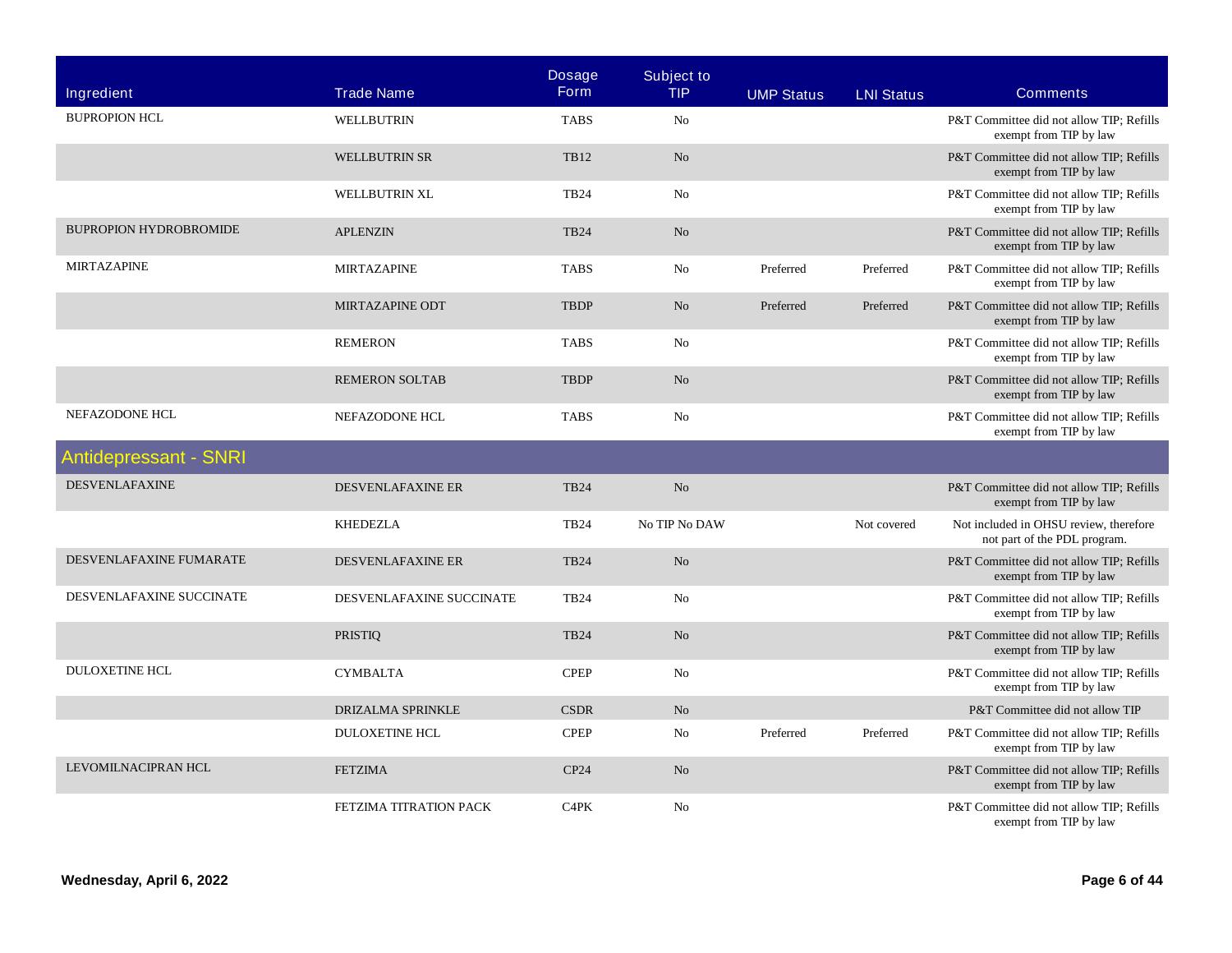| Ingredient                   | <b>Trade Name</b>         | <b>Dosage</b><br><b>Form</b> | <b>Subject to</b><br><b>TIP</b> | <b>UMP Status</b> | <b>LNI Status</b> | <b>Comments</b>                                                                                                        |
|------------------------------|---------------------------|------------------------------|---------------------------------|-------------------|-------------------|------------------------------------------------------------------------------------------------------------------------|
| <b>VENLAFAXINE HCL</b>       | <b>EFFEXOR XR</b>         | CP24                         | N <sub>o</sub>                  |                   |                   | P&T Committee did not allow TIP: Refills<br>exempt from TIP by law                                                     |
|                              | <b>VENLAFAXINE HCL</b>    | <b>TABS</b>                  | No                              | Preferred         | Preferred         | P&T Committee did not allow TIP; Refills<br>exempt from TIP by law                                                     |
|                              | <b>VENLAFAXINE HCL ER</b> | CP24                         | N <sub>o</sub>                  | Preferred         | Preferred         | P&T Committee did not allow TIP; Refills<br>exempt from TIP by law                                                     |
|                              | <b>VENLAFAXINE HCL ER</b> | <b>TB24</b>                  | No                              |                   |                   | P&T Committee did not allow TIP; Refills<br>exempt from TIP by law                                                     |
| <b>Antidepressant - SSRI</b> |                           |                              |                                 |                   |                   |                                                                                                                        |
| CITALOPRAM HYDROBROMIDE      | <b>CELEXA</b>             | <b>TABS</b>                  | N <sub>o</sub>                  |                   |                   | P&T Committee did not allow TIP; Refills<br>exempt from TIP by law                                                     |
|                              | CITALOPRAM HYDROBROMIDE   | CAPS                         | No                              |                   |                   | P&T Committee did not allow TIP; Refills<br>exempt from TIP by law                                                     |
|                              | CITALOPRAM HYDROBROMIDE   | <b>SOLN</b>                  | No                              |                   |                   | P&T Committee did not allow TIP; Refills<br>exempt from TIP by law                                                     |
|                              | CITALOPRAM HYDROBROMIDE   | <b>TABS</b>                  | No                              | Preferred         | Preferred         | P&T Committee did not allow TIP; Refills<br>exempt from TIP by law                                                     |
| <b>ESCITALOPRAM OXALATE</b>  | ESCITALOPRAM OXALATE      | <b>SOLN</b>                  | No                              |                   |                   | P&T Committee did not allow TIP; Refills<br>exempt from TIP by law                                                     |
|                              | ESCITALOPRAM OXALATE      | <b>TABS</b>                  | N <sub>0</sub>                  | Preferred         | Preferred         | P&T Committee did not allow TIP; Refills<br>exempt from TIP by law                                                     |
|                              | <b>LEXAPRO</b>            | <b>SOLN</b>                  | $\rm No$                        |                   |                   | P&T Committee did not allow TIP; Refills<br>exempt from TIP by law                                                     |
|                              | <b>LEXAPRO</b>            | <b>TABS</b>                  | No                              |                   |                   | P&T Committee did not allow TIP; Refills<br>exempt from TIP by law                                                     |
| <b>FLUOXETINE HCL</b>        | <b>FLUOXETINE DR</b>      | <b>CPDR</b>                  | N <sub>o</sub>                  | Preferred         | Preferred         | P&T Committee did not allow TIP; Refills<br>exempt from TIP by law                                                     |
|                              | FLUOXETINE HCL            | CAPS                         | No                              | Preferred         | Preferred         | P&T Committee did not allow TIP; Refills<br>exempt from TIP by law                                                     |
|                              | <b>FLUOXETINE HCL</b>     | <b>SOLN</b>                  | N <sub>o</sub>                  | Preferred         | Preferred         | P&T Committee did not allow TIP; Refills<br>exempt from TIP by law                                                     |
|                              | FLUOXETINE HCL            | <b>TABS</b>                  | No                              |                   |                   | 60mg dose is not a generic and is not<br>preferred. P&T Committee did not allow<br>TIP; Refills exempt from TIP by law |
|                              | <b>PROZAC</b>             | <b>CAPS</b>                  | No                              |                   |                   | P&T Committee did not allow TIP; Refills<br>exempt from TIP by law                                                     |
|                              | PROZAC WEEKLY             | <b>CPDR</b>                  | N <sub>0</sub>                  |                   |                   | P&T Committee did not allow TIP; Refills<br>exempt from TIP by law                                                     |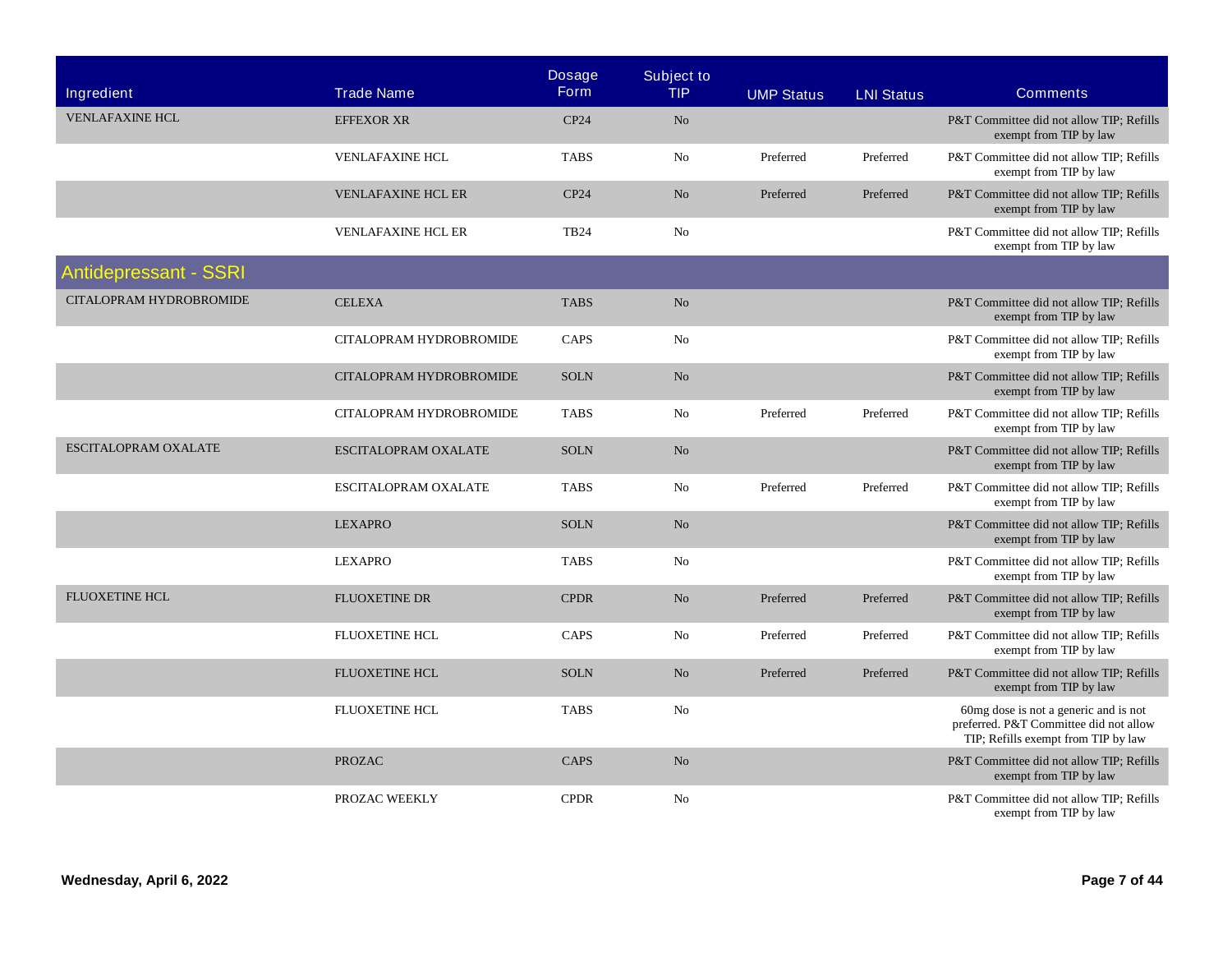| Ingredient                 | <b>Trade Name</b>      | <b>Dosage</b><br><b>Form</b> | <b>Subject to</b><br><b>TIP</b> | <b>UMP Status</b> | <b>LNI Status</b> | <b>Comments</b>                                                    |
|----------------------------|------------------------|------------------------------|---------------------------------|-------------------|-------------------|--------------------------------------------------------------------|
| <b>FLUVOXAMINE MALEATE</b> | FLUVOXAMINE MALEATE    | <b>TABS</b>                  | N <sub>o</sub>                  | Preferred         | Preferred         | P&T Committee did not allow TIP; Refills<br>exempt from TIP by law |
|                            | FLUVOXAMINE MALEATE ER | CP24                         | No                              |                   |                   | P&T Committee did not allow TIP; Refills<br>exempt from TIP by law |
|                            | <b>LUVOX CR</b>        | CP24                         | N <sub>o</sub>                  |                   |                   | P&T Committee did not allow TIP; Refills<br>exempt from TIP by law |
| PAROXETINE HCL             | PAROXETINE HCL         | <b>TABS</b>                  | No                              | Preferred         | Preferred         | P&T Committee did not allow TIP; Refills<br>exempt from TIP by law |
|                            | PAROXETINE HCL ER      | <b>TB24</b>                  | N <sub>o</sub>                  |                   |                   | P&T Committee did not allow TIP; Refills<br>exempt from TIP by law |
|                            | <b>PAXIL</b>           | <b>SUSP</b>                  | No                              |                   |                   | P&T Committee did not allow TIP; Refills<br>exempt from TIP by law |
|                            | <b>PAXIL</b>           | <b>TABS</b>                  | N <sub>o</sub>                  |                   |                   | P&T Committee did not allow TIP; Refills<br>exempt from TIP by law |
|                            | <b>PAXIL CR</b>        | <b>TB24</b>                  | No                              |                   |                   | P&T Committee did not allow TIP; Refills<br>exempt from TIP by law |
| PAROXETINE MESYLATE        | <b>PEXEVA</b>          | <b>TABS</b>                  | N <sub>o</sub>                  |                   | Not covered       | P&T Committee did not allow TIP; Refills<br>exempt from TIP by law |
| <b>SERTRALINE HCL</b>      | SERTRALINE HCL         | <b>CONC</b>                  | No                              |                   |                   | P&T Committee did not allow TIP; Refills<br>exempt from TIP by law |
|                            | <b>SERTRALINE HCL</b>  | <b>TABS</b>                  | N <sub>o</sub>                  | Preferred         | Preferred         | P&T Committee did not allow TIP; Refills<br>exempt from TIP by law |
|                            | <b>ZOLOFT</b>          | CONC                         | No                              |                   |                   | P&T Committee did not allow TIP; Refills<br>exempt from TIP by law |
|                            | <b>ZOLOFT</b>          | <b>TABS</b>                  | N <sub>o</sub>                  |                   |                   | P&T Committee did not allow TIP; Refills<br>exempt from TIP by law |
| <b>VILAZODONE HCL</b>      | <b>VIIBRYD</b>         | KIT                          | No                              |                   |                   | P&T Committee did not allow TIP; Refills<br>exempt from TIP by law |
|                            | <b>VIIBRYD</b>         | <b>TABS</b>                  | N <sub>o</sub>                  |                   |                   | P&T Committee did not allow TIP; Refills<br>exempt from TIP by law |
|                            | VIIBRYD STARTER PACK   | KIT                          | No                              |                   |                   | P&T Committee did not allow TIP; Refills<br>exempt from TIP by law |
| <b>VORTIOXETINE HBR</b>    | <b>TRINTELLIX</b>      | <b>TABS</b>                  | N <sub>o</sub>                  |                   |                   | P&T Committee did not allow TIP; Refills<br>exempt from TIP by law |
| Antiemetic                 |                        |                              |                                 |                   |                   |                                                                    |
| <b>APREPITANT</b>          | <b>APREPITANT</b>      | CAPS                         |                                 |                   | Not participating |                                                                    |
|                            | APREPITANT             | <b>MISC</b>                  |                                 |                   | Not participating |                                                                    |
|                            | <b>CINVANTI</b>        | <b>EMUL</b>                  |                                 |                   | Not participating |                                                                    |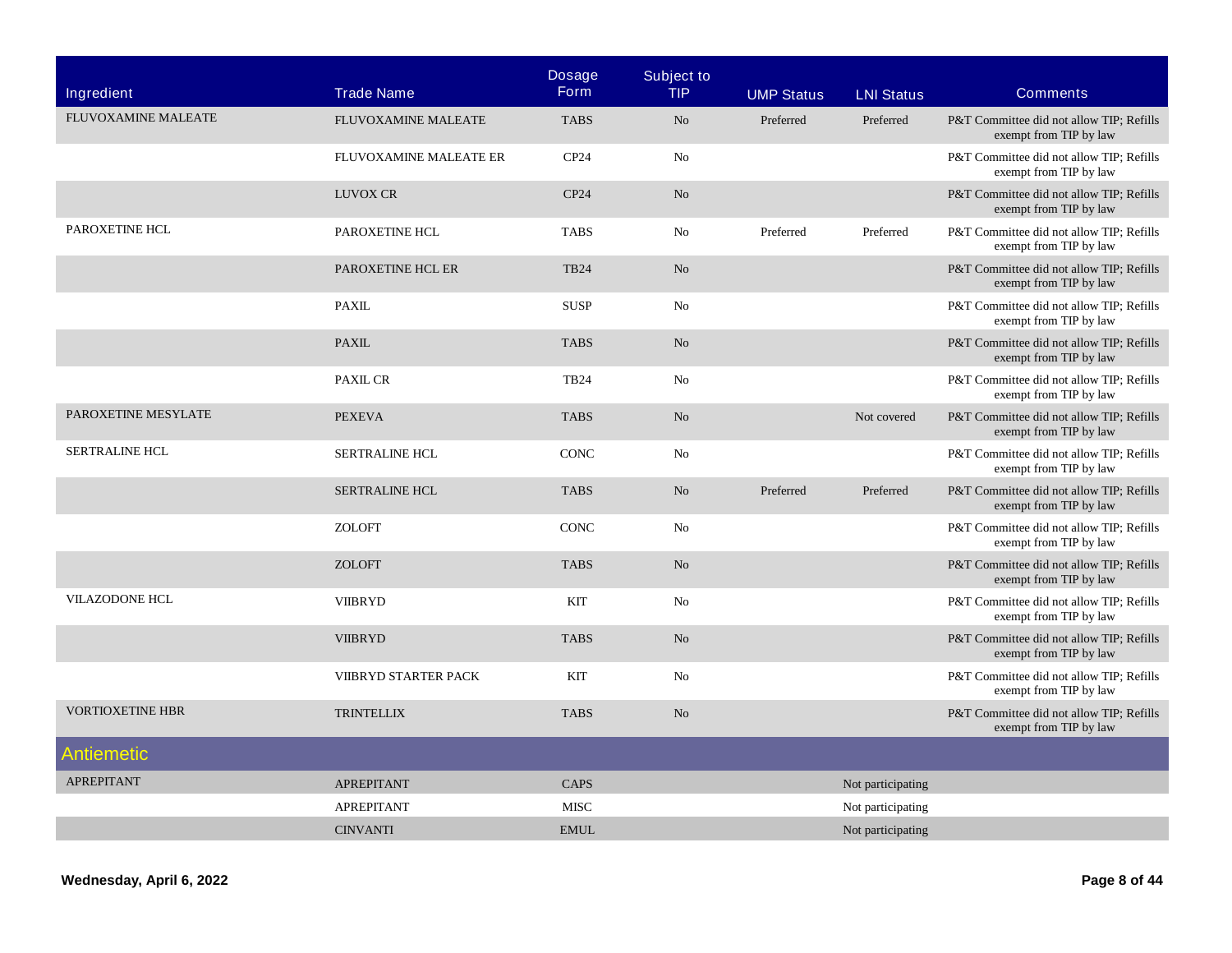|                               |                                                                   | <b>Dosage</b>                | <b>Subject to</b> |                   |                   |                 |
|-------------------------------|-------------------------------------------------------------------|------------------------------|-------------------|-------------------|-------------------|-----------------|
| <b>Ingredient</b>             | <b>Trade Name</b>                                                 | <b>Form</b>                  | <b>TIP</b>        | <b>UMP Status</b> | <b>LNI Status</b> | <b>Comments</b> |
| APREPITANT                    | <b>EMEND</b>                                                      | CAPS                         |                   |                   | Not participating |                 |
|                               | <b>EMEND</b>                                                      | <b>SUSR</b>                  |                   |                   | Not participating |                 |
|                               | <b>EMEND TRIPACK</b>                                              | CAPS                         |                   |                   | Not participating |                 |
| DOLASETRON MESYLATE           | <b>ANZEMET</b>                                                    | <b>SOLN</b>                  |                   |                   | Not participating |                 |
|                               | <b>ANZEMET</b>                                                    | <b>TABS</b>                  |                   |                   | Not participating |                 |
| DOXYLAMINE/ PYRIDOXINE        | <b>DICLEGIS</b>                                                   | $\ensuremath{\mathsf{TBEC}}$ |                   |                   | Not participating |                 |
|                               | <b>DOXYLAMINE</b><br>SUCCINATE/PYRIDOXINE<br><b>HYDROCHLORIDE</b> | <b>TBEC</b>                  |                   |                   | Not participating |                 |
| FOSAPREPITANT DIMEGLUMINE     | <b>EMEND</b>                                                      | <b>SOLR</b>                  |                   |                   | Not participating |                 |
|                               | FOSAPREPITANT DIMEGLUMINE                                         | <b>SOLR</b>                  |                   | Preferred         | Not participating |                 |
| <b>GRANISETRON</b>            | <b>SANCUSO</b>                                                    | <b>PTCH</b>                  |                   |                   | Not participating |                 |
|                               | <b>SUSTOL</b>                                                     | <b>PRSY</b>                  |                   |                   | Not participating |                 |
| <b>GRANISETRON HCL</b>        | <b>GRANISETRON HCL</b>                                            | <b>SOLN</b>                  |                   | Preferred         | Not participating |                 |
|                               | <b>GRANISETRON HCL</b>                                            | <b>TABS</b>                  |                   | Preferred         | Not participating |                 |
| NETUPITANT/ PALONOSETRON      | <b>AKYNZEO</b>                                                    | CAPS                         |                   |                   | Not participating |                 |
| <b>ONDANSETRON</b>            | <b>ONDANSETRON ODT</b>                                            | <b>TBDP</b>                  |                   | Preferred         | Not participating |                 |
|                               | <b>ZOFRAN ODT</b>                                                 | <b>TBDP</b>                  |                   |                   | Not participating |                 |
|                               | ZUPLENZ                                                           | <b>FILM</b>                  |                   |                   | Not participating |                 |
| <b>ONDANSETRON HCL</b>        | ONDANSETRON HCL                                                   | <b>SOLN</b>                  |                   | Preferred         | Not participating |                 |
|                               | ONDANSETRON HCL                                                   | <b>TABS</b>                  |                   | Preferred         | Not participating |                 |
|                               | <b>ZOFRAN</b>                                                     | <b>SOLN</b>                  |                   |                   | Not participating |                 |
|                               | <b>ZOFRAN</b>                                                     | <b>TABS</b>                  |                   |                   | Not participating |                 |
| PALONOSETRON HCL              | <b>ALOXI</b>                                                      | <b>SOLN</b>                  |                   |                   | Not participating |                 |
|                               | PALONOSETRON<br><b>HYDROCHLORIDE</b>                              | <b>SOLN</b>                  |                   |                   | Not participating |                 |
|                               | PALONOSETRON<br><b>HYDROCHLORIDE</b>                              | SOSY                         |                   |                   | Not participating |                 |
| ROLAPITANT HCL                | <b>VARUBI</b>                                                     | <b>EMUL</b>                  |                   |                   | Not participating |                 |
|                               | <b>VARUBI</b>                                                     | <b>TABS</b>                  |                   |                   | Not participating |                 |
| <b>Antihistamines - Newer</b> |                                                                   |                              |                   |                   |                   |                 |
| <b>AZELASTINE HCL</b>         | <b>ASTELIN</b>                                                    | <b>SOLN</b>                  |                   |                   | Not covered       | Archived 2015   |
|                               | <b>ASTEPRO</b>                                                    | <b>SOLN</b>                  |                   |                   | Not covered       | Archived 2015   |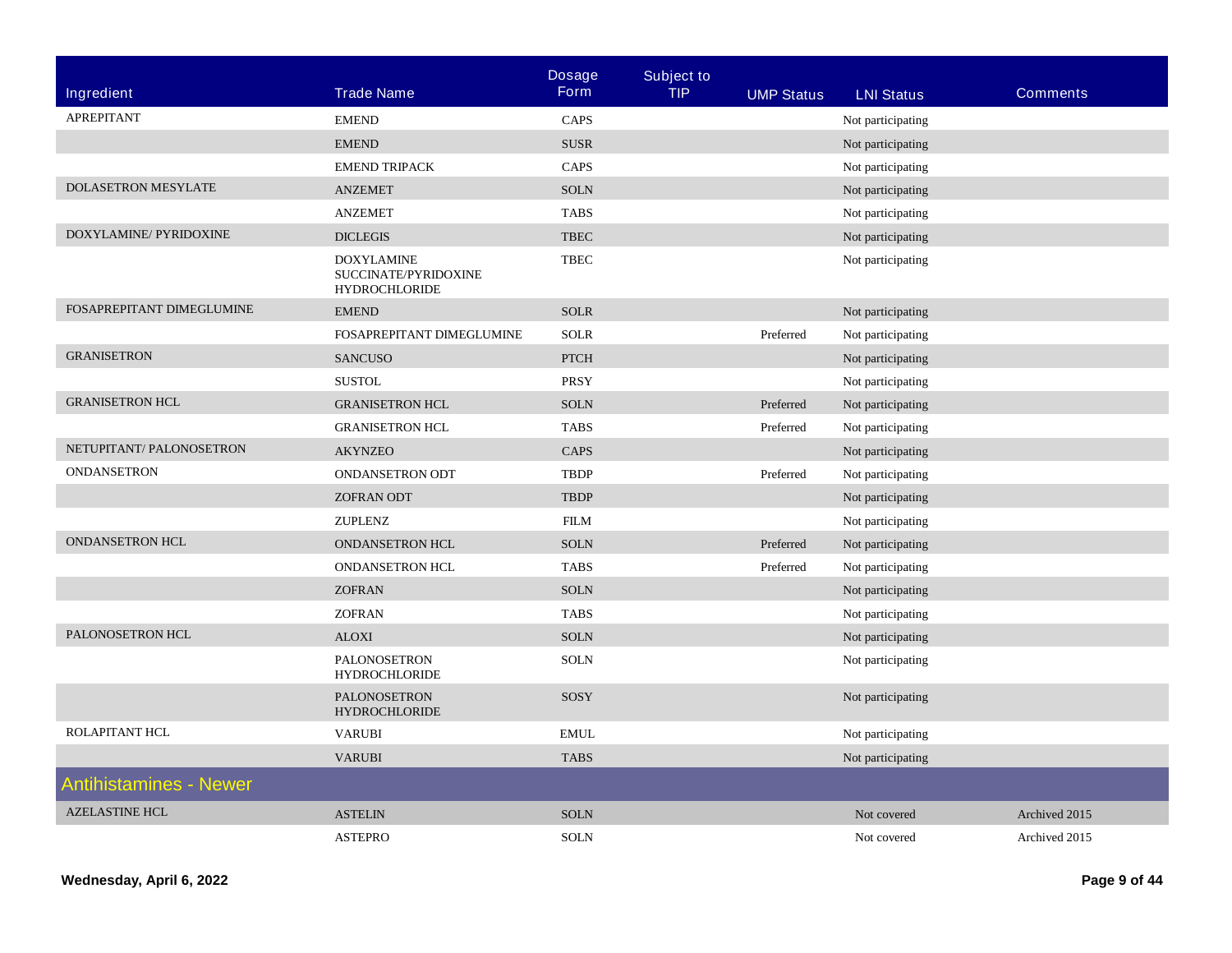| Ingredient              | <b>Trade Name</b>                                   | <b>Dosage</b><br><b>Form</b> | <b>Subject to</b><br><b>TIP</b> | <b>UMP Status</b> | <b>LNI Status</b> | <b>Comments</b> |
|-------------------------|-----------------------------------------------------|------------------------------|---------------------------------|-------------------|-------------------|-----------------|
| <b>AZELASTINE HCL</b>   | <b>AZELASTINE HCL</b>                               | <b>SOLN</b>                  |                                 |                   | Not covered       | Archived 2015   |
| <b>CETIRIZINE HCL</b>   | <b>CETIRIZINE HCL</b>                               | <b>CHEW</b>                  |                                 | Not covered       | Not covered       | Archived 2015   |
|                         | <b>CETIRIZINE HCL</b>                               | <b>SOLN</b>                  |                                 | Not covered       | Not covered       | Archived 2015   |
|                         | <b>CETIRIZINE HCL</b>                               | <b>SYRP</b>                  |                                 | Not covered       | Not covered       | Archived 2015   |
|                         | <b>CETIRIZINE HCL</b>                               | <b>TABS</b>                  |                                 | Not covered       | Preferred         | Archived 2015   |
|                         | CETIRIZINE HCL ALLERGY<br><b>CHILDRENS</b>          | <b>SOLN</b>                  |                                 | Not covered       | Not covered       | Archived 2015   |
|                         | CETIRIZINE HCL CHILDRENS                            | <b>CHEW</b>                  |                                 | Not covered       | Not covered       | Archived 2015   |
|                         | <b>CETIRIZINE HCL CHILDRENS</b>                     | <b>SOLN</b>                  |                                 | Not covered       | Not covered       | Archived 2015   |
|                         | <b>CETIRIZINE HCL CHILDRENS</b><br><b>ALLERGY</b>   | <b>SYRP</b>                  |                                 | Not covered       | Not covered       | Archived 2015   |
|                         | CETIRIZINE HCL HIVES RELIEF<br><b>CHILDRENS</b>     | <b>SOLN</b>                  |                                 | Not covered       | Not covered       | Archived 2015   |
|                         | <b>QUZYTTIR</b>                                     | <b>SOLN</b>                  |                                 | Not covered       | Not covered       | Archived 2015   |
|                         | <b>ZYRTEC ALLERGY</b>                               | CAPS                         |                                 | Not covered       |                   | Archived 2015   |
|                         | <b>ZYRTEC ALLERGY</b>                               | <b>TABS</b>                  |                                 | Not covered       |                   | Archived 2015   |
|                         | <b>ZYRTEC ALLERGY</b>                               | <b>TBDP</b>                  |                                 | Not covered       |                   | Archived 2015   |
|                         | ZYRTEC CHILDRENS ALLERGY                            | <b>CHEW</b>                  |                                 | Not covered       | Not covered       | Archived 2015   |
|                         | ZYRTEC CHILDRENS ALLERGY                            | <b>SYRP</b>                  |                                 | Not covered       | Not covered       | Archived 2015   |
|                         | ZYRTEC CHILDRENS HIVES<br><b>RELIEF</b>             | <b>SYRP</b>                  |                                 | Not covered       | Not covered       | Archived 2015   |
|                         | ZYRTEC HIVES RELIEF                                 | <b>TABS</b>                  |                                 | Not covered       |                   | Archived 2015   |
| <b>DESLORATADINE</b>    | <b>CLARINEX</b>                                     | <b>SYRP</b>                  |                                 | Not covered       | Not covered       | Archived 2015   |
|                         | <b>CLARINEX</b>                                     | <b>TABS</b>                  |                                 | Not covered       |                   | Archived 2015   |
|                         | <b>CLARINEX REDITABS</b>                            | <b>TBDP</b>                  |                                 | Not covered       |                   | Archived 2015   |
|                         | DESLORATADINE                                       | <b>TABS</b>                  |                                 | Not covered       |                   | Archived 2015   |
|                         | DESLORATADINE ODT                                   | <b>TBDP</b>                  |                                 | Not covered       |                   | Archived 2015   |
| <b>FEXOFENADINE HCL</b> | <b>ALLEGRA ALLERGY</b>                              | <b>TABS</b>                  |                                 | Not covered       |                   | Archived 2015   |
|                         | ALLEGRA ALLERGY CHILDRENS                           | <b>SUSP</b>                  |                                 | Not covered       | Not covered       | Archived 2015   |
|                         | ALLEGRA ALLERGY CHILDRENS                           | <b>TABS</b>                  |                                 | Not covered       | Not covered       | Archived 2015   |
|                         | ALLEGRA ALLERGY CHILDRENS                           | <b>TBDP</b>                  |                                 | Not covered       | Not covered       | Archived 2015   |
|                         | <b>FEXOFENADINE HCL</b>                             | <b>TABS</b>                  |                                 | Not covered       |                   | Archived 2015   |
|                         | <b>FEXOFENADINE HCL</b><br><b>CHILDRENS ALLERGY</b> | <b>SUSP</b>                  |                                 | Not covered       | Not covered       | Archived 2015   |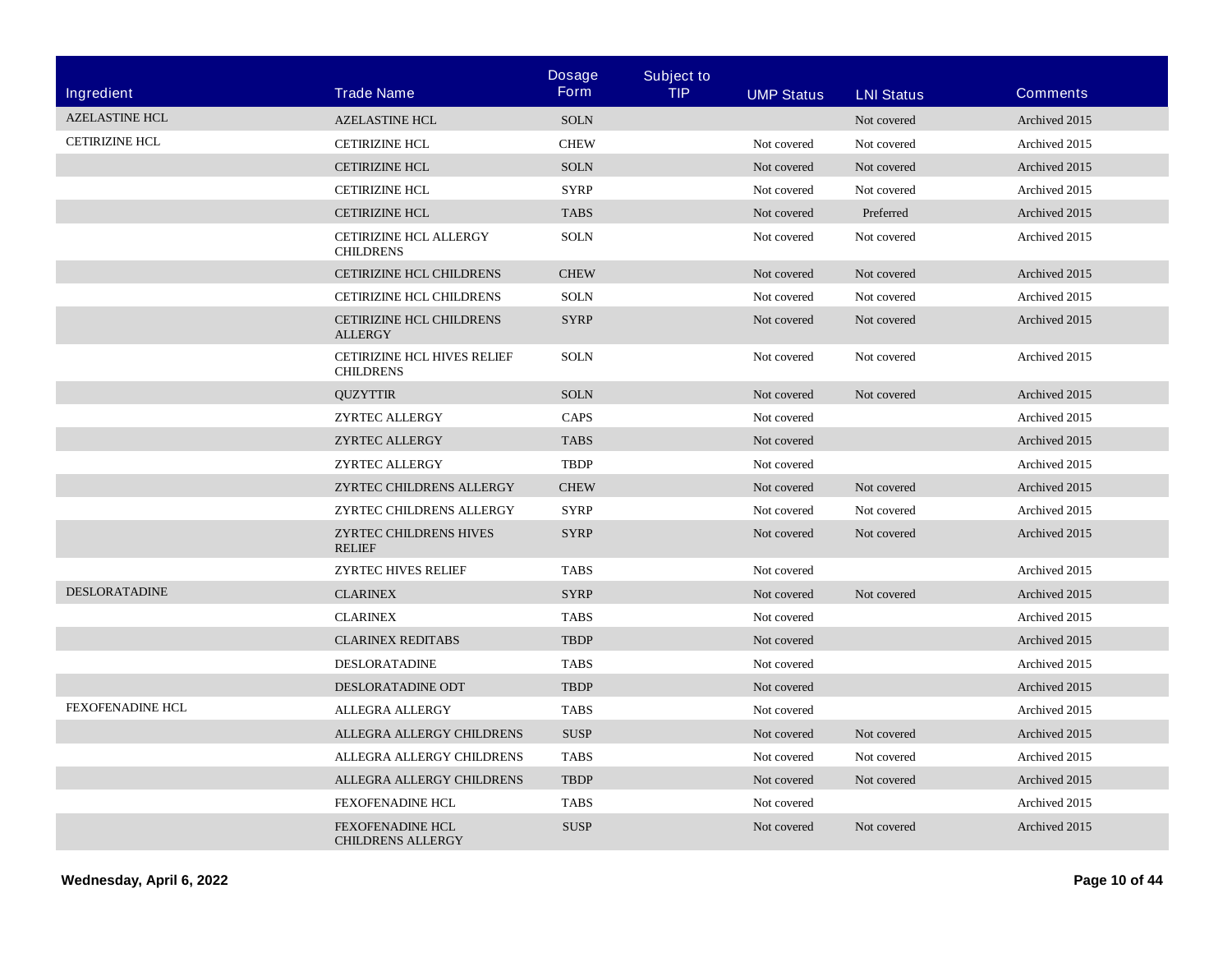|                                |                                                 | <b>Dosage</b> | <b>Subject to</b> |                   |                   |                 |
|--------------------------------|-------------------------------------------------|---------------|-------------------|-------------------|-------------------|-----------------|
| Ingredient                     | <b>Trade Name</b>                               | <b>Form</b>   | <b>TIP</b>        | <b>UMP Status</b> | <b>LNI Status</b> | <b>Comments</b> |
| LEVOCETIRIZINE DIHYDROCHLORIDE | <b>LEVOCETIRIZINE</b><br><b>DIHYDROCHLORIDE</b> | <b>SOLN</b>   |                   | Not covered       | Not covered       | Archived 2015   |
|                                | <b>LEVOCETIRIZINE</b><br><b>DIHYDROCHLORIDE</b> | <b>TABS</b>   |                   | Not covered       |                   | Archived 2015   |
|                                | <b>XYZAL</b>                                    | <b>SOLN</b>   |                   | Not covered       | Not covered       | Archived 2015   |
|                                | <b>XYZAL</b>                                    | <b>TABS</b>   |                   | Not covered       |                   | Archived 2015   |
| <b>LORATADINE</b>              | <b>ALAVERT</b>                                  | <b>TABS</b>   |                   | Not covered       |                   | Archived 2015   |
|                                | <b>ALAVERT</b>                                  | <b>TBDP</b>   |                   | Not covered       |                   | Archived 2015   |
|                                | <b>ALLERGY</b>                                  | <b>TABS</b>   |                   | Not covered       | Preferred         | Archived 2015   |
|                                | <b>ALLERGY</b>                                  | <b>TBDP</b>   |                   | Not covered       | Not covered       | Archived 2015   |
|                                | <b>ALLERGY RELIEF</b>                           | <b>SYRP</b>   |                   | Not covered       | Not covered       | Archived 2015   |
|                                | <b>ALLERGY RELIEF</b>                           | <b>TABS</b>   |                   | Not covered       | Preferred         | Archived 2015   |
|                                | <b>ALLERGY RELIEF</b>                           | TBDP          |                   | Not covered       | Preferred         | Archived 2015   |
|                                | ALLERGY RELIEF CHILDRENS                        | <b>TBDP</b>   |                   | Not covered       | Not covered       | Archived 2015   |
|                                | <b>ALLERGY RELIEF FOR KIDS</b>                  | <b>SYRP</b>   |                   | Not covered       | Not covered       | Archived 2015   |
|                                | CHILDRENS LORATADINE                            | <b>SOLN</b>   |                   | Not covered       | Not covered       | Archived 2015   |
|                                | <b>CHILDRENS LORATADINE</b>                     | <b>SYRP</b>   |                   | Not covered       | Not covered       | Archived 2015   |
|                                | <b>CLARITIN</b>                                 | CAPS          |                   | Not covered       |                   | Archived 2015   |
|                                | <b>CLARITIN</b>                                 | <b>CHEW</b>   |                   | Not covered       | Not covered       | Archived 2015   |
|                                | <b>CLARITIN</b>                                 | <b>SYRP</b>   |                   | Not covered       | Not covered       | Archived 2015   |
|                                | <b>CLARITIN</b>                                 | <b>TABS</b>   |                   | Not covered       |                   | Archived 2015   |
|                                | <b>CLARITIN REDITABS</b>                        | <b>TBDP</b>   |                   | Not covered       |                   | Archived 2015   |
|                                | <b>LORADAMED</b>                                | <b>TABS</b>   |                   | Not covered       | Preferred         | Archived 2015   |
|                                | <b>LORATADINE</b>                               | <b>SOLN</b>   |                   | Not covered       | Not covered       | Archived 2015   |
|                                | <b>LORATADINE</b>                               | <b>TABS</b>   |                   | Not covered       | Preferred         | Archived 2015   |
|                                | <b>LORATADINE CHILDRENS</b>                     | <b>SOLN</b>   |                   | Not covered       | Not covered       | Archived 2015   |
|                                | <b>LORATADINE CHILDRENS</b>                     | <b>SYRP</b>   |                   | Not covered       | Not covered       | Archived 2015   |
|                                | <b>LORATADINE HIVES RELIEF</b>                  | <b>SOLN</b>   |                   | Not covered       | Not covered       | Archived 2015   |
|                                | TH LORATADINE                                   | <b>TABS</b>   |                   | Not covered       | Preferred         | Archived 2015   |
|                                | TH LORATADINE                                   | <b>TBDP</b>   |                   | Not covered       | Preferred         | Archived 2015   |
|                                | TRIAMINIC ALLERCHEWS                            | <b>TBDP</b>   |                   | Not covered       | Not covered       | Archived 2015   |
| OLOPATADINE HYDROCHLORIDE      | <b>OLOPATADINE HCL</b>                          | <b>SOLN</b>   |                   |                   | Not covered       | Archived 2015   |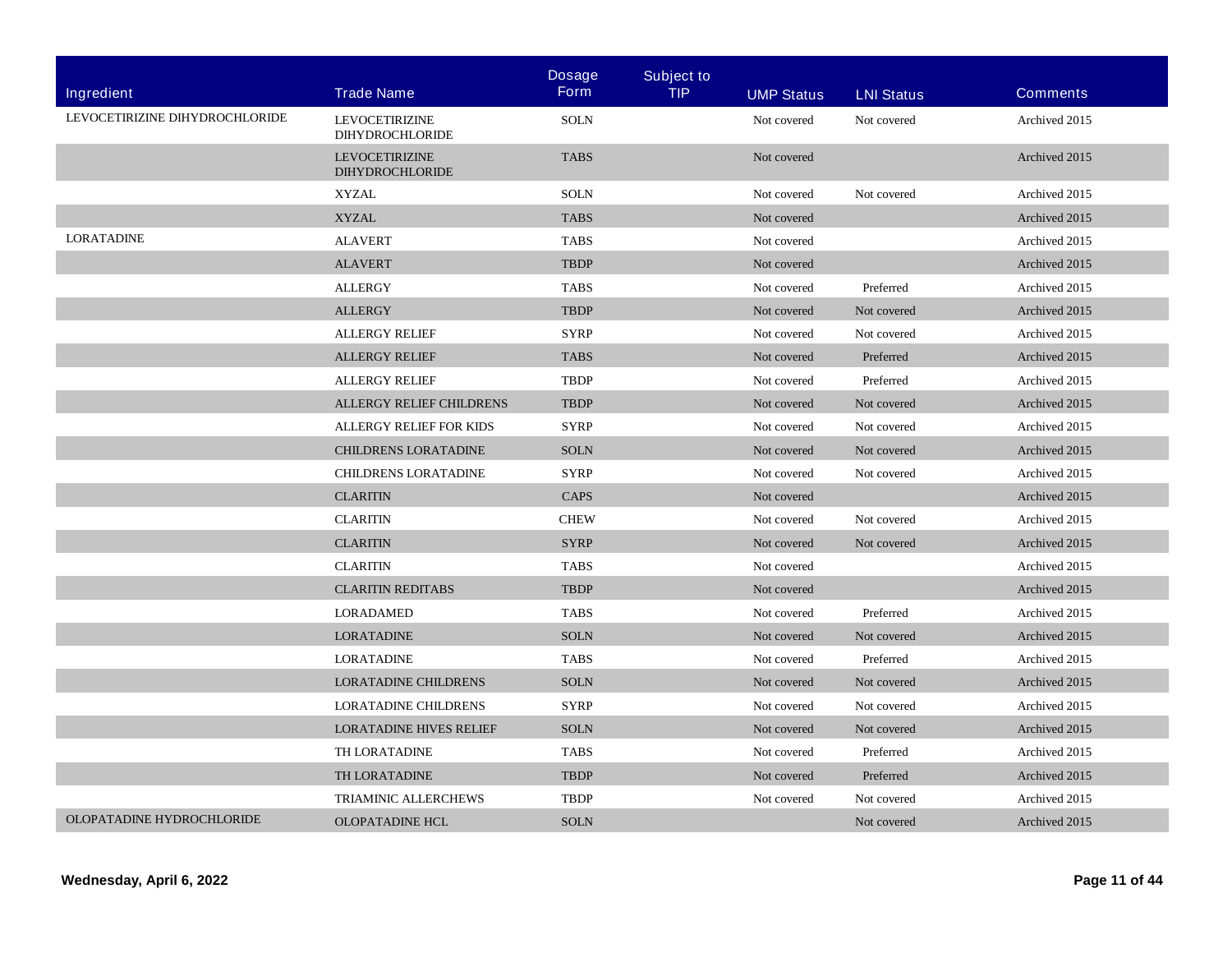|                                        |                           | <b>Dosage</b> | <b>Subject to</b> |                   |                   |                 |
|----------------------------------------|---------------------------|---------------|-------------------|-------------------|-------------------|-----------------|
| Ingredient                             | <b>Trade Name</b>         | <b>Form</b>   | <b>TIP</b>        | <b>UMP Status</b> | <b>LNI Status</b> | <b>Comments</b> |
| OLOPATADINE HYDROCHLORIDE              | <b>PATANASE</b>           | <b>SOLN</b>   |                   |                   | Not covered       | Archived 2015   |
| Antiplatelet                           |                           |               |                   |                   |                   |                 |
| <b>ASPIRIN/ DIPYRIDAMOLE</b>           | <b>AGGRENOX</b>           | CP12          | No                |                   | Not participating |                 |
|                                        | ASPIRIN/ DIPYRIDAMOLE     | CP12          | No                |                   | Not participating |                 |
| <b>CLOPIDOGREL BISULFATE</b>           | <b>CLOPIDOGREL</b>        | <b>TABS</b>   | No                | Preferred         | Not participating |                 |
|                                        | <b>PLAVIX</b>             | <b>TABS</b>   | No                |                   | Not participating |                 |
| PRASUGREL HCL                          | <b>EFFIENT</b>            | <b>TABS</b>   | No                |                   | Not participating |                 |
|                                        | PRASUGREL                 | <b>TABS</b>   | No                |                   | Not participating |                 |
| <b>TICAGRELOR</b>                      | <b>BRILINTA</b>           | <b>TABS</b>   | No                |                   | Not participating |                 |
| VORAPAXAR SULFATE                      | <b>ZONTIVITY</b>          | <b>TABS</b>   | No                |                   | Not participating |                 |
| Asthma - Biologics                     |                           |               |                   |                   |                   |                 |
| <b>BENRALIZUMAB</b>                    | <b>FASENRA</b>            | SOAJ          |                   |                   | Not participating |                 |
|                                        | <b>FASENRA</b>            | SOSY          |                   |                   | Not participating |                 |
| MEPOLIZUMAB                            | <b>NUCALA</b>             | SOAJ          |                   | Preferred         | Not participating |                 |
|                                        | <b>NUCALA</b>             | <b>SOLR</b>   |                   | Preferred         | Not participating |                 |
|                                        | <b>NUCALA</b>             | SOSY          |                   | Preferred         | Not participating |                 |
| <b>OMALIZUMAB</b>                      | <b>XOLAIR</b>             | <b>SOLR</b>   |                   | Preferred         | Not participating |                 |
|                                        | <b>XOLAIR</b>             | SOSY          |                   | Preferred         | Not participating |                 |
| <b>RESLIZUMAB</b>                      | <b>CINQAIR</b>            | <b>SOLN</b>   |                   |                   | Not participating |                 |
| <b>Asthma - Inhaled Corticosteroid</b> |                           |               |                   |                   |                   |                 |
| BECLOMETHASONE DIPROPIONATE HFA        | <b>QVAR</b>               | <b>AERB</b>   |                   | Preferred         | Preferred         |                 |
|                                        | <b>QVAR REDIHALER</b>     | <b>AERB</b>   |                   | Preferred         | Preferred         |                 |
| <b>BUDESONIDE (INHALATION)</b>         | <b>BUDESONIDE</b>         | <b>SUSP</b>   |                   | Preferred         | Preferred         |                 |
|                                        | <b>PULMICORT</b>          | <b>SUSP</b>   |                   |                   |                   |                 |
|                                        | PULMICORT FLEXHALER       | <b>AEPB</b>   |                   |                   |                   |                 |
| <b>CICLESONIDE</b>                     | <b>ALVESCO</b>            | <b>AERS</b>   |                   |                   |                   |                 |
| <b>FLUNISOLIDE HFA</b>                 | <b>AEROSPAN</b>           | <b>AERS</b>   |                   |                   |                   |                 |
| FLUTICASONE FUROATE (INHALATION)       | <b>ARNUITY ELLIPTA</b>    | <b>AEPB</b>   |                   |                   |                   |                 |
| FLUTICASONE PROPIONATE HFA             | <b>FLOVENT HFA</b>        | <b>AERO</b>   |                   | Preferred         | Preferred         |                 |
| FLUTICASONE PROPIONATE (INHALATION)    | <b>ARMONAIR DIGIHALER</b> | <b>AEPB</b>   |                   |                   | Not covered       |                 |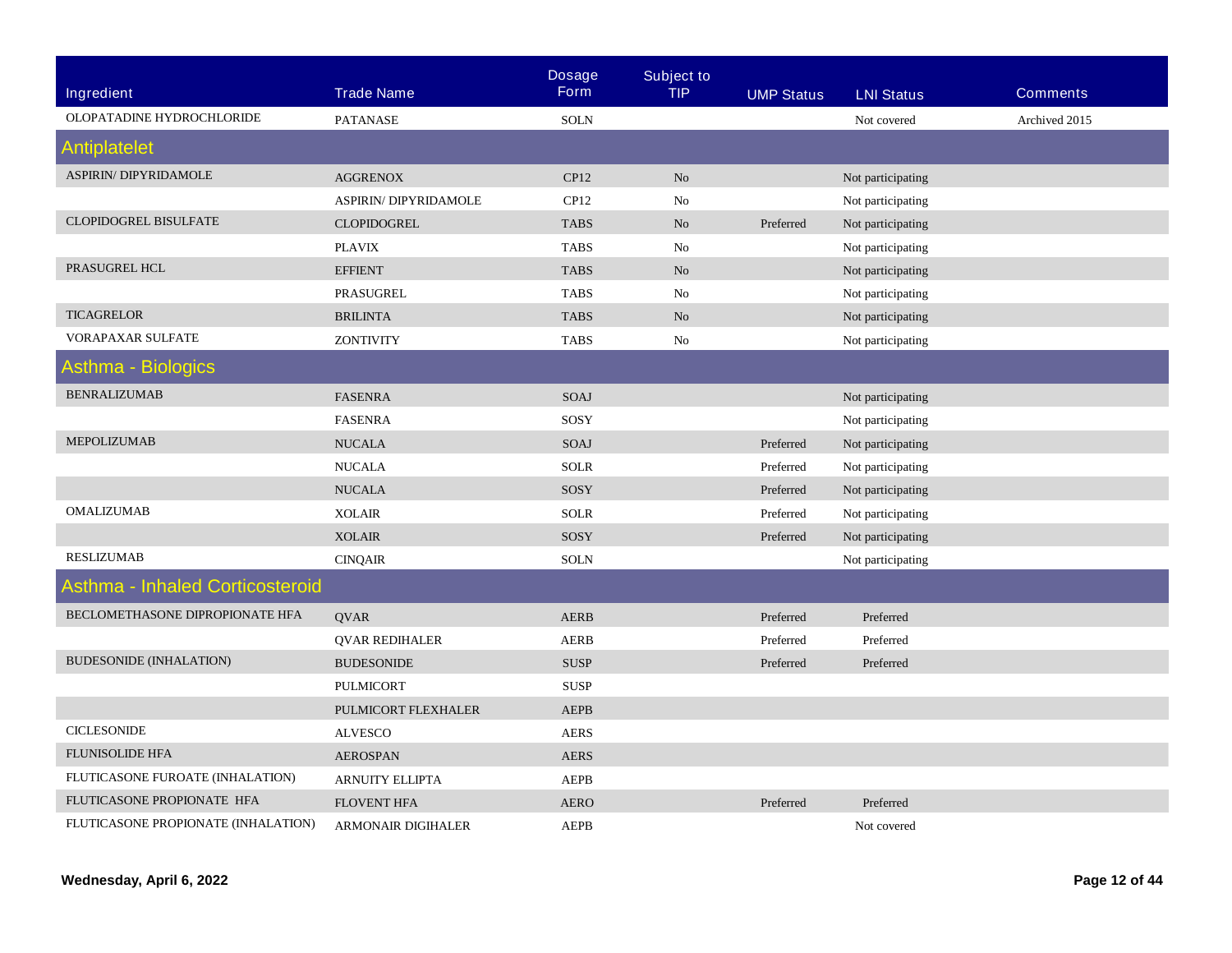| Ingredient                                                   | <b>Trade Name</b>         | <b>Dosage</b><br><b>Form</b> | <b>Subject to</b><br><b>TIP</b> | <b>UMP Status</b> | <b>LNI Status</b> | <b>Comments</b>                                                        |
|--------------------------------------------------------------|---------------------------|------------------------------|---------------------------------|-------------------|-------------------|------------------------------------------------------------------------|
| FLUTICASONE PROPIONATE (INHALATION)                          | <b>FLOVENT DISKUS</b>     | <b>AEPB</b>                  |                                 | Preferred         | Preferred         |                                                                        |
| MOMETASONE FUROATE (INHALATION)                              | <b>ASMANEX HFA</b>        | <b>AERO</b>                  |                                 |                   |                   |                                                                        |
|                                                              | <b>ASMANEX TWISTHALER</b> | <b>AEPB</b>                  |                                 |                   |                   |                                                                        |
| Asthma - Leukotriene Modifier                                |                           |                              |                                 |                   |                   |                                                                        |
| MONTELUKAST SODIUM                                           | MONTELUKAST SODIUM        | <b>CHEW</b>                  |                                 | Preferred         | Not covered       |                                                                        |
|                                                              | MONTELUKAST SODIUM        | <b>PACK</b>                  |                                 | Preferred         | Preferred         |                                                                        |
|                                                              | MONTELUKAST SODIUM        | <b>TABS</b>                  |                                 | Preferred         | Preferred         |                                                                        |
|                                                              | <b>SINGULAIR</b>          | ${\rm CHEW}$                 |                                 |                   | Not covered       |                                                                        |
|                                                              | <b>SINGULAIR</b>          | <b>PACK</b>                  |                                 |                   |                   |                                                                        |
|                                                              | <b>SINGULAIR</b>          | <b>TABS</b>                  |                                 |                   |                   |                                                                        |
| ZAFIRLUKAST                                                  | <b>ACCOLATE</b>           | <b>TABS</b>                  |                                 |                   |                   |                                                                        |
|                                                              | ZAFIRLUKAST               | <b>TABS</b>                  |                                 | Preferred         | Preferred         |                                                                        |
| <b>ZILEUTON</b>                                              | <b>ZILEUTON ER</b>        | TB12                         |                                 |                   |                   |                                                                        |
|                                                              | <b>ZYFLO</b>              | <b>TABS</b>                  |                                 |                   |                   |                                                                        |
|                                                              | <b>ZYFLO CR</b>           | <b>TB12</b>                  |                                 |                   |                   |                                                                        |
| <b>Asthma - Quick Relief</b>                                 |                           |                              |                                 |                   |                   |                                                                        |
| ALBUTEROL SULFATE                                            | ALBUTEROL SULFATE         | <b>NEBU</b>                  |                                 | Preferred         | Preferred         |                                                                        |
|                                                              | ALBUTEROL SULFATE HFA     | <b>AERS</b>                  |                                 | Preferred         | Preferred         |                                                                        |
|                                                              | PROAIR DIGIHALER          | <b>AEPB</b>                  |                                 |                   |                   |                                                                        |
|                                                              | PROAIR HFA                | <b>AERS</b>                  |                                 |                   |                   |                                                                        |
|                                                              | PROAIR RESPICLICK         | <b>AEPB</b>                  |                                 |                   |                   |                                                                        |
|                                                              | PROVENTIL HFA             | <b>AERS</b>                  |                                 |                   |                   |                                                                        |
|                                                              | <b>VENTOLIN HFA</b>       | <b>AERS</b>                  |                                 |                   |                   |                                                                        |
| LEVALBUTEROL HCL                                             | LEVALBUTEROL HCL          | <b>NEBU</b>                  |                                 | Preferred         | Preferred         |                                                                        |
|                                                              | <b>XOPENEX</b>            | <b>NEBU</b>                  |                                 |                   |                   |                                                                        |
|                                                              | XOPENEX CONCENTRATE       | <b>NEBU</b>                  |                                 |                   |                   |                                                                        |
| LEVALBUTEROL TARTRATE                                        | LEVALBUTEROL TARTRATE HFA | <b>AERO</b>                  |                                 | Preferred         | Preferred         |                                                                        |
|                                                              | <b>XOPENEX HFA</b>        | <b>AERO</b>                  |                                 |                   |                   |                                                                        |
| Asthma or COPD - ICS - LABA - LAMA Combinations              |                           |                              |                                 |                   |                   |                                                                        |
| BUDESONIDE/ GLYCOPYRROLATE/<br>FORMOTEROL FUMARATE DIHYDRATE | <b>BREZTRI AEROSPHERE</b> | <b>AERO</b>                  | No TIP No DAW                   |                   | Not covered       | Not included in OHSU review, therefore<br>not part of the PDL program. |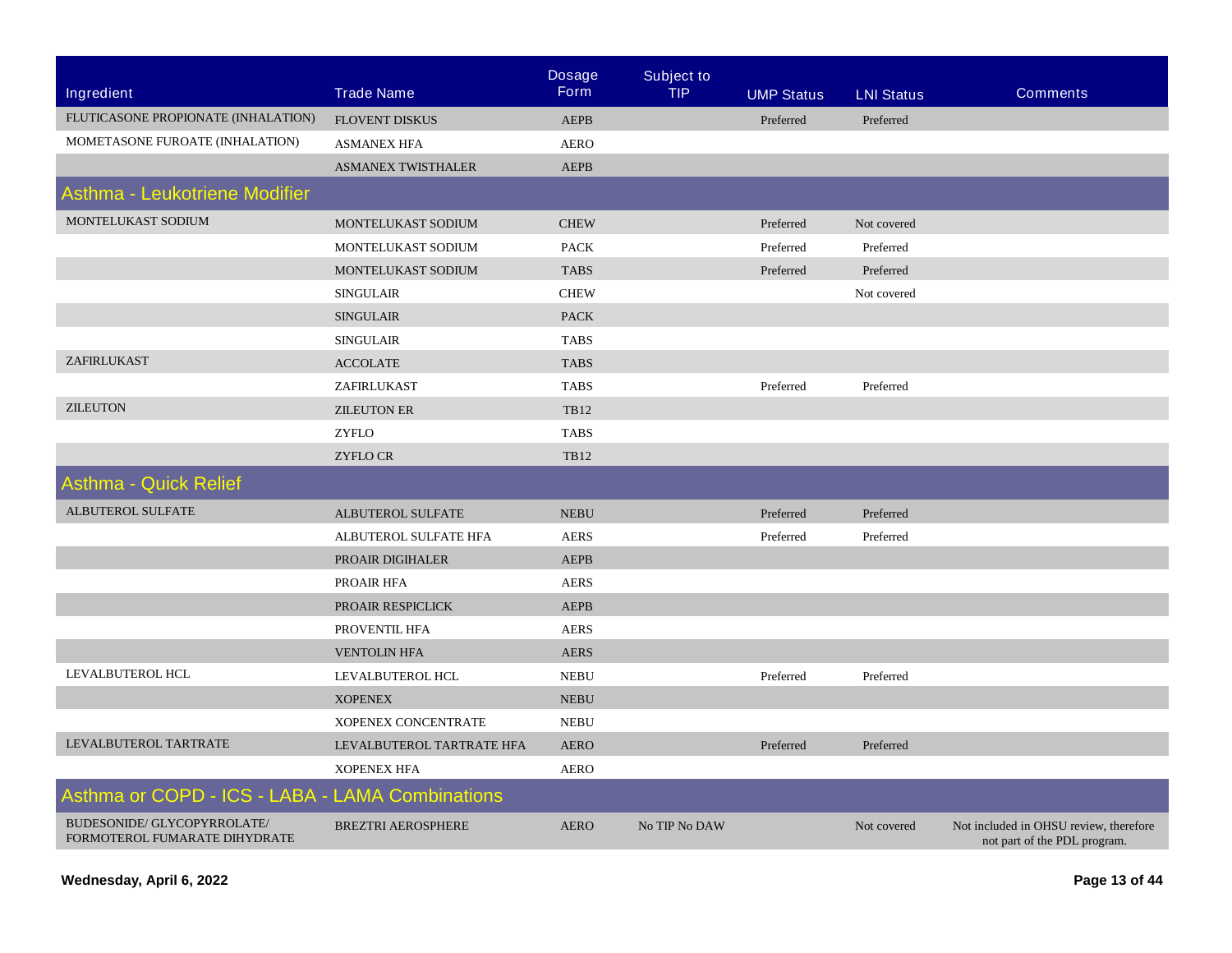| <b>Ingredient</b>                                           | <b>Trade Name</b>                                            | <b>Dosage</b><br><b>Form</b> | <b>Subject to</b><br><b>TIP</b> | <b>UMP Status</b> | <b>LNI Status</b>         | <b>Comments</b>                                                        |
|-------------------------------------------------------------|--------------------------------------------------------------|------------------------------|---------------------------------|-------------------|---------------------------|------------------------------------------------------------------------|
| FLUTICASONE/ SALMETEROL                                     | <b>TRELEGY ELLIPTA</b>                                       | <b>AEPB</b>                  | No TIP No DAW                   |                   | Not covered               | Not included in OHSU review, therefore<br>not part of the PDL program. |
| Asthma or COPD - ICS - LABA Combinations                    |                                                              |                              |                                 |                   |                           |                                                                        |
| BUDESONIDE/FORMOTEROL FUMARATE<br><b>DIHYDRATE</b>          | BUDESONIDE/FORMOTEROL<br><b>FUMARATE DIHYDRATE</b>           | <b>AERO</b>                  |                                 | Preferred         | PA required               |                                                                        |
|                                                             | <b>SYMBICORT</b>                                             | <b>AERO</b>                  |                                 |                   | PA required               |                                                                        |
| FLUTICASONE FUROATE/ VILANTEROL                             | <b>BREO ELLIPTA</b>                                          | <b>AEPB</b>                  |                                 |                   | PA required               |                                                                        |
| FLUTICASONE/ SALMETEROL                                     | <b>ADVAIR DISKUS</b>                                         | <b>AEPB</b>                  |                                 |                   | PA required               |                                                                        |
|                                                             | <b>ADVAIR HFA</b>                                            | <b>AERO</b>                  |                                 | Preferred         | Preferred, PA<br>required |                                                                        |
|                                                             | <b>AIRDUO DIGIHALER</b>                                      | <b>AERO</b>                  |                                 |                   | Not covered               |                                                                        |
|                                                             | <b>AIRDUO RESPICLICK</b>                                     | <b>AERO</b>                  |                                 |                   | Not covered               |                                                                        |
|                                                             | <b>FLUTICASONE</b><br>PROPIONATE/SALMETEROL                  | <b>AEPB</b>                  |                                 |                   | PA required               |                                                                        |
|                                                             | <b>FLUTICASONE</b><br>PROPIONATE/SALMETEROL<br><b>DISKUS</b> | <b>AEPB</b>                  |                                 | Preferred         | Preferred, PA<br>required |                                                                        |
|                                                             | <b>WIXELA INHUB</b>                                          | <b>AEPB</b>                  |                                 | Preferred         | Preferred, PA<br>required |                                                                        |
| MOMETASONE FUROATE/ FORMOTEROL<br><b>FUMARATE DIHYDRATE</b> | <b>DULERA</b>                                                | <b>AERO</b>                  |                                 |                   | PA required               |                                                                        |
| Asthma or COPD - LABA - LAMA Combinations                   |                                                              |                              |                                 |                   |                           |                                                                        |
| ACLIDINIUM BROMIDE-FORMOTEROL<br><b>FUMARATE</b>            | <b>DUAKLIR PRESSAIR</b>                                      | <b>AEPB</b>                  | No TIP No DAW                   |                   | Not covered               | Not included in OHSU review, therefore<br>not part of the PDL program. |
| GLYCOPYRROLATE/FORMOTEROL<br><b>FUMARATE</b>                | <b>BEVESPI AEROSPHERE</b>                                    | <b>AERO</b>                  | No TIP No DAW                   |                   | Not covered               | Not included in OHSU review, therefore<br>not part of the PDL program. |
| <b>INDACATEROL MALEATE/</b><br><b>GLYCOPYRROLATE</b>        | <b>UTIBRON NEOHALER</b>                                      | <b>CAPS</b>                  |                                 |                   | PA required               | COPD Only                                                              |
| TIOTROPIUM BROMIDE/ OLODATEROL HCL                          | STIOLTO RESPIMAT                                             | <b>AERS</b>                  |                                 | Preferred         | Preferred, PA<br>required | COPD Only                                                              |
| UMECLIDINIUM-VILANTEROL                                     | <b>ANORO ELLIPTA</b>                                         | <b>AEPB</b>                  |                                 |                   | PA required               | COPD Only                                                              |
| Asthma or COPD - Long Acting Beta Agonist (LABA)            |                                                              |                              |                                 |                   |                           |                                                                        |
| ARFORMOTEROL TARTRATE                                       | ARFORMOTEROL TARTRATE                                        | <b>NEBU</b>                  |                                 |                   | PA required               | COPD Only                                                              |
|                                                             | <b>BROVANA</b>                                               | <b>NEBU</b>                  |                                 |                   | PA required               | COPD Only                                                              |
| FORMOTEROL FUMARATE                                         | FORMOTEROL FUMARATE                                          | <b>NEBU</b>                  |                                 | Preferred         | PA required               | COPD Only                                                              |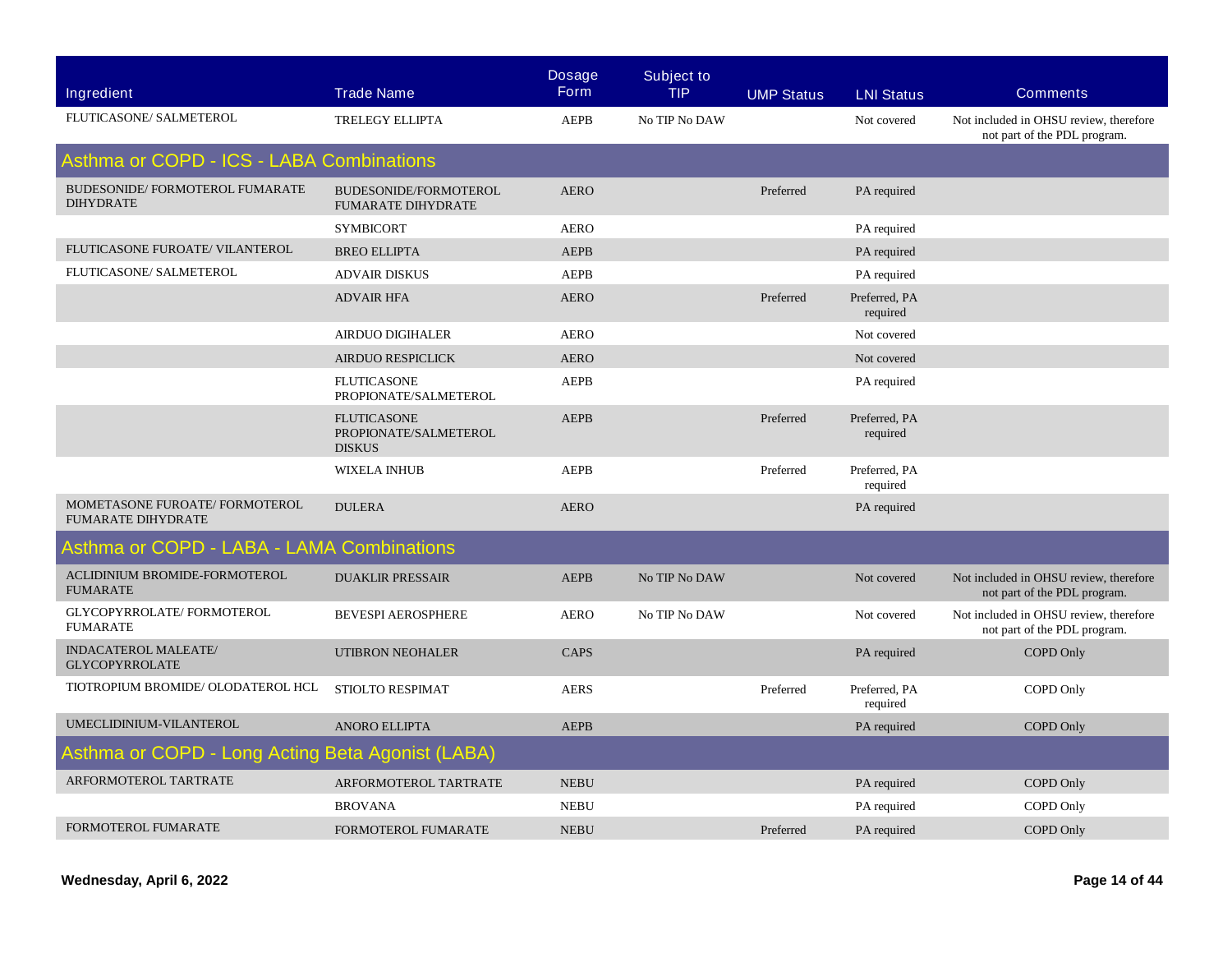|                                                       |                                       | <b>Dosage</b> | <b>Subject to</b> |                   |                           |                                                                        |  |  |
|-------------------------------------------------------|---------------------------------------|---------------|-------------------|-------------------|---------------------------|------------------------------------------------------------------------|--|--|
| <b>Ingredient</b>                                     | <b>Trade Name</b>                     | <b>Form</b>   | <b>TIP</b>        | <b>UMP Status</b> | <b>LNI Status</b>         | <b>Comments</b>                                                        |  |  |
| FORMOTEROL FUMARATE                                   | <b>PERFOROMIST</b>                    | <b>NEBU</b>   |                   |                   | PA required               | COPD Only                                                              |  |  |
| <b>INDACATEROL MALEATE</b>                            | <b>ARCAPTA NEOHALER</b>               | CAPS          |                   |                   | PA required               | <b>COPD Only</b>                                                       |  |  |
| OLODATEROL HCL                                        | STRIVERDI RESPIMAT                    | <b>AERS</b>   |                   | Preferred         | Preferred, PA<br>required | COPD Only                                                              |  |  |
| SALMETEROL XINAFOATE                                  | SEREVENT DISKUS                       | <b>AEPB</b>   |                   | Preferred         | Preferred, PA<br>required |                                                                        |  |  |
| Asthma or COPD - Long Acting Muscarinic Agents (LAMA) |                                       |               |                   |                   |                           |                                                                        |  |  |
| <b>ACLIDINIUM</b>                                     | <b>TUDORZA PRESSAIR</b>               | <b>AEPB</b>   |                   |                   | PA required               | COPD Only                                                              |  |  |
|                                                       | <b>TUDORZA PRESSAIR</b>               | <b>AERS</b>   |                   |                   | PA required               | COPD Only                                                              |  |  |
| GLYCOPYRROLATE (INHALATION)                           | LONHALA MAGNAIR REFILL KIT            | <b>SOLN</b>   | No TIP No DAW     |                   | Not covered               | Not included in OHSU review, therefore<br>not part of the PDL program. |  |  |
|                                                       | LONHALA MAGNAIR STARTER<br><b>KIT</b> | <b>SOLN</b>   | No TIP No DAW     |                   | Not covered               | Not included in OHSU review, therefore<br>not part of the PDL program. |  |  |
|                                                       | <b>SEEBRI NEOHALER</b>                | CAPS          |                   |                   | PA required               | COPD Only                                                              |  |  |
| <b>REVEFENACIN</b>                                    | YUPELRI                               | <b>SOLN</b>   | No TIP No DAW     |                   |                           | Not included in OHSU review, therefore<br>not part of the PDL program. |  |  |
| TIOTROPIUM BROMIDE MONOHYDRATE                        | SPIRIVA HANDIHALER                    | CAPS          |                   | Preferred         | Preferred, PA<br>required | COPD Only                                                              |  |  |
|                                                       | SPIRIVA RESPIMAT                      | <b>AERS</b>   |                   | Preferred         | Preferred, PA<br>required | COPD Only                                                              |  |  |
| <b>UMECLIDINIUM BROMIDE</b>                           | <b>INCRUSE ELLIPTA</b>                | <b>AEPB</b>   |                   |                   | PA required               | COPD Only                                                              |  |  |
| Asthma or COPD - PD4I Phosphodiesterase - 4 Inhibitor |                                       |               |                   |                   |                           |                                                                        |  |  |
| <b>ROFLUMILAST</b>                                    | <b>DALIRESP</b>                       | <b>TABS</b>   |                   | Preferred         | Preferred, PA<br>required | <b>COPD Only</b>                                                       |  |  |
| <b>Atopic Dermatitis</b>                              |                                       |               |                   |                   |                           |                                                                        |  |  |
| <b>CRISABOROLE</b>                                    | <b>EUCRISA</b>                        | <b>OINT</b>   |                   |                   | Not participating         |                                                                        |  |  |
| <b>DUPILUMAB</b>                                      | <b>DUPIXENT</b>                       | SOSY          |                   |                   | Not participating         |                                                                        |  |  |
| <b>PIMECROLIMUS</b>                                   | <b>ELIDEL</b>                         | <b>CREA</b>   |                   |                   | Not participating         |                                                                        |  |  |
|                                                       | <b>PIMECROLIMUS</b>                   | <b>CREA</b>   |                   | Preferred         | Not participating         |                                                                        |  |  |
| <b>TACROLIMUS (TOPICAL)</b>                           | <b>PROTOPIC</b>                       | <b>OINT</b>   |                   |                   | Not participating         |                                                                        |  |  |
|                                                       | <b>TACROLIMUS</b>                     | <b>OINT</b>   |                   | Preferred         | Not participating         |                                                                        |  |  |
| Beta Blocker                                          |                                       |               |                   |                   |                           |                                                                        |  |  |
| <b>ACEBUTOLOL HCL</b>                                 | <b>ACEBUTOLOL HCL</b>                 | CAPS          |                   | Preferred         | Not participating         | Archived 2015                                                          |  |  |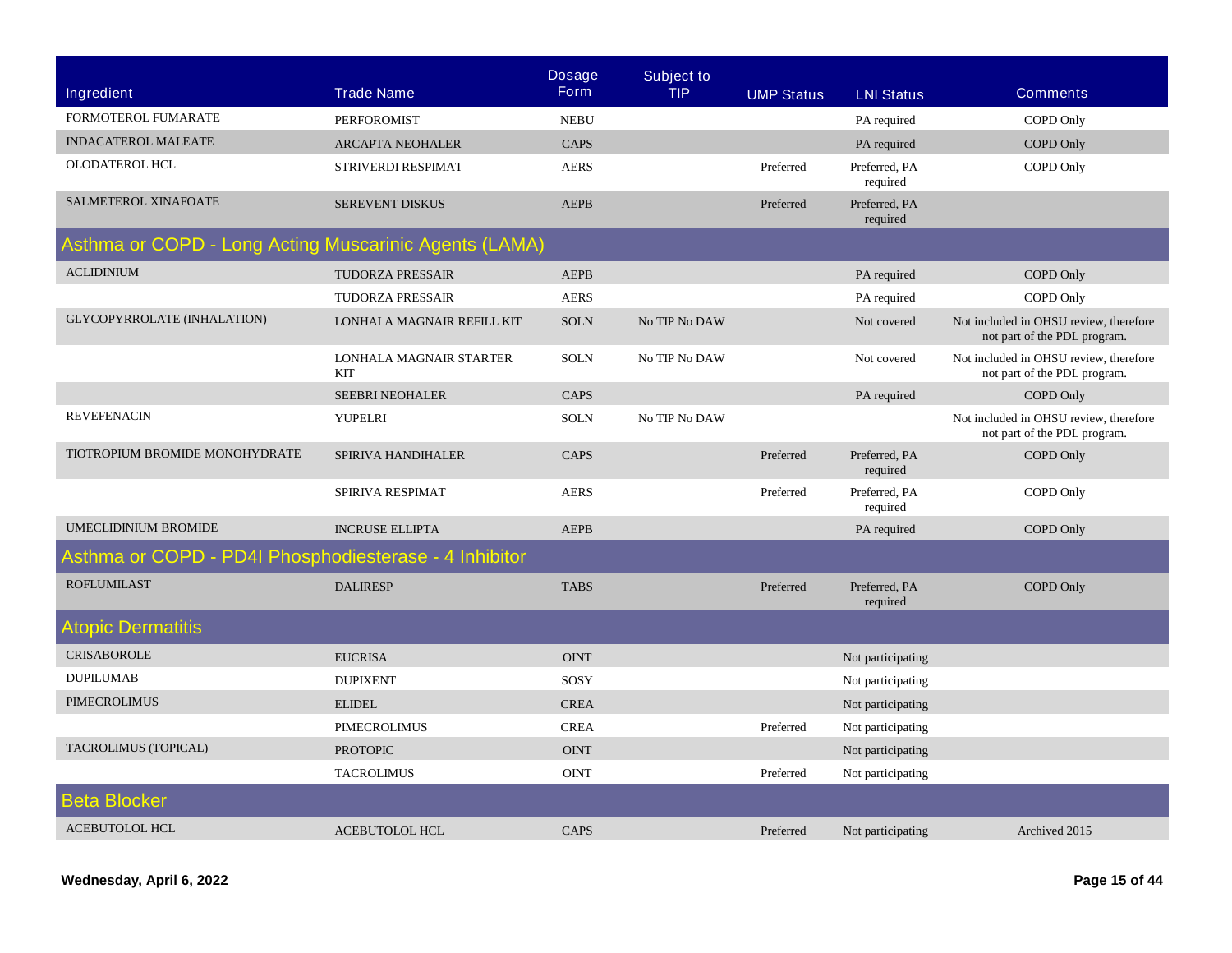|                                                   |                             | <b>Dosage</b>    | <b>Subject to</b> |                   |                   |                 |
|---------------------------------------------------|-----------------------------|------------------|-------------------|-------------------|-------------------|-----------------|
| Ingredient                                        | <b>Trade Name</b>           | <b>Form</b>      | <b>TIP</b>        | <b>UMP Status</b> | <b>LNI Status</b> | <b>Comments</b> |
| <b>ATENOLOL</b>                                   | <b>ATENOLOL</b>             | <b>TABS</b>      |                   | Preferred         | Not participating | Archived 2015   |
|                                                   | <b>TENORMIN</b>             | <b>TABS</b>      |                   |                   | Not participating | Archived 2015   |
| <b>BETAXOLOL HCL</b>                              | <b>BETAXOLOL HCL</b>        | <b>TABS</b>      |                   | Preferred         | Not participating | Archived 2015   |
| <b>BISOPROLOL FUMARATE</b>                        | <b>BISOPROLOL FUMARATE</b>  | <b>TABS</b>      |                   | Preferred         | Not participating | Archived 2015   |
| <b>CARVEDILOL</b>                                 | CARVEDILOL                  | <b>TABS</b>      |                   | Preferred         | Not participating | Archived 2015   |
|                                                   | <b>COREG</b>                | <b>TABS</b>      |                   |                   | Not participating | Archived 2015   |
| CARVEDILOL PHOSPHATE                              | <b>CARVEDILOL PHOSPHATE</b> | CP <sub>24</sub> |                   |                   | Not participating | Archived 2015   |
|                                                   | <b>COREG CR</b>             | CP24             |                   |                   | Not participating | Archived 2015   |
| <b>LABETALOL HCL</b>                              | <b>LABETALOL HCL</b>        | <b>SOLN</b>      |                   | Preferred         | Not participating | Archived 2015   |
|                                                   | <b>LABETALOL HCL</b>        | <b>TABS</b>      |                   | Preferred         | Not participating | Archived 2015   |
|                                                   | <b>TRANDATE</b>             | <b>TABS</b>      |                   |                   | Not participating | Archived 2015   |
| METOPROLOL SUCCINATE                              | METOPROLOL SUCCINATE ER     | <b>TB24</b>      |                   | Preferred         | Not participating | Archived 2015   |
|                                                   | <b>TOPROL XL</b>            | <b>TB24</b>      |                   |                   | Not participating | Archived 2015   |
| METOPROLOL TARTRATE                               | <b>LOPRESSOR</b>            | <b>TABS</b>      |                   |                   | Not participating | Archived 2015   |
|                                                   | METOPROLOL TARTRATE         | <b>TABS</b>      |                   | Preferred         | Not participating | Archived 2015   |
| <b>NADOLOL</b>                                    | <b>CORGARD</b>              | <b>TABS</b>      |                   |                   | Not participating | Archived 2015   |
|                                                   | <b>NADOLOL</b>              | <b>TABS</b>      |                   | Preferred         | Not participating | Archived 2015   |
| NEBIVOLOL HCL                                     | <b>BYSTOLIC</b>             | <b>TABS</b>      |                   |                   | Not participating | Archived 2015   |
| <b>PINDOLOL</b>                                   | PINDOLOL                    | <b>TABS</b>      |                   | Preferred         | Not participating | Archived 2015   |
| PROPRANOLOL HCL                                   | <b>HEMANGEOL</b>            | <b>SOLN</b>      |                   |                   | Not participating | Archived 2015   |
|                                                   | <b>INDERAL LA</b>           | CP <sub>24</sub> |                   |                   | Not participating | Archived 2015   |
|                                                   | PROPRANOLOL HCL             | <b>SOLN</b>      |                   | Preferred         | Not participating | Archived 2015   |
|                                                   | PROPRANOLOL HCL             | <b>TABS</b>      |                   | Preferred         | Not participating | Archived 2015   |
|                                                   | PROPRANOLOL HCL ER          | CP24             |                   | Preferred         | Not participating | Archived 2015   |
| PROPRANOLOL HCL SUSTAINED-RELEASE<br><b>BEADS</b> | <b>INDERAL XL</b>           | CP24             |                   |                   | Not participating | Archived 2015   |
|                                                   | <b>INNOPRAN XL</b>          | CP24             |                   |                   | Not participating | Archived 2015   |
| <b>TIMOLOL MALEATE</b>                            | <b>TIMOLOL MALEATE</b>      | <b>TABS</b>      |                   | Preferred         | Not participating | Archived 2015   |
| Calcitonin Gene-Related Peptide Inhibitors (CGRP) |                             |                  |                   |                   |                   |                 |
| <b>ERENUMAB</b>                                   | <b>AIMOVIG</b>              | <b>SOAJ</b>      |                   |                   | Not participating |                 |
| <b>FREMANEZUMAB</b>                               | <b>AJOVY</b>                | SOSY             |                   | Preferred         | Not participating |                 |
| FREMANEZUMAB-VFRM                                 | <b>AJOVY</b>                | SOAJ             |                   | Preferred         | Not participating |                 |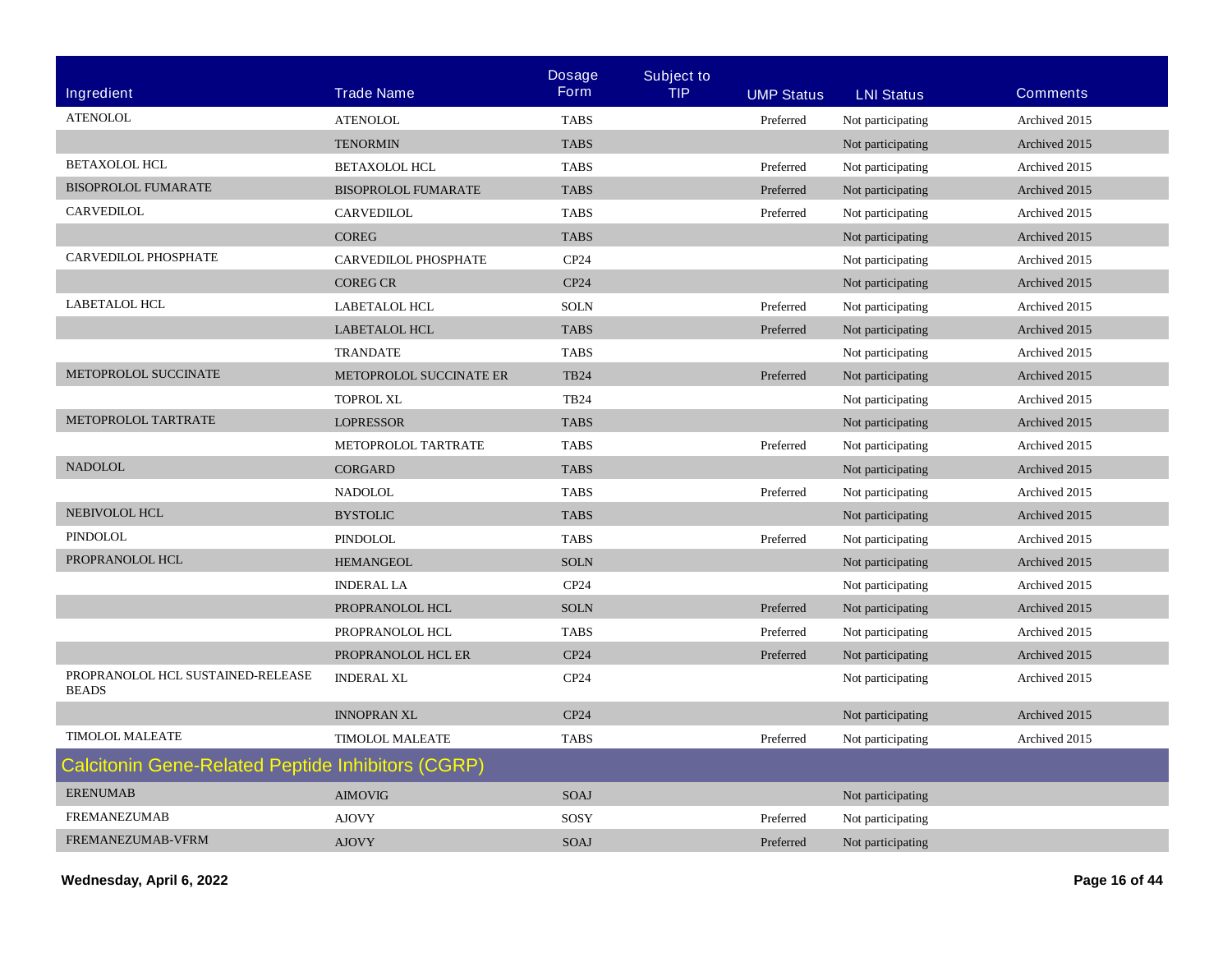|                                               |                            | <b>Dosage</b>    | <b>Subject to</b> |                   |                   |                 |  |  |
|-----------------------------------------------|----------------------------|------------------|-------------------|-------------------|-------------------|-----------------|--|--|
| Ingredient                                    | <b>Trade Name</b>          | <b>Form</b>      | <b>TIP</b>        | <b>UMP Status</b> | <b>LNI Status</b> | <b>Comments</b> |  |  |
| <b>GALCANEZUMAB</b>                           | <b>EMGALITY</b>            | SOAJ             |                   |                   | Not participating |                 |  |  |
|                                               | <b>EMGALITY</b>            | SOSY             |                   |                   | Not participating |                 |  |  |
| <b>RIMEGEPANT SULFATE</b>                     | <b>NURTEC</b>              | <b>TBDP</b>      |                   |                   | Not participating |                 |  |  |
| <b>UBROGEPANT</b>                             | <b>UBRELVY</b>             | <b>TABS</b>      |                   |                   | Not participating |                 |  |  |
| Calcium Channel Blocker - Dihydropyridine     |                            |                  |                   |                   |                   |                 |  |  |
| <b>AMLODIPINE BESYLATE</b>                    | <b>AMLODIPINE BESYLATE</b> | <b>TABS</b>      |                   | Preferred         | Not participating | Archived 2015   |  |  |
|                                               | <b>KATERZIA</b>            | <b>SUSP</b>      |                   |                   | Not participating | Archived 2015   |  |  |
|                                               | <b>NORVASC</b>             | <b>TABS</b>      |                   |                   | Not participating | Archived 2015   |  |  |
| <b>FELODIPINE</b>                             | <b>FELODIPINE ER</b>       | <b>TB24</b>      |                   | Preferred         | Not participating | Archived 2015   |  |  |
| <b>ISRADIPINE</b>                             | <b>ISRADIPINE</b>          | CAPS             |                   |                   | Not participating | Archived 2015   |  |  |
| LEVAMLODIPINE MALEATE                         | <b>CONJUPRI</b>            | <b>TABS</b>      |                   |                   | Not participating | Archived 2015   |  |  |
| NICARDIPINE HCL                               | <b>NICARDIPINE HCL</b>     | <b>CAPS</b>      |                   | Preferred         | Not participating | Archived 2015   |  |  |
| <b>NIFEDIPINE</b>                             | <b>ADALAT CC</b>           | <b>TB24</b>      |                   |                   | Not participating | Archived 2015   |  |  |
|                                               | <b>AFEDITAB CR</b>         | <b>TB24</b>      |                   | Preferred         | Not participating | Archived 2015   |  |  |
|                                               | NIFEDIAC CC                | <b>TB24</b>      |                   |                   | Not participating | Archived 2015   |  |  |
|                                               | NIFEDICAL XL               | <b>TB24</b>      |                   |                   | Not participating | Archived 2015   |  |  |
|                                               | <b>NIFEDIPINE</b>          | <b>CAPS</b>      |                   |                   | Not participating | Archived 2015   |  |  |
|                                               | NIFEDIPINE ER              | <b>TB24</b>      |                   | Preferred         | Not participating | Archived 2015   |  |  |
|                                               | <b>PROCARDIA</b>           | CAPS             |                   |                   | Not participating | Archived 2015   |  |  |
|                                               | PROCARDIA XL               | <b>TB24</b>      |                   |                   | Not participating | Archived 2015   |  |  |
| <b>NISOLDIPINE</b>                            | <b>NISOLDIPINE ER</b>      | <b>TB24</b>      |                   | Preferred         | Not participating | Archived 2015   |  |  |
|                                               | <b>SULAR</b>               | <b>TB24</b>      |                   |                   | Not participating | Archived 2015   |  |  |
| Calcium Channel Blocker - Non-Dihydropyridine |                            |                  |                   |                   |                   |                 |  |  |
| <b>DILTIAZEM HCL</b>                          | <b>CARDIZEM</b>            | <b>TABS</b>      |                   |                   | Not participating | Archived 2015   |  |  |
|                                               | <b>DILTIAZEM HCL</b>       | <b>SOLN</b>      |                   | Preferred         | Not participating | Archived 2015   |  |  |
|                                               | <b>DILTIAZEM HCL</b>       | <b>TABS</b>      |                   | Preferred         | Not participating | Archived 2015   |  |  |
|                                               | <b>DILTIAZEM HCL ER</b>    | CP12             |                   | Preferred         | Not participating | Archived 2015   |  |  |
|                                               | DILTIAZEM HCL ER           | CP24             |                   | Preferred         | Not participating | Archived 2015   |  |  |
|                                               | <b>DILT-XR</b>             | CP <sub>24</sub> |                   | Preferred         | Not participating | Archived 2015   |  |  |
| DILTIAZEM HCL COATED BEADS                    | <b>CARDIZEM CD</b>         | CP24             |                   |                   | Not participating | Archived 2015   |  |  |
|                                               | <b>CARDIZEM LA</b>         | <b>TB24</b>      |                   |                   | Not participating | Archived 2015   |  |  |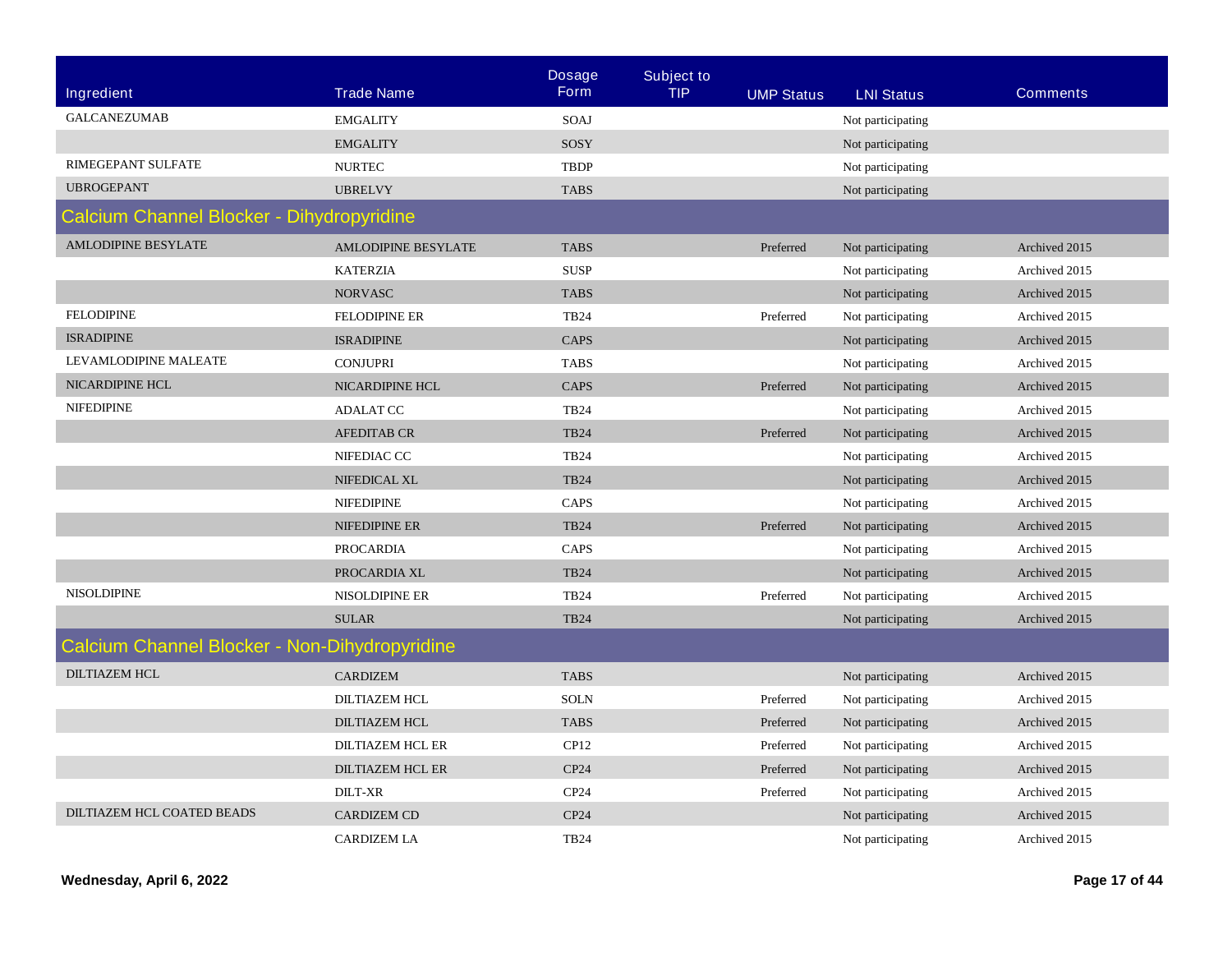|                                                |                           | <b>Dosage</b>    | <b>Subject to</b> |                   |                   |                 |
|------------------------------------------------|---------------------------|------------------|-------------------|-------------------|-------------------|-----------------|
| Ingredient                                     | <b>Trade Name</b>         | <b>Form</b>      | <b>TIP</b>        | <b>UMP Status</b> | <b>LNI Status</b> | <b>Comments</b> |
| DILTIAZEM HCL COATED BEADS                     | <b>CARTIA XT</b>          | CP24             |                   |                   | Not participating | Archived 2015   |
|                                                | <b>DILTIAZEM CD</b>       | CP24             |                   | Preferred         | Not participating | Archived 2015   |
|                                                | <b>DILTIAZEM HCL CD</b>   | CP24             |                   | Preferred         | Not participating | Archived 2015   |
|                                                | <b>DILTIAZEM HCL ER</b>   | CP24             |                   | Preferred         | Not participating | Archived 2015   |
|                                                | <b>DILTIAZEM HCL ER</b>   | <b>TB24</b>      |                   | Preferred         | Not participating | Archived 2015   |
|                                                | <b>MATZIM LA</b>          | <b>TB24</b>      |                   | Preferred         | Not participating | Archived 2015   |
| DILTIAZEM HCL EXTENDED RELEASE<br><b>BEADS</b> | <b>DILTIAZEM HCL</b>      | CP24             |                   | Preferred         | Not participating | Archived 2015   |
|                                                | <b>DILTIAZEM HCL ER</b>   | CP <sub>24</sub> |                   | Preferred         | Not participating | Archived 2015   |
|                                                | <b>TAZTIA XT</b>          | CP24             |                   |                   | Not participating | Archived 2015   |
|                                                | <b>TIAZAC</b>             | CP <sub>24</sub> |                   |                   | Not participating | Archived 2015   |
| <b>VERAPAMIL HCL</b>                           | <b>CALAN</b>              | <b>TABS</b>      |                   |                   | Not participating | Archived 2015   |
|                                                | <b>CALAN SR</b>           | <b>TBCR</b>      |                   |                   | Not participating | Archived 2015   |
|                                                | <b>ISOPTIN SR</b>         | <b>TBCR</b>      |                   |                   | Not participating | Archived 2015   |
|                                                | VERAPAMIL HCL             | <b>SOLN</b>      |                   |                   | Not participating | Archived 2015   |
|                                                | <b>VERAPAMIL HCL</b>      | <b>TABS</b>      |                   | Preferred         | Not participating | Archived 2015   |
|                                                | <b>VERAPAMIL HCL CR</b>   | <b>TBCR</b>      |                   | Preferred         | Not participating | Archived 2015   |
|                                                | <b>VERAPAMIL HCL ER</b>   | CP24             |                   | Preferred         | Not participating | Archived 2015   |
|                                                | <b>VERAPAMIL HCL ER</b>   | <b>TBCR</b>      |                   | Preferred         | Not participating | Archived 2015   |
|                                                | VERAPAMIL HCL SA          | <b>TBCR</b>      |                   | Preferred         | Not participating | Archived 2015   |
|                                                | <b>VERAPAMIL HCL SR</b>   | CP <sub>24</sub> |                   | Preferred         | Not participating | Archived 2015   |
|                                                | <b>VERAPAMIL HCL SR</b>   | <b>TBCR</b>      |                   | Preferred         | Not participating | Archived 2015   |
|                                                | <b>VERELAN</b>            | CP <sub>24</sub> |                   |                   | Not participating | Archived 2015   |
|                                                | <b>VERELAN PM</b>         | CP24             |                   |                   | Not participating | Archived 2015   |
| Diabetes Drugs - Amylin Agonist                |                           |                  |                   |                   |                   |                 |
| PRAMLINTIDE ACETATE                            | <b>SYMLINPEN 120</b>      | <b>SOPN</b>      | N <sub>o</sub>    |                   | Not participating |                 |
|                                                | <b>SYMLINPEN 60</b>       | <b>SOPN</b>      | N <sub>0</sub>    |                   | Not participating |                 |
| Diabetes Drugs - DPP-4 Inhibitors              |                           |                  |                   |                   |                   |                 |
| <b>ALOGLIPTIN BENZOATE</b>                     | <b>ALOGLIPTIN</b>         | <b>TABS</b>      |                   | Preferred         | Not participating |                 |
|                                                | <b>NESINA</b>             | <b>TABS</b>      |                   |                   | Not participating |                 |
| <b>ALOGLIPTIN/ METFORMIN HCL</b>               | ALOGLIPTIN/ METFORMIN HCL | <b>TABS</b>      |                   | Preferred         | Not participating |                 |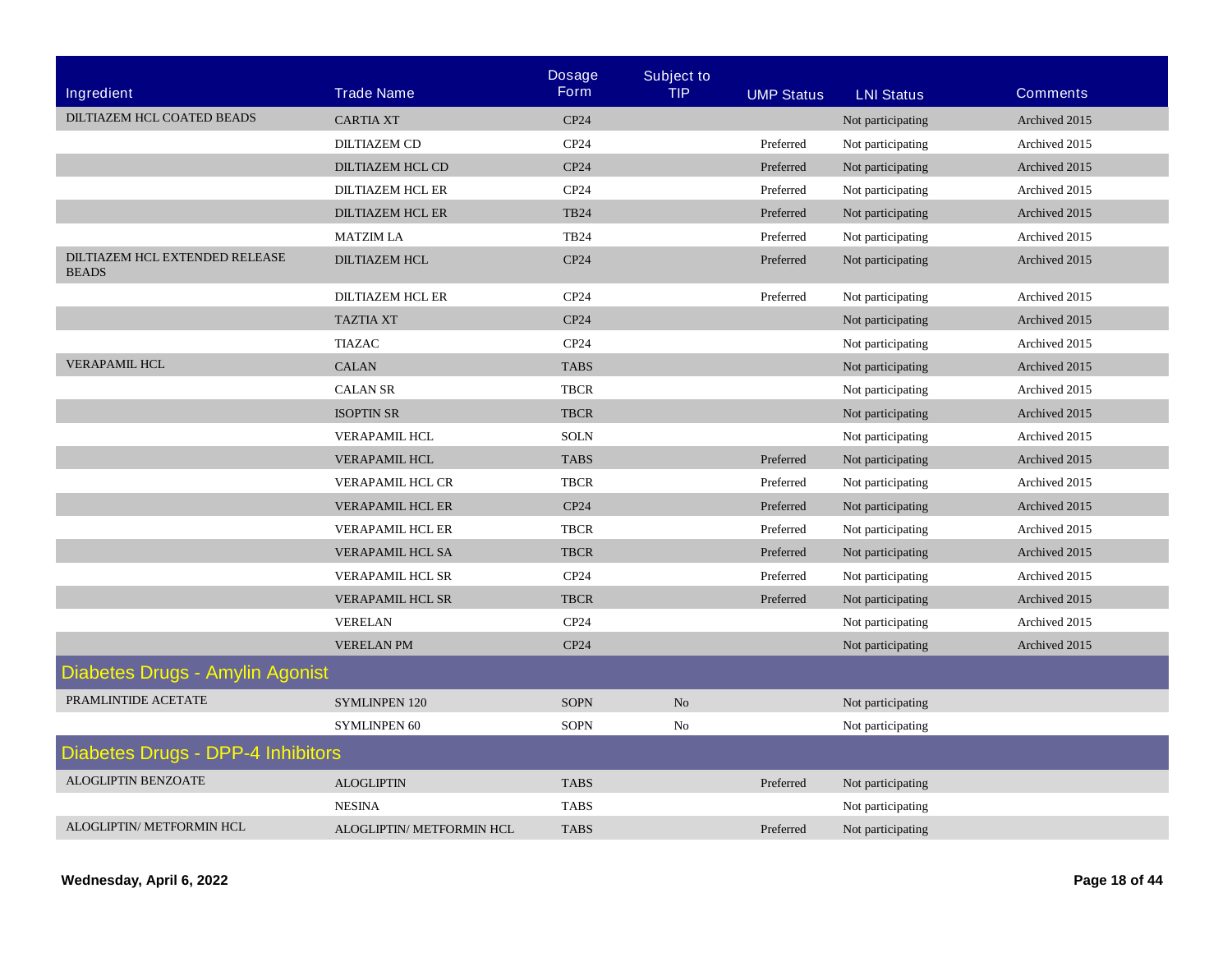|                                       |                                                           | <b>Dosage</b><br><b>Form</b>              | <b>Subject to</b> |                        |                                                                                                                            |                 |
|---------------------------------------|-----------------------------------------------------------|-------------------------------------------|-------------------|------------------------|----------------------------------------------------------------------------------------------------------------------------|-----------------|
| <b>Ingredient</b>                     | <b>Trade Name</b>                                         |                                           | <b>TIP</b>        | <b>UMP Status</b>      | <b>LNI Status</b>                                                                                                          | <b>Comments</b> |
| ALOGLIPTIN/ METFORMIN HCL             | <b>KAZANO</b>                                             | <b>TABS</b>                               |                   |                        | Not participating                                                                                                          |                 |
| ALOGLIPTIN/ PIOGLITAZONE              | ALOGLIPTIN/ PIOGLITAZONE                                  | <b>TABS</b>                               |                   | Preferred              | Not participating                                                                                                          |                 |
|                                       | <b>OSENI</b>                                              | <b>TABS</b>                               |                   |                        | Not participating                                                                                                          |                 |
| <b>LINAGLIPTIN</b>                    | <b>TRADJENTA</b>                                          | <b>TABS</b>                               |                   | Preferred              | Not participating                                                                                                          |                 |
| LINAGLIPTIN/ METFORMIN HCL            | <b>JENTADUETO</b>                                         | <b>TABS</b>                               |                   | Preferred              | Not participating                                                                                                          |                 |
|                                       | <b>JENTADUETO XR</b>                                      | <b>TB24</b>                               |                   | Preferred              | Not participating                                                                                                          |                 |
| <b>SAXAGLIPTIN HCL</b>                | ONGLYZA                                                   | <b>TABS</b>                               |                   |                        | Not participating                                                                                                          |                 |
| SAXAGLIPTIN/ METFORMIN HCL            | <b>JANUMET</b>                                            | <b>TABS</b>                               |                   |                        | Not participating                                                                                                          |                 |
|                                       | <b>JANUMET XR</b>                                         | <b>TB24</b>                               |                   |                        | Not participating                                                                                                          |                 |
|                                       | KOMBIGLYZE XR                                             | <b>TB24</b>                               |                   |                        | Not participating                                                                                                          |                 |
| SITAGLIPTIN PHOSPHATE                 | <b>JANUVIA</b>                                            | <b>TABS</b>                               |                   |                        | Not participating                                                                                                          |                 |
| Diabetes Drugs - GLP-1 Agonists       |                                                           |                                           |                   |                        |                                                                                                                            |                 |
| <b>ALBIGLUTIDE</b>                    | <b>TANZEUM</b>                                            | <b>PEN</b>                                |                   |                        | Not participating                                                                                                          |                 |
|                                       | <b>TANZEUM</b>                                            | <b>SUSR</b>                               |                   |                        | Not participating                                                                                                          |                 |
| <b>DULAGLUTIDE</b>                    | <b>TRULICITY</b>                                          | <b>SOPN</b>                               |                   | Preferred              | Not participating                                                                                                          |                 |
| <b>EXENATIDE</b>                      | <b>BYDUREON</b>                                           | <b>PEN</b>                                |                   |                        | Not participating                                                                                                          |                 |
|                                       | <b>BYDUREON</b>                                           | <b>SRER</b>                               |                   |                        | Not participating                                                                                                          |                 |
|                                       | <b>BYDUREON</b>                                           | <b>SUSR</b>                               |                   |                        | Not participating                                                                                                          |                 |
|                                       | <b>BYDUREON BCISE</b>                                     | <b>AUIJ</b>                               |                   |                        | Not participating                                                                                                          |                 |
|                                       | <b>BYDUREON PEN</b>                                       | PEN                                       |                   |                        | Not participating                                                                                                          |                 |
|                                       | <b>BYETTA</b>                                             | <b>SOLN</b>                               |                   | Preferred              | Not participating                                                                                                          |                 |
|                                       | <b>BYETTA</b>                                             | <b>SOPN</b>                               |                   | Preferred              | Not participating                                                                                                          |                 |
| INSULIN DEGLUDEC/ LIRAGLUTIDE         | <b>XULTOPHY</b>                                           | <b>SOPN</b>                               |                   |                        | Not participating                                                                                                          |                 |
|                                       | XULTOPHY 100/3.6                                          | <b>SOPN</b>                               |                   |                        | Not participating                                                                                                          |                 |
| <b>INSULIN GLARGINE/ LIXISENATIDE</b> | SOLIQUA 100/33                                            | <b>SOPN</b>                               |                   |                        | Not participating                                                                                                          |                 |
| <b>LIRAGLUTIDE</b>                    | <b>VICTOZA</b>                                            | <b>SOLN</b>                               |                   | Preferred              |                                                                                                                            |                 |
|                                       | <b>VICTOZA</b>                                            | <b>SOPN</b>                               |                   |                        |                                                                                                                            |                 |
| <b>LIXISENATIDE</b>                   | <b>ADLYXIN</b>                                            | <b>SOPN</b>                               |                   |                        |                                                                                                                            |                 |
|                                       |                                                           |                                           |                   |                        |                                                                                                                            |                 |
| <b>SEMAGLUTIDE</b>                    |                                                           |                                           |                   |                        |                                                                                                                            |                 |
|                                       |                                                           |                                           |                   |                        |                                                                                                                            |                 |
|                                       | ADLYXIN STARTER PACK<br><b>OZEMPIC</b><br><b>RYBELSUS</b> | <b>PNKT</b><br><b>SOPN</b><br><b>TABS</b> |                   | Preferred<br>Preferred | Not participating<br>Not participating<br>Not participating<br>Not participating<br>Not participating<br>Not participating |                 |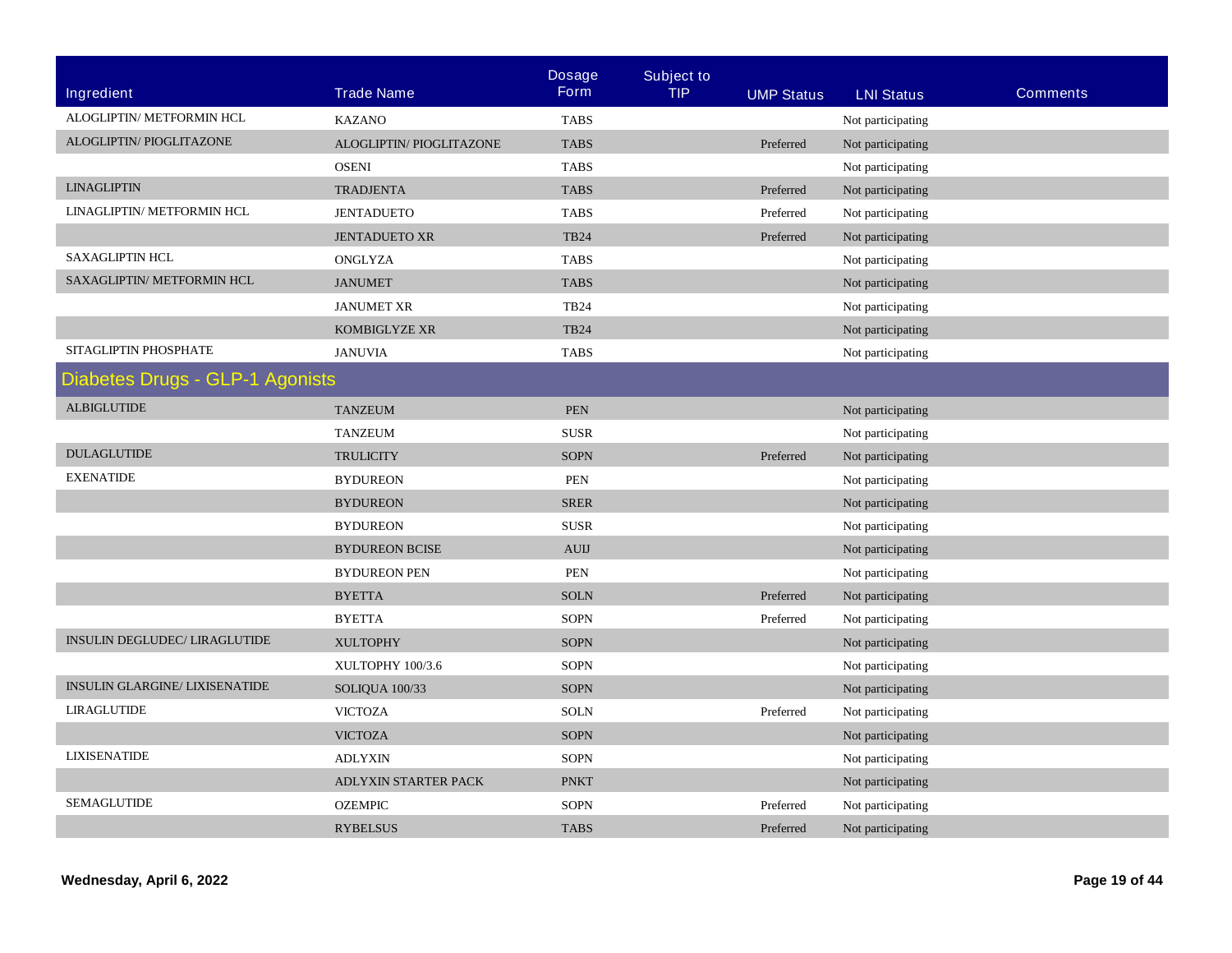| <b>Ingredient</b>                               | <b>Trade Name</b>          | <b>Dosage</b><br><b>Form</b> | <b>Subject to</b><br><b>TIP</b> | <b>UMP Status</b> | <b>LNI Status</b> | <b>Comments</b>                                                        |
|-------------------------------------------------|----------------------------|------------------------------|---------------------------------|-------------------|-------------------|------------------------------------------------------------------------|
| <b>Diabetes Drugs - Long-acting Insulins</b>    |                            |                              |                                 |                   |                   |                                                                        |
| <b>INSULIN DEGLUDEC</b>                         | <b>TRESIBA</b>             | <b>SOLN</b>                  |                                 |                   | Not participating | Archived 2021                                                          |
|                                                 | <b>TRESIBA FLEXTOUCH</b>   | <b>SOPN</b>                  |                                 |                   | Not participating | Archived 2021                                                          |
| <b>INSULIN DETEMIR</b>                          | <b>LEVEMIR</b>             | <b>SOLN</b>                  |                                 |                   | Not participating | Archived 2021                                                          |
|                                                 | LEVEMIR FLEXPEN            | <b>SOPN</b>                  |                                 |                   | Not participating | Archived 2021                                                          |
|                                                 | LEVEMIR FLEXTOUCH          | <b>SOPN</b>                  |                                 |                   | Not participating | Archived 2021                                                          |
| <b>INSULIN GLARGINE</b>                         | <b>BASAGLAR KWIKPEN</b>    | <b>SOPN</b>                  |                                 | Preferred         | Not participating | Archived 2021                                                          |
|                                                 | <b>LANTUS</b>              | <b>SOLN</b>                  |                                 |                   | Not participating | Archived 2021                                                          |
|                                                 | <b>LANTUS SOLOSTAR</b>     | <b>SOPN</b>                  |                                 |                   | Not participating | Archived 2021                                                          |
|                                                 | <b>SEMGLEE</b>             | <b>SOLN</b>                  |                                 |                   | Not participating | Archived 2021                                                          |
|                                                 | <b>SEMGLEE</b>             | <b>SOPN</b>                  |                                 |                   | Not participating | Archived 2021                                                          |
|                                                 | <b>TOUJEO MAX SOLOSTAR</b> | <b>SOPN</b>                  |                                 |                   | Not participating | Archived 2021                                                          |
|                                                 | <b>TOUJEO SOLOSTAR</b>     | <b>SOPN</b>                  |                                 |                   | Not participating | Archived 2021                                                          |
| <b>INSULIN GLARGINE-YFGN</b>                    | <b>INSULIN GLARGINE</b>    | <b>SOLN</b>                  |                                 |                   | Not participating | Archived 2021                                                          |
|                                                 | <b>INSULIN GLARGINE</b>    | <b>SOPN</b>                  |                                 |                   | Not participating | Archived 2021                                                          |
| <b>Diabetes Drugs - SGLT2 Inhibitors</b>        |                            |                              |                                 |                   |                   |                                                                        |
| CANAGLIFLOZIN                                   | <b>INVOKANA</b>            | <b>TABS</b>                  |                                 |                   | Not participating |                                                                        |
| CANAGLIFLOZIN/ METFORMIN HCL                    | <b>INVOKAMET</b>           | <b>TABS</b>                  |                                 |                   | Not participating |                                                                        |
|                                                 | <b>INVOKAMET XR</b>        | <b>TB24</b>                  |                                 |                   | Not participating |                                                                        |
| DAPAGLIFLOZIN PROPANEDIOL                       | <b>FARXIGA</b>             | <b>TABS</b>                  |                                 | Preferred         | Not participating |                                                                        |
| DAPAGLIFLOZIN/ METFORMIN HCL                    | <b>XIGDUO XR</b>           | <b>TB24</b>                  |                                 | Preferred         | Not participating |                                                                        |
| DAPAGLIFLOZIN/ SAXAGLIPTIN                      | <b>QTERN</b>               | <b>TABS</b>                  |                                 |                   | Not participating |                                                                        |
| <b>EMPAGLIFLOZIN</b>                            | <b>JARDIANCE</b>           | <b>TABS</b>                  |                                 | Preferred         | Not participating |                                                                        |
| EMPAGLIFLOZIN/ LINAGLIPTIN                      | <b>GLYXAMBI</b>            | <b>TABS</b>                  |                                 |                   | Not participating |                                                                        |
| EMPAGLIFLOZIN/ LINAGLIPTIN/<br><b>METFORMIN</b> | <b>TRIJARDY XR</b>         | <b>TB24</b>                  | No TIP No DAW                   |                   | Not participating | Not included in OHSU review, therefore<br>not part of the PDL program. |
| EMPAGLIFLOZIN/ METFORMIN HCL                    | <b>SYNJARDY</b>            | <b>TABS</b>                  |                                 | Preferred         | Not participating |                                                                        |
|                                                 | <b>SYNJARDY XR</b>         | <b>TB24</b>                  |                                 | Preferred         | Not participating |                                                                        |
| ERTUGLIFLOZIN/ METFORMIN HCL                    | <b>SEGLUROMET</b>          | <b>TABS</b>                  | No TIP No DAW                   |                   | Not participating | Not included in OHSU review, therefore<br>not part of the PDL program. |
| ERTUGLIFLOZIN/ PYROGLUTAMIC ACID                | <b>STEGLATRO</b>           | <b>TABS</b>                  |                                 |                   | Not participating |                                                                        |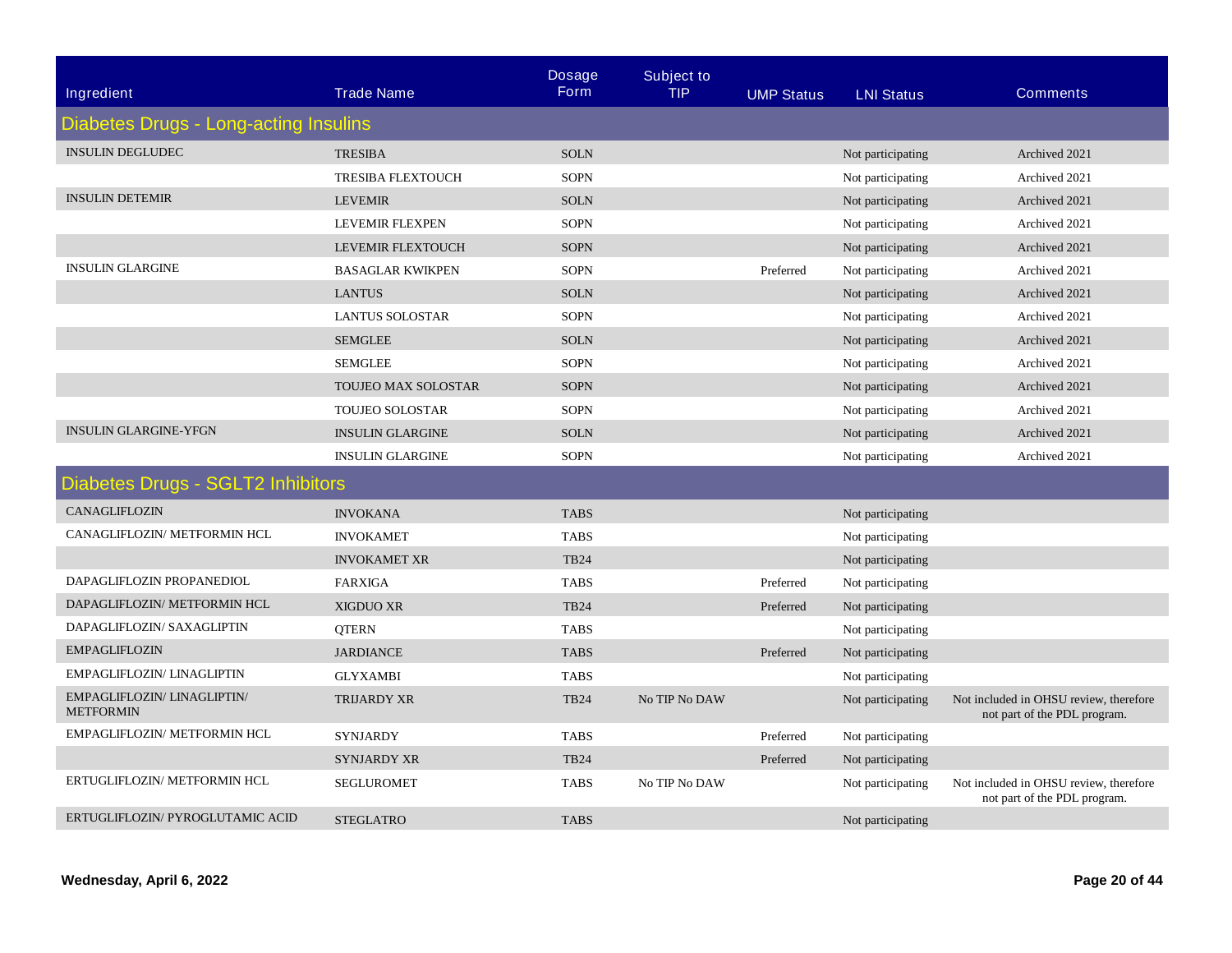| <b>Ingredient</b>                     | <b>Trade Name</b>           | <b>Dosage</b><br><b>Form</b> | <b>Subject to</b><br><b>TIP</b> | <b>UMP Status</b> | <b>LNI Status</b> | <b>Comments</b>                                                                         |
|---------------------------------------|-----------------------------|------------------------------|---------------------------------|-------------------|-------------------|-----------------------------------------------------------------------------------------|
| ERTUGLIFLOZIN/ SITAGLIPTIN            | <b>STEGLUJAN</b>            | <b>TABS</b>                  | No TIP No DAW                   |                   | Not participating | Not included in OHSU review, therefore<br>not part of the PDL program.                  |
| <b>Diabetes Drugs - Sulfonylureas</b> |                             |                              |                                 |                   |                   |                                                                                         |
| <b>CHLORPROPAMIDE</b>                 | <b>CHLORPROPAMIDE</b>       | <b>TABS</b>                  |                                 |                   | Not participating | Archived 2015                                                                           |
| <b>GLIMEPIRIDE</b>                    | <b>AMARYL</b>               | <b>TABS</b>                  |                                 |                   | Not participating | Archived 2015                                                                           |
|                                       | <b>GLIMEPIRIDE</b>          | <b>TABS</b>                  |                                 | Preferred         | Not participating | Archived 2015                                                                           |
| <b>GLIPIZIDE</b>                      | <b>GLIPIZIDE</b>            | <b>TABS</b>                  |                                 | Preferred         | Not participating | Archived 2015                                                                           |
|                                       | <b>GLIPIZIDE ER</b>         | <b>TB24</b>                  |                                 | Preferred         | Not participating | Archived 2015                                                                           |
|                                       | <b>GLIPIZIDE XL</b>         | <b>TB24</b>                  |                                 | Preferred         | Not participating | Archived 2015                                                                           |
|                                       | <b>GLUCOTROL</b>            | <b>TABS</b>                  |                                 |                   | Not participating | Archived 2015                                                                           |
|                                       | <b>GLUCOTROL XL</b>         | <b>TB24</b>                  |                                 |                   | Not participating | Archived 2015                                                                           |
| <b>GLYBURIDE</b>                      | <b>GLYBURIDE</b>            | <b>TABS</b>                  |                                 | Preferred         | Not participating | Archived 2015                                                                           |
| <b>GLYBURIDE MICRONIZED</b>           | <b>GLYBURIDE</b>            | <b>TABS</b>                  |                                 | Preferred         | Not participating | Archived 2015                                                                           |
|                                       | <b>GLYBURIDE MICRONIZED</b> | <b>TABS</b>                  |                                 | Preferred         | Not participating | Archived 2015                                                                           |
|                                       | <b>GLYNASE</b>              | <b>TABS</b>                  |                                 |                   | Not participating | Archived 2015                                                                           |
| <b>NATEGLINIDE</b>                    | <b>NATEGLINIDE</b>          | <b>TABS</b>                  |                                 | Preferred         | Not participating | Archived 2015                                                                           |
|                                       | <b>STARLIX</b>              | <b>TABS</b>                  |                                 |                   | Not participating | Archived 2015                                                                           |
| <b>REPAGLINIDE</b>                    | <b>PRANDIN</b>              | <b>TABS</b>                  |                                 |                   | Not participating | Archived 2015                                                                           |
|                                       | <b>REPAGLINIDE</b>          | <b>TABS</b>                  |                                 |                   | Not participating | Archived 2015                                                                           |
| <b>TOLAZAMIDE</b>                     | <b>TOLAZAMIDE</b>           | <b>TABS</b>                  |                                 |                   | Not participating | Archived 2015                                                                           |
| <b>TOLBUTAMIDE</b>                    | <b>TOLBUTAMIDE</b>          | <b>TABS</b>                  |                                 |                   | Not participating | Archived 2015                                                                           |
| <b>Diabetes Drugs - TZD</b>           |                             |                              |                                 |                   |                   |                                                                                         |
| PIOGLITAZONE HCL                      | <b>ACTOS</b>                | <b>TABS</b>                  |                                 |                   | Not participating | Archived 2016                                                                           |
|                                       | PIOGLITAZONE HCL            | <b>TABS</b>                  |                                 | Preferred         | Not participating | Archived 2016                                                                           |
| ROSIGLITAZONE MALEATE                 | <b>AVANDIA</b>              | <b>TABS</b>                  |                                 |                   | Not participating | Archived 2016                                                                           |
| Estrogen - Oral                       |                             |                              |                                 |                   |                   |                                                                                         |
| CONJUGATED ESTROGENS-BAZEDOXIFENE     | <b>DUAVEE</b>               | <b>TABS</b>                  | No TIP No DAW                   |                   | Not participating | Not included in OHSU review, therefore<br>not part of the PDL program. Archived<br>2018 |
| <b>ESTERIFIED ESTROGENS</b>           | <b>MENEST</b>               | <b>TABS</b>                  |                                 |                   | Not participating | Archived 2018                                                                           |
| <b>ESTRADIOL</b>                      | <b>ESTRACE</b>              | <b>TABS</b>                  |                                 |                   | Not participating | Archived 2018                                                                           |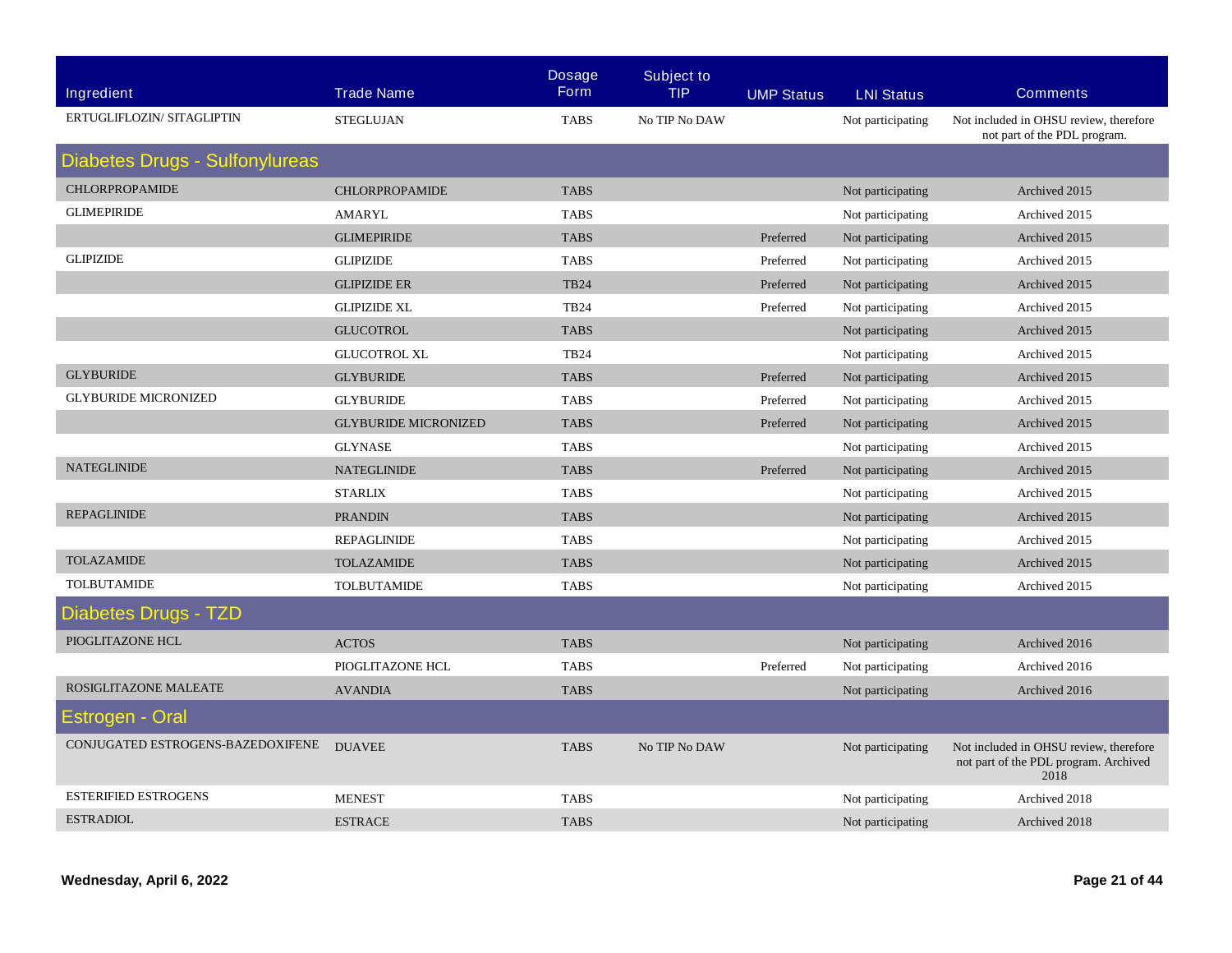| <b>Ingredient</b>                                    | <b>Trade Name</b>                          | <b>Dosage</b><br><b>Form</b> | <b>Subject to</b><br><b>TIP</b> | <b>UMP Status</b> | <b>LNI Status</b> | <b>Comments</b>                                                                               |
|------------------------------------------------------|--------------------------------------------|------------------------------|---------------------------------|-------------------|-------------------|-----------------------------------------------------------------------------------------------|
|                                                      |                                            |                              |                                 |                   |                   |                                                                                               |
| <b>ESTRADIOL</b>                                     | <b>ESTRADIOL</b>                           | <b>PLLT</b>                  | No TIP No DAW                   |                   | Not participating | Not included in OHSU review, therefore<br>not part of the PDL program. Archived<br>2018       |
|                                                      | <b>ESTRADIOL</b>                           | <b>PTTW</b>                  |                                 |                   | Not participating | Archived 2018                                                                                 |
|                                                      | <b>ESTRADIOL</b>                           | <b>TABS</b>                  |                                 | Preferred         | Not participating | Archived 2018                                                                                 |
| <b>ESTRADIOL ACETATE</b>                             | <b>FEMTRACE</b>                            | <b>TABS</b>                  |                                 |                   | Not participating | Archived 2018                                                                                 |
| <b>ESTRADIOL VALERATE</b>                            | <b>ESTRADIOL VALERATE</b>                  | OIL                          | No TIP No DAW                   |                   | Not participating | No longer included in OHSU review,<br>therefore not part of the PDL program.<br>Archived 2018 |
| ESTROGENS, CONJUGATED                                | <b>PREMARIN</b>                            | <b>TABS</b>                  |                                 |                   | Not participating | Archived 2018                                                                                 |
| ESTROGENS, CONJUGATED SYNTHETIC B                    | <b>ENJUVIA</b>                             | <b>TABS</b>                  |                                 |                   | Not participating | Archived 2018                                                                                 |
| <b>ESTROPIPATE</b>                                   | <b>ESTROPIPATE</b>                         | <b>TABS</b>                  |                                 | Preferred         | Not participating | Archived 2018                                                                                 |
|                                                      | ORTHO-EST                                  | <b>TABS</b>                  |                                 |                   | Not participating | Archived 2018                                                                                 |
| <b>Estrogen - Oral Combination</b>                   |                                            |                              |                                 |                   |                   |                                                                                               |
| CONJUGATED ESTROGENS-<br>MEDROXYPROGESTERONE ACETATE | <b>PREMPHASE</b>                           | <b>TABS</b>                  |                                 |                   | Not participating | Archived 2018                                                                                 |
|                                                      | <b>PREMPRO</b>                             | <b>TABS</b>                  |                                 |                   | Not participating | Archived 2018                                                                                 |
| DROSPIRENONE-ESTRADIOL                               | <b>ANGELIQ</b>                             | <b>TABS</b>                  |                                 |                   | Not participating | Archived 2018                                                                                 |
| ESTRADIOL/ NORETHINDRONE ACETATE                     | <b>ACTIVELLA</b>                           | <b>TABS</b>                  |                                 |                   | Not participating | Archived 2018                                                                                 |
|                                                      | <b>AMABELZ</b>                             | <b>TABS</b>                  |                                 | Preferred         | Not participating | Archived 2018                                                                                 |
|                                                      | ESTRADIOL/ NORETHINDRONE<br><b>ACETATE</b> | <b>TABS</b>                  |                                 | Preferred         | Not participating | Archived 2018                                                                                 |
|                                                      | <b>LOPREEZA</b>                            | <b>TABS</b>                  |                                 |                   | Not participating | Archived 2018                                                                                 |
|                                                      | <b>MIMVEY</b>                              | <b>TABS</b>                  |                                 | Preferred         | Not participating | Archived 2018                                                                                 |
|                                                      | MIMVEY LO                                  | <b>TABS</b>                  |                                 | Preferred         | Not participating | Archived 2018                                                                                 |
| ESTRADIOL/ NORGESTIMATE                              | <b>PREFEST</b>                             | <b>TABS</b>                  |                                 |                   | Not participating | Archived 2018                                                                                 |
| ESTRADIOL/PROGESTERONE                               | <b>BIJUVA</b>                              | CAPS                         | No TIP No DAW                   |                   | Not participating | Not included in OHSU review, therefore<br>not part of the PDL program. Archived<br>2018       |
| NORETHINDRONE ACETATE/ ETHINYL<br><b>ESTRADIOL</b>   | <b>FEMHRT</b>                              | <b>TABS</b>                  |                                 |                   | Not participating | Archived 2018                                                                                 |
|                                                      | <b>FEMHRT LOW DOSE</b>                     | <b>TABS</b>                  |                                 |                   | Not participating | Archived 2018                                                                                 |
|                                                      | <b>FYAVOLV</b>                             | <b>TABS</b>                  |                                 |                   | Not participating | Archived 2018                                                                                 |
|                                                      | <b>JEVANTIQUE LO</b>                       | <b>TABS</b>                  |                                 | Preferred         | Not participating | Archived 2018                                                                                 |
|                                                      | <b>JINTELI</b>                             | <b>TABS</b>                  |                                 | Preferred         | Not participating | Archived 2018                                                                                 |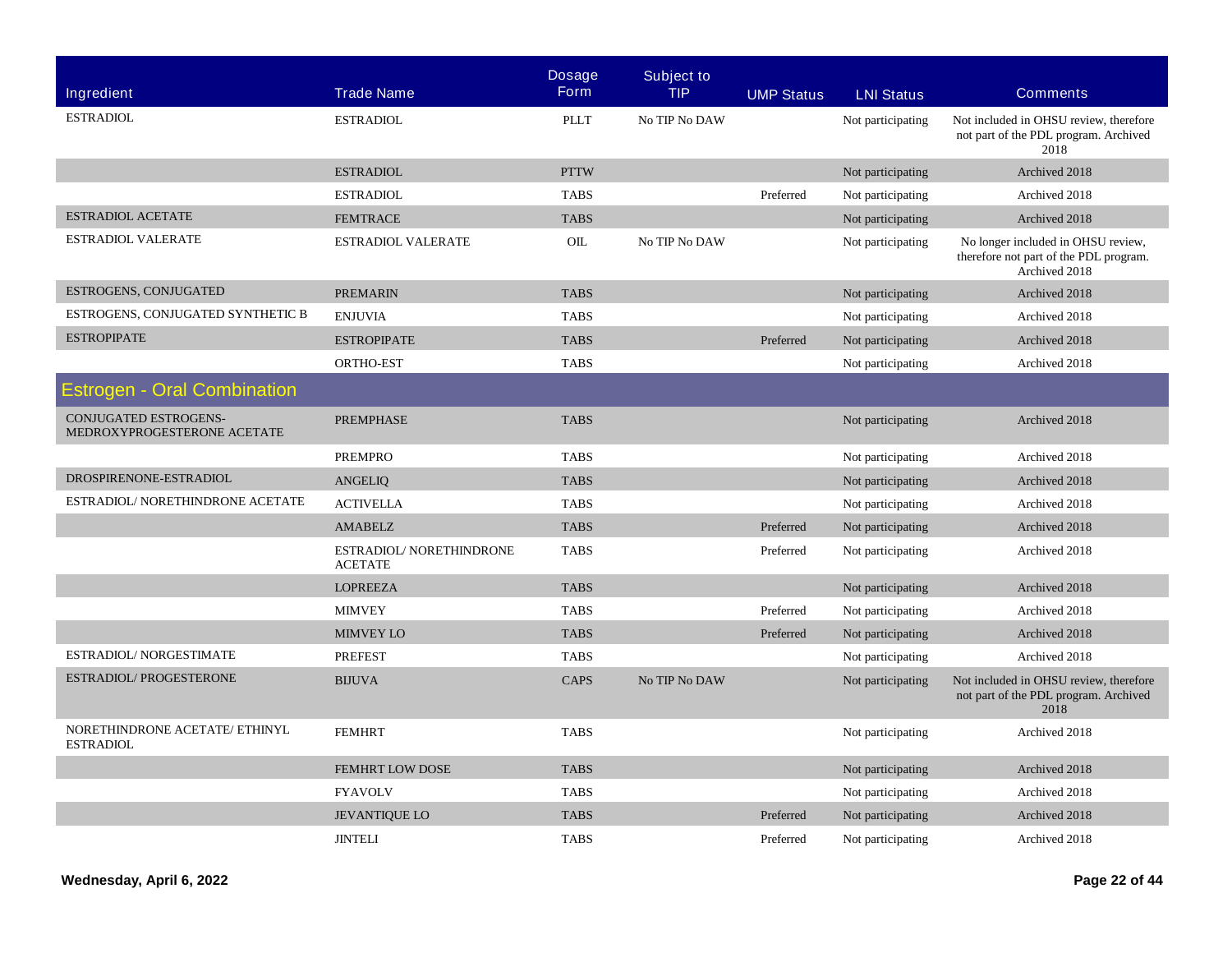| <b>Ingredient</b>                             | <b>Trade Name</b>                           | <b>Dosage</b><br><b>Form</b> | <b>Subject to</b><br><b>TIP</b> | <b>UMP Status</b> | <b>LNI Status</b> | <b>Comments</b>           |
|-----------------------------------------------|---------------------------------------------|------------------------------|---------------------------------|-------------------|-------------------|---------------------------|
| NORETHINDRONE ACETATE/ ETHINYL                |                                             |                              |                                 |                   |                   |                           |
| <b>ESTRADIOL</b>                              | NORETHINDRONE ACETATE/<br>ETHINYL ESTRADIOL | <b>TABS</b>                  |                                 | Preferred         | Not participating | Archived 2018             |
| Estrogen - Transdermal                        |                                             |                              |                                 |                   |                   |                           |
| <b>ESTRADIOL</b>                              | <b>ALORA</b>                                | <b>PTTW</b>                  |                                 |                   | Not participating | Archived 2018             |
|                                               | <b>CLIMARA</b>                              | <b>PTWK</b>                  |                                 |                   | Not participating | Archived 2018             |
|                                               | <b>DIVIGEL</b>                              | <b>GEL</b>                   |                                 |                   | Not participating | Archived 2018             |
|                                               | <b>DOTTI</b>                                | <b>PTTW</b>                  |                                 |                   | Not participating | Archived 2018             |
|                                               | <b>ELESTRIN</b>                             | <b>GEL</b>                   |                                 |                   | Not participating | Archived 2018             |
|                                               | <b>ESTRADIOL</b>                            | <b>PTWK</b>                  |                                 |                   | Not participating | Archived 2018             |
|                                               | <b>ESTROGEL</b>                             | <b>GEL</b>                   |                                 |                   | Not participating | Archived 2018             |
|                                               | <b>EVAMIST</b>                              | <b>SOLN</b>                  | No TIP No DAW                   |                   | Not participating | Archived 2018             |
|                                               | <b>LYLLANA</b>                              | <b>PTTW</b>                  | No TIP No DAW                   |                   | Not participating | Archived 2018             |
|                                               | <b>MENOSTAR</b>                             | <b>PTWK</b>                  |                                 |                   | Not participating | Archived 2018             |
|                                               | <b>MINIVELLE</b>                            | <b>PTTW</b>                  |                                 |                   | Not participating | Archived 2018             |
|                                               | VIVELLE-DOT                                 | <b>PTTW</b>                  |                                 |                   | Not participating | Archived 2018             |
| <b>Estrogen - Transdermal Combination</b>     |                                             |                              |                                 |                   |                   |                           |
| ESTRADIOL/LEVONORGESTREL                      | <b>CLIMARA PRO</b>                          | <b>PTWK</b>                  |                                 |                   | Not participating | Archived 2018             |
| ESTRADIOL/ NORETHINDRONE ACETATE              | <b>COMBIPATCH</b>                           | <b>PTTW</b>                  |                                 |                   | Not participating | Archived 2018             |
| Estrogen - Vaginal                            |                                             |                              |                                 |                   |                   |                           |
| ESTRADIOL ACETATE VAGINAL                     | <b>FEMRING</b>                              | RING                         |                                 |                   | Not participating | Archived 2018             |
| ESTRADIOL VAGINAL                             | <b>ESTRACE</b>                              | <b>CREA</b>                  |                                 |                   | Not participating | Archived 2018             |
|                                               | <b>ESTRADIOL</b>                            | <b>CREA</b>                  |                                 |                   | Not participating | Archived 2018             |
|                                               | <b>ESTRING</b>                              | <b>RING</b>                  |                                 | Preferred         | Not participating | Archived 2018             |
|                                               | <b>IMVEXXY MAINTENANCE PACK</b>             | <b>INST</b>                  | No TIP No DAW                   |                   | Not participating | Archived 2018             |
|                                               | <b>IMVEXXY STARTER PACK</b>                 | <b>INST</b>                  | No TIP No DAW                   |                   | Not participating | Archived 2018             |
|                                               | <b>VAGIFEM</b>                              | <b>TABS</b>                  |                                 |                   | Not participating | Archived 2018             |
|                                               | <b>YUVAFEM</b>                              | <b>TABS</b>                  |                                 |                   | Not participating | Archived 2018             |
| ESTROGENS, CONJUGATED VAGINAL                 | <b>PREMARIN</b>                             | <b>CREA</b>                  |                                 |                   | Not participating | Archived 2018             |
| <b>Hepatitis C - Direct-Acting Antivirals</b> |                                             |                              |                                 |                   |                   |                           |
| DACLATASVIR DIHYDROCHLORIDE                   | <b>DAKLINZA</b>                             | <b>TABS</b>                  | N <sub>o</sub>                  |                   | PA required       | Refill TIP exempt by law. |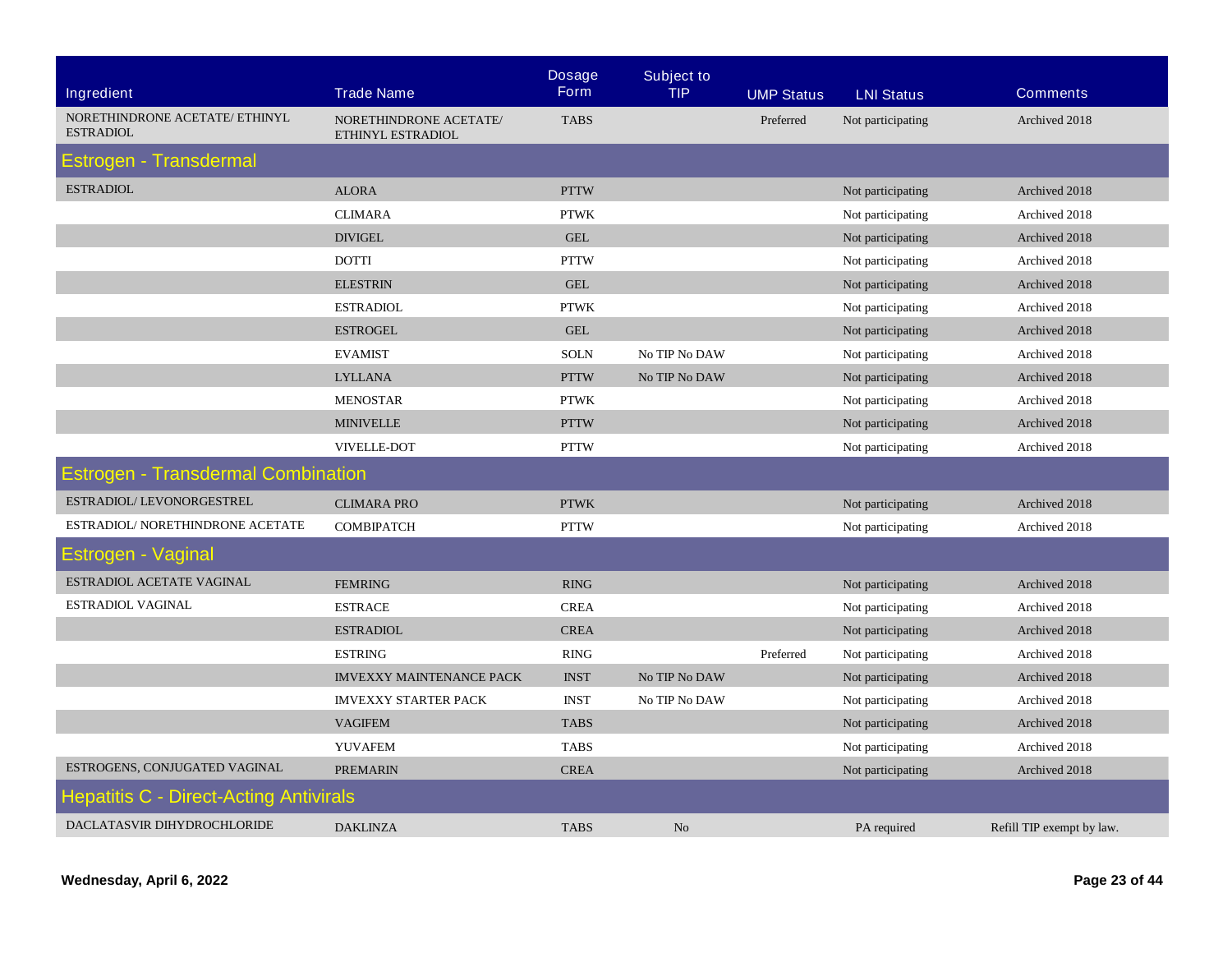| <b>Ingredient</b>                                        | <b>Trade Name</b>        | <b>Dosage</b><br><b>Form</b> | <b>Subject to</b><br><b>TIP</b> | <b>UMP Status</b> | <b>LNI Status</b>         | <b>Comments</b>                                                        |
|----------------------------------------------------------|--------------------------|------------------------------|---------------------------------|-------------------|---------------------------|------------------------------------------------------------------------|
| ELBASVIR/ GRAZOPREVIR                                    |                          |                              |                                 |                   |                           |                                                                        |
| <b>GLECAPREVIR-PIBRENTASVIR</b>                          | <b>ZEPATIER</b>          | <b>TABS</b>                  | No                              |                   | PA required               | Refill TIP exempt by law.                                              |
|                                                          | <b>MAVYRET</b>           | <b>TABS</b>                  | N <sub>o</sub>                  | Preferred         | Preferred, PA<br>required | Refill TIP exempt by law.                                              |
| LEDIPASVIR/SOFOSBUVIR                                    | <b>HARVONI</b>           | <b>TABS</b>                  | N <sub>0</sub>                  |                   | PA required               | Refill TIP exempt by law.                                              |
| <b>OMBITASVIR/ PARITAPREVIR/ RITONAVIR</b>               | <b>TECHNIVIE</b>         | <b>TABS</b>                  | N <sub>o</sub>                  |                   | PA required               | Refill TIP exempt by law.                                              |
| OMBITASVIR/ PARITAPREVIR/ RITONAVIR/<br><b>DASABUVIR</b> | <b>VIEKIRA XR</b>        | <b>TB24</b>                  | No TIP No DAW                   |                   | Not covered               | Not included in OHSU review, therefore<br>not part of the PDL program. |
| PARITAPREVIR/RITONAVIR/OMBITASVIR/<br><b>DASABUVIR</b>   | <b>VIEKIRA PAK</b>       | <b>TABS</b>                  | N <sub>o</sub>                  |                   | PA required               | Refill TIP exempt by law.                                              |
| <b>SIMEPREVIR SODIUM</b>                                 | <b>OLYSIO</b>            | CAPS                         | N <sub>0</sub>                  |                   | PA required               | Refill TIP exempt by law.                                              |
| <b>SOFOSBUVIR</b>                                        | <b>SOVALDI</b>           | <b>PACK</b>                  | N <sub>o</sub>                  |                   | PA required               | Refill TIP exempt by law.                                              |
|                                                          | <b>SOVALDI</b>           | <b>TABS</b>                  | No                              |                   | PA required               | Refill TIP exempt by law.                                              |
| SOFOSBUVIR/VELPATASVIR                                   | <b>EPCLUSA</b>           | <b>TABS</b>                  | No                              |                   | PA required               | Refill TIP exempt by law.                                              |
| SOFOSBUVIR/VELPATASVIR/<br><b>VOXILAPREVIR</b>           | <b>VOSEVI</b>            | <b>TABS</b>                  | No                              |                   | PA required               | Refill TIP exempt by law.                                              |
| <b>Hepatitis C - Peg-Interferons</b>                     |                          |                              |                                 |                   |                           |                                                                        |
| PEGINTERFERON ALFA-2A                                    | <b>PEGASYS</b>           | <b>KIT</b>                   | N <sub>o</sub>                  |                   | Not participating         | Refill TIP exempt by law.                                              |
|                                                          | <b>PEGASYS</b>           | <b>SOLN</b>                  | N <sub>0</sub>                  |                   | Not participating         | Refill TIP exempt by law.                                              |
|                                                          | PEGASYS PROCLICK         | <b>SOLN</b>                  | N <sub>o</sub>                  |                   | Not participating         | Refill TIP exempt by law.                                              |
| PEGINTERFERON ALFA-2B                                    | PEG-INTRON               | <b>KIT</b>                   | N <sub>0</sub>                  |                   | Not participating         | Refill TIP exempt by law.                                              |
|                                                          | PEG-INTRON REDIPEN       | <b>KIT</b>                   | N <sub>o</sub>                  |                   | Not participating         | Refill TIP exempt by law.                                              |
|                                                          | PEG-INTRON REDIPEN PAK 4 | <b>KIT</b>                   | N <sub>0</sub>                  |                   | Not participating         | Refill TIP exempt by law.                                              |
| Insomnia                                                 |                          |                              |                                 |                   |                           |                                                                        |
| <b>DOXEPIN HCL</b>                                       | DOXEPIN HYDROCHLORIDE    | <b>TABS</b>                  | No TIP No DAW                   |                   | Not covered               | Not included in OHSU review, therefore<br>not part of the PDL program. |
|                                                          | <b>SILENOR</b>           | <b>TABS</b>                  | No TIP No DAW                   |                   | Not covered               | Not included in OHSU review, therefore<br>not part of the PDL program. |
| <b>ESZOPICLONE</b>                                       | <b>ESZOPICLONE</b>       | <b>TABS</b>                  |                                 |                   | Acute Use Only            |                                                                        |
|                                                          | <b>LUNESTA</b>           | <b>TABS</b>                  |                                 |                   |                           |                                                                        |
| <b>RAMELTEON</b>                                         | <b>RAMELTEON</b>         | <b>TABS</b>                  | N <sub>o</sub>                  | Preferred         | Preferred                 |                                                                        |
|                                                          | <b>ROZEREM</b>           | <b>TABS</b>                  | N <sub>0</sub>                  | Preferred         |                           |                                                                        |
| <b>SUVOREXANT</b>                                        | <b>BELSOMRA</b>          | <b>TABS</b>                  | No TIP No DAW                   |                   | Not covered               | Not included in OHSU review, therefore<br>not part of the PDL program. |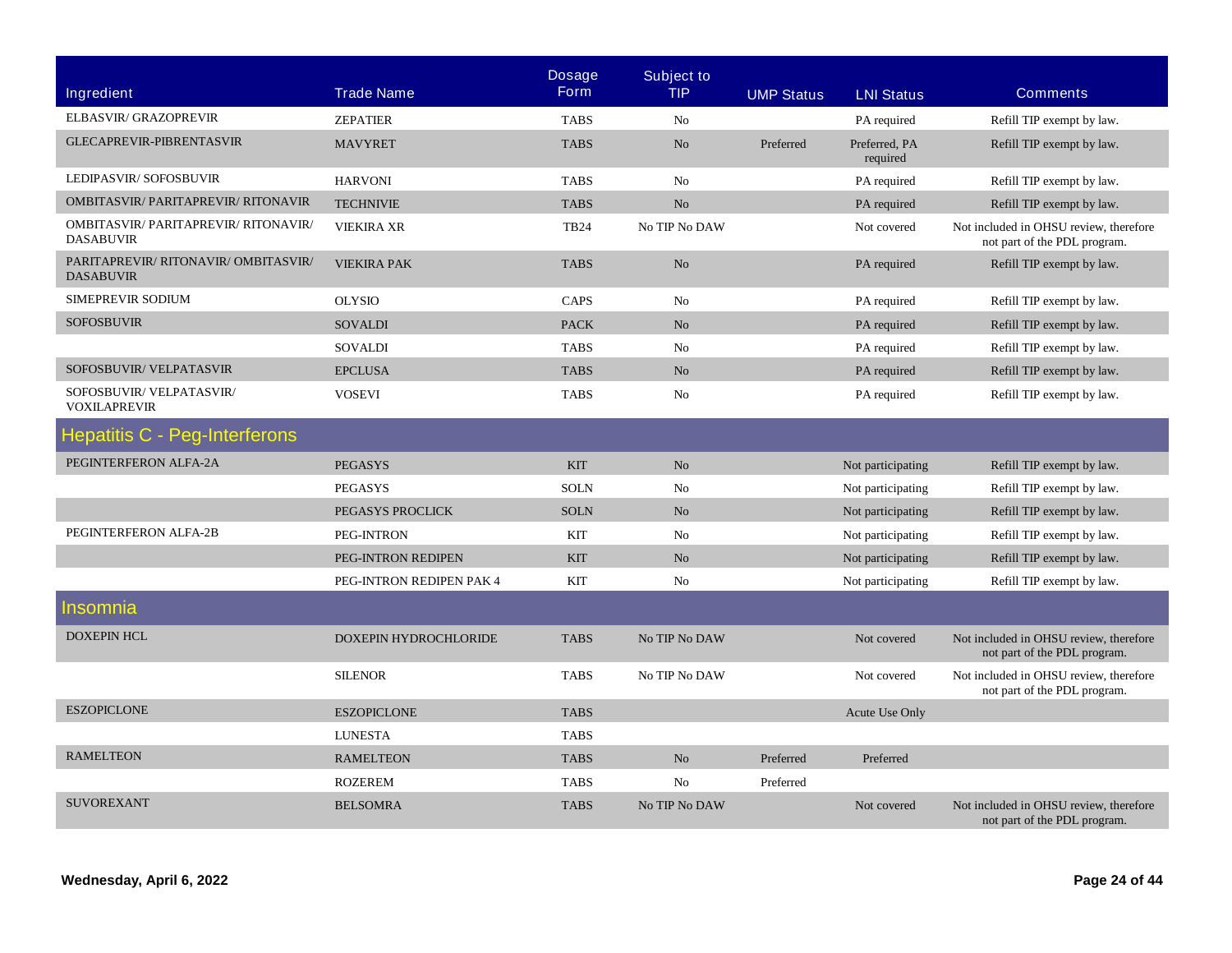|                          |                          | <b>Dosage</b><br><b>Form</b> | <b>Subject to</b><br><b>TIP</b> |                   |                              |                                                   |
|--------------------------|--------------------------|------------------------------|---------------------------------|-------------------|------------------------------|---------------------------------------------------|
| Ingredient               | <b>Trade Name</b>        |                              |                                 | <b>UMP Status</b> | <b>LNI Status</b>            | <b>Comments</b>                                   |
| ZALEPLON                 | <b>SONATA</b>            | CAPS                         |                                 |                   |                              |                                                   |
|                          | <b>ZALEPLON</b>          | CAPS                         |                                 | Preferred         | Preferred, Acute<br>Use Only |                                                   |
| <b>ZOLPIDEM TARTRATE</b> | <b>AMBIEN</b>            | <b>TABS</b>                  |                                 |                   |                              |                                                   |
|                          | <b>AMBIEN CR</b>         | <b>TBCR</b>                  |                                 |                   |                              |                                                   |
|                          | <b>EDLUAR</b>            | <b>SUBL</b>                  |                                 |                   | Not covered                  |                                                   |
|                          | <b>INTERMEZZO</b>        | <b>SUBL</b>                  |                                 |                   | Not covered                  |                                                   |
|                          | <b>ZOLPIDEM TARTRATE</b> | <b>SUBL</b>                  |                                 |                   | Not covered                  |                                                   |
|                          | <b>ZOLPIDEM TARTRATE</b> | <b>TABS</b>                  |                                 | Preferred         | Preferred, Acute<br>Use Only |                                                   |
|                          | ZOLPIDEM TARTRATE ER     | <b>TBCR</b>                  |                                 |                   | Acute Use Only               |                                                   |
|                          | <b>ZOLPIMIST</b>         | <b>SOLN</b>                  |                                 |                   | Not covered                  |                                                   |
| <b>Macrolide</b>         |                          |                              |                                 |                   |                              |                                                   |
| <b>AZITHROMYCIN</b>      | <b>AZITHROMYCIN</b>      | <b>PACK</b>                  | N <sub>o</sub>                  | Preferred         | Preferred                    | P&T Committee did not allow TIP.<br>Archived 2016 |
|                          | <b>AZITHROMYCIN</b>      | <b>SOLR</b>                  | No                              | Preferred         | Not covered                  | P&T Committee did not allow TIP,<br>Archived 2016 |
|                          | <b>AZITHROMYCIN</b>      | <b>SUSR</b>                  | No                              | Preferred         | Not covered                  | P&T Committee did not allow TIP,<br>Archived 2016 |
|                          | <b>AZITHROMYCIN</b>      | <b>TABS</b>                  | No                              | Preferred         | Preferred                    | P&T Committee did not allow TIP,<br>Archived 2016 |
|                          | <b>ZITHROMAX</b>         | <b>PACK</b>                  | N <sub>o</sub>                  |                   | Not covered                  | P&T Committee did not allow TIP,<br>Archived 2016 |
|                          | <b>ZITHROMAX</b>         | <b>SOLR</b>                  | No                              |                   | Not covered                  | P&T Committee did not allow TIP,<br>Archived 2016 |
|                          | <b>ZITHROMAX</b>         | <b>SUSR</b>                  | N <sub>o</sub>                  |                   | Not covered                  | P&T Committee did not allow TIP,<br>Archived 2016 |
|                          | <b>ZITHROMAX</b>         | <b>TABS</b>                  | No                              |                   |                              | P&T Committee did not allow TIP,<br>Archived 2016 |
|                          | ZITHROMAX TRI-PAK        | <b>TABS</b>                  | N <sub>o</sub>                  |                   |                              | P&T Committee did not allow TIP,<br>Archived 2016 |
|                          | ZITHROMAX Z-PAK          | <b>TABS</b>                  | No                              |                   |                              | P&T Committee did not allow TIP,<br>Archived 2016 |
|                          | <b>ZMAX</b>              | <b>SUSR</b>                  | N <sub>o</sub>                  |                   | Not covered                  | P&T Committee did not allow TIP,<br>Archived 2016 |
| <b>CLARITHROMYCIN</b>    | <b>BIAXIN</b>            | <b>SUSR</b>                  | No                              |                   | Not covered                  | P&T Committee did not allow TIP,<br>Archived 2016 |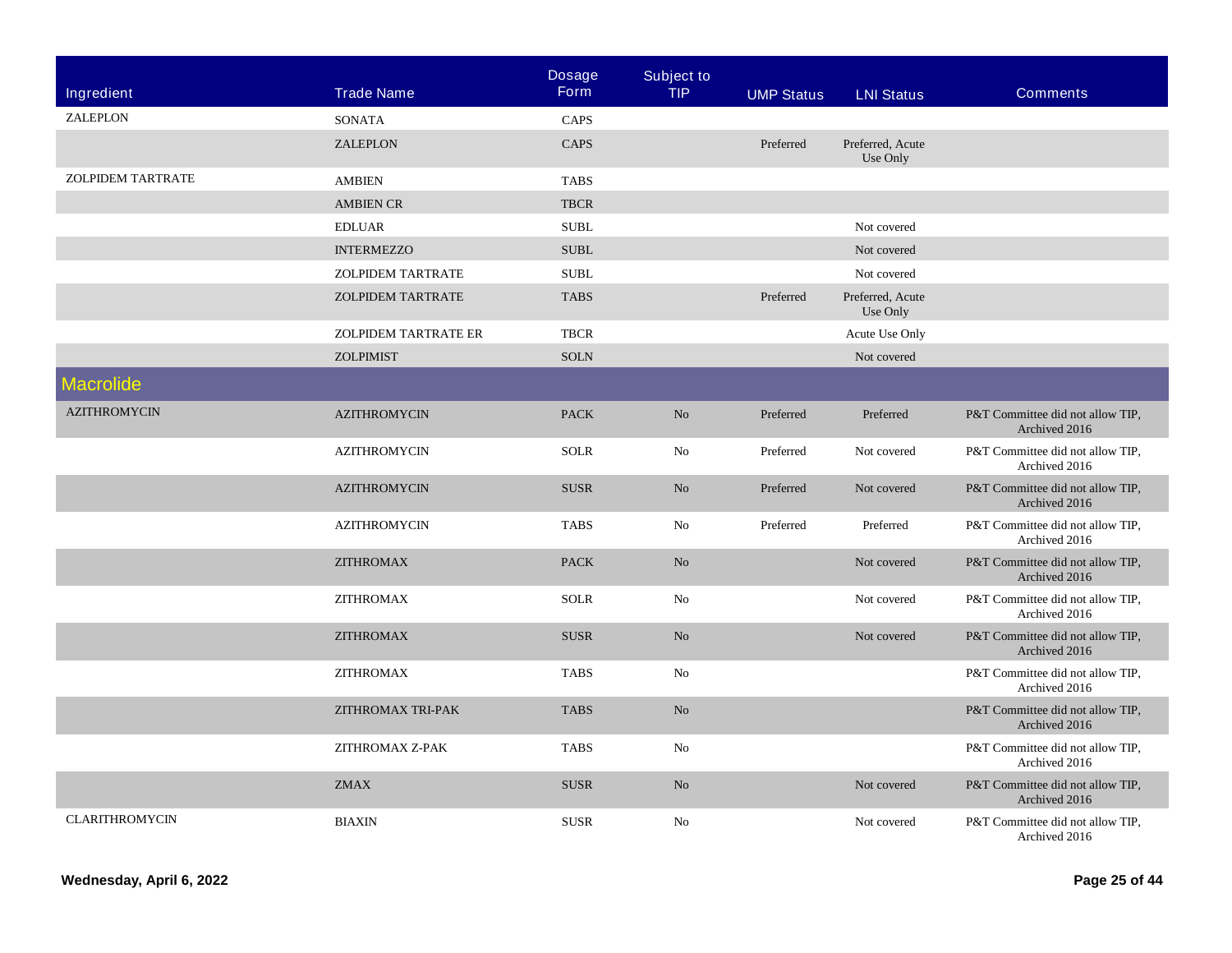| Ingredient                  | <b>Trade Name</b>                            | <b>Dosage</b><br><b>Form</b> | <b>Subject to</b><br><b>TIP</b> | <b>UMP Status</b> | <b>LNI Status</b> | <b>Comments</b>                                   |
|-----------------------------|----------------------------------------------|------------------------------|---------------------------------|-------------------|-------------------|---------------------------------------------------|
|                             |                                              |                              |                                 |                   |                   |                                                   |
| <b>CLARITHROMYCIN</b>       | <b>BIAXIN</b>                                | <b>TABS</b>                  | N <sub>o</sub>                  |                   |                   | P&T Committee did not allow TIP.<br>Archived 2016 |
|                             | <b>BIAXIN XL</b>                             | <b>TB24</b>                  | No                              |                   |                   | P&T Committee did not allow TIP,<br>Archived 2016 |
|                             | <b>BIAXIN XL PAC</b>                         | <b>TB24</b>                  | No                              |                   |                   | P&T Committee did not allow TIP.<br>Archived 2016 |
|                             | <b>CLARITHROMYCIN</b>                        | <b>SUSR</b>                  | No                              | Preferred         | Not covered       | P&T Committee did not allow TIP,<br>Archived 2016 |
|                             | <b>CLARITHROMYCIN</b>                        | <b>TABS</b>                  | No                              | Preferred         | Preferred         | P&T Committee did not allow TIP,<br>Archived 2016 |
|                             | <b>CLARITHROMYCIN ER</b>                     | <b>TB24</b>                  | N <sub>0</sub>                  | Preferred         | Preferred         | P&T Committee did not allow TIP.<br>Archived 2016 |
| <b>ERYTHROMYCIN BASE</b>    | <b>ERY-TAB</b>                               | <b>TBEC</b>                  | N <sub>o</sub>                  | Preferred         | Preferred         | P&T Committee did not allow TIP,<br>Archived 2016 |
|                             | <b>ERYTHROMYCIN</b>                          | <b>CPEP</b>                  | No                              | Preferred         | Preferred         | P&T Committee did not allow TIP,<br>Archived 2016 |
|                             | <b>ERYTHROMYCIN BASE</b>                     | <b>TABS</b>                  | No                              | Preferred         | Preferred         | P&T Committee did not allow TIP.<br>Archived 2016 |
|                             | <b>ERYTHROMYCIN DR</b>                       | <b>TBEC</b>                  | No                              | Preferred         | Preferred         | P&T Committee did not allow TIP,<br>Archived 2016 |
| ERYTHROMYCIN BASE (COATED)  | <b>PCE</b>                                   | <b>TBEC</b>                  | No                              |                   | Not covered       | P&T Committee did not allow TIP.<br>Archived 2016 |
| ERYTHROMYCIN ETHYLSUCCINATE | E.E.S. 400                                   | <b>TABS</b>                  | No                              |                   |                   | P&T Committee did not allow TIP,<br>Archived 2016 |
|                             | <b>E.E.S. GRANULES</b>                       | <b>SUSR</b>                  | N <sub>o</sub>                  | Preferred         | Not covered       | P&T Committee did not allow TIP.<br>Archived 2016 |
|                             | ERYPED 200                                   | <b>SUSR</b>                  | No                              | Preferred         | Not covered       | P&T Committee did not allow TIP,<br>Archived 2016 |
|                             | ERYPED 400                                   | <b>SUSR</b>                  | No                              | Preferred         | Not covered       | P&T Committee did not allow TIP,<br>Archived 2016 |
|                             | <b>ERYTHROMYCIN</b><br><b>ETHYLSUCCINATE</b> | <b>SUSR</b>                  | No                              | Preferred         | Not covered       | P&T Committee did not allow TIP.<br>Archived 2016 |
|                             | <b>ERYTHROMYCIN</b><br><b>ETHYLSUCCINATE</b> | <b>TABS</b>                  | No                              | Preferred         | Preferred         | P&T Committee did not allow TIP,<br>Archived 2016 |
| ERYTHROMYCIN STEARATE       | ERYTHROCIN STEARATE                          | <b>TABS</b>                  | No                              | Preferred         | Preferred         | P&T Committee did not allow TIP,<br>Archived 2016 |
|                             | ERYTHROMYCIN STEARATE                        | <b>TABS</b>                  | N <sub>o</sub>                  | Preferred         | Preferred         | P&T Committee did not allow TIP,<br>Archived 2016 |
| <b>MS Drugs</b>             |                                              |                              |                                 |                   |                   |                                                   |

**Wednesday, April 6, 2022 Page 26 of 44**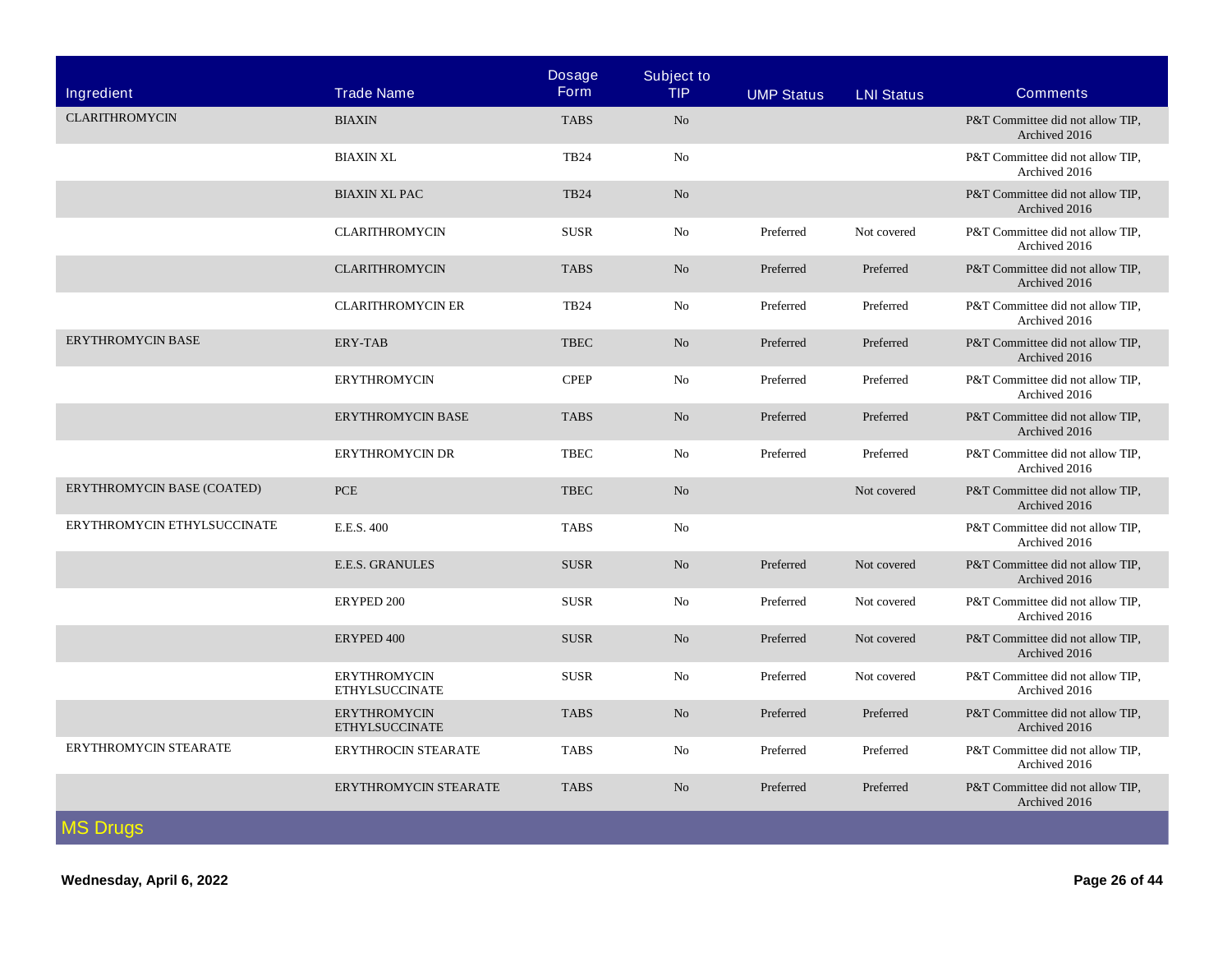| <b>Ingredient</b>          | <b>Trade Name</b>                              | <b>Dosage</b><br><b>Form</b> | <b>Subject to</b><br><b>TIP</b> | <b>UMP Status</b> | <b>LNI Status</b> | <b>Comments</b>                                                        |
|----------------------------|------------------------------------------------|------------------------------|---------------------------------|-------------------|-------------------|------------------------------------------------------------------------|
| <b>ALEMTUZUMAB</b>         | <b>LEMTRADA</b>                                | <b>SOLN</b>                  | N <sub>o</sub>                  |                   | Not participating | P&T Committee did not allow TIP                                        |
| <b>CLADRIBINE</b>          | <b>MAVENCLAD</b>                               | <b>TBPK</b>                  | No                              |                   | Not participating | P&T Committee did not allow TIP                                        |
| DACLIZUMAB HYP             | <b>ZINBRYTA</b>                                | <b>SOLN</b>                  | N <sub>o</sub>                  |                   | Not participating | P&T Committee did not allow TIP                                        |
|                            | <b>ZINBRYTA</b>                                | SOSY                         | No                              |                   | Not participating | P&T Committee did not allow TIP                                        |
| <b>DIMETHYL FUMARATE</b>   | <b>DIMETHYL FUMARATE</b>                       | <b>CPDR</b>                  | No                              | Preferred         | Not participating | P&T Committee did not allow TIP                                        |
|                            | <b>DIMETHYL FUMARATE</b><br><b>STARTERPACK</b> | <b>MISC</b>                  | No                              | Preferred         | Not participating | P&T Committee did not allow TIP                                        |
|                            | <b>TECFIDERA</b>                               | <b>CPDR</b>                  | N <sub>o</sub>                  |                   | Not participating | P&T Committee did not allow TIP                                        |
|                            | <b>TECFIDERA STARTER PACK</b>                  | <b>MISC</b>                  | No                              |                   | Not participating | P&T Committee did not allow TIP                                        |
| DIROXIMEL FUMARATE         | <b>VUMERITY</b>                                | <b>CPDR</b>                  | N <sub>o</sub>                  |                   | Not participating | P&T Committee did not allow TIP                                        |
| <b>FINGOLIMOD HCL</b>      | <b>GILENYA</b>                                 | <b>CAPS</b>                  | No                              | Preferred         | Not participating | P&T Committee did not allow TIP                                        |
| <b>GLATIRAMER ACETATE</b>  | <b>COPAXONE</b>                                | <b>KIT</b>                   | N <sub>o</sub>                  |                   | Not participating | P&T Committee did not allow TIP                                        |
|                            | <b>COPAXONE</b>                                | SOSY                         | No                              |                   | Not participating | P&T Committee did not allow TIP                                        |
|                            | <b>GLATIRAMER ACETATE</b>                      | SOSY                         | N <sub>o</sub>                  | Preferred         | Not participating | P&T Committee did not allow TIP                                        |
|                            | <b>GLATOPA</b>                                 | SOSY                         | No                              | Preferred         | Not participating | P&T Committee did not allow TIP                                        |
| <b>INTERFERON BETA-1A</b>  | <b>AVONEX</b>                                  | <b>KIT</b>                   | N <sub>o</sub>                  | Preferred         | Not participating | P&T Committee did not allow TIP                                        |
|                            | <b>AVONEX</b>                                  | <b>PSKT</b>                  | No                              | Preferred         | Not participating | P&T Committee did not allow TIP                                        |
|                            | <b>AVONEX PEN</b>                              | <b>AJKT</b>                  | N <sub>o</sub>                  | Preferred         | Not participating | P&T Committee did not allow TIP                                        |
|                            | <b>REBIF</b>                                   | SOSY                         | No                              |                   | Not participating | P&T Committee did not allow TIP                                        |
|                            | <b>REBIF REBIDOSE</b>                          | SOAJ                         | N <sub>o</sub>                  |                   | Not participating | P&T Committee did not allow TIP                                        |
|                            | REBIF REBIDOSE TITRATION<br><b>PACK</b>        | SOAJ                         | No                              |                   | Not participating | P&T Committee did not allow TIP                                        |
|                            | <b>REBIF TITRATION PACK</b>                    | SOSY                         | No                              |                   | Not participating | P&T Committee did not allow TIP                                        |
| <b>INTERFERON BETA-1B</b>  | <b>BETASERON</b>                               | <b>KIT</b>                   | No                              |                   | Not participating | P&T Committee did not allow TIP                                        |
|                            | <b>BETASERON</b>                               | <b>SOLR</b>                  | N <sub>o</sub>                  |                   | Not participating | P&T Committee did not allow TIP                                        |
|                            | <b>EXTAVIA</b>                                 | KIT                          | No                              |                   | Not participating | P&T Committee did not allow TIP                                        |
| MITOXANTRONE HYDROCHLORIDE | MITOXANTRONE HCL                               | <b>CONC</b>                  | N <sub>o</sub>                  |                   | Not participating | P&T Committee did not allow TIP                                        |
| MONOMETHYL FUMARATE        | <b>BAFIERTAM</b>                               | <b>CPDR</b>                  | N <sub>0</sub>                  |                   | Not participating | P&T Committee did not allow TIP                                        |
| <b>NATALIZUMAB</b>         | <b>TYSABRI</b>                                 | <b>CONC</b>                  | N <sub>o</sub>                  |                   | Not participating | P&T Committee did not allow TIP                                        |
| <b>OCRELIZUMAB</b>         | <b>OCREVUS</b>                                 | <b>SOLN</b>                  | No                              |                   | Not participating | P&T Committee did not allow TIP                                        |
| <b>OFATUMUMAB</b> (MS)     | <b>KESIMPTA</b>                                | SOAJ                         | No TIP No DAW                   |                   | Not participating | Not included in OHSU review, therefore<br>not part of the PDL program. |
| <b>OZANIMOD HCL</b>        | <b>ZEPOSIA</b>                                 | CAPS                         | No                              |                   | Not participating | P&T Committee did not allow TIP                                        |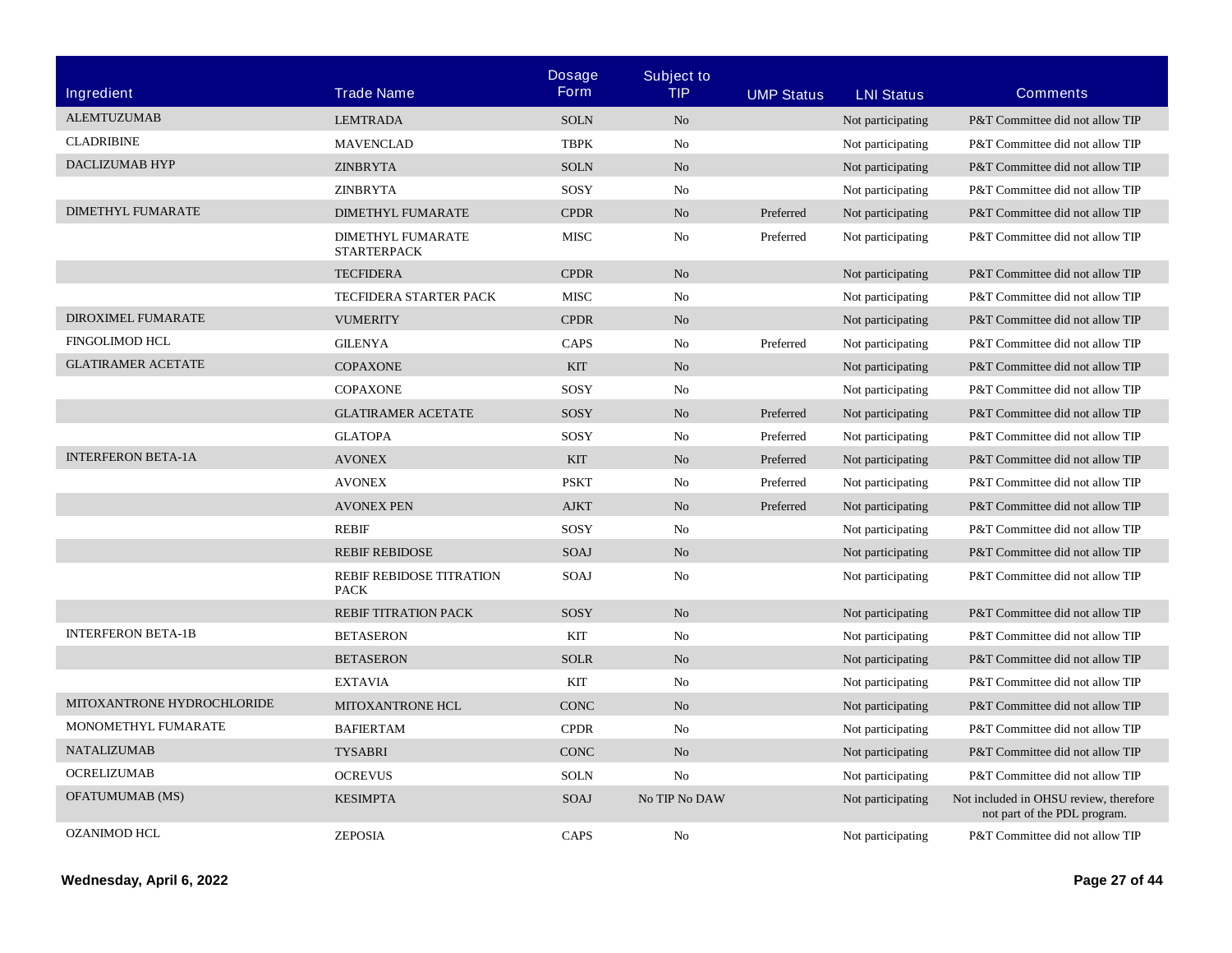| Ingredient                     | <b>Trade Name</b>                                 | <b>Dosage</b><br><b>Form</b> | <b>Subject to</b><br><b>TIP</b> | <b>UMP Status</b> | <b>LNI Status</b> | <b>Comments</b>                                                        |
|--------------------------------|---------------------------------------------------|------------------------------|---------------------------------|-------------------|-------------------|------------------------------------------------------------------------|
| <b>OZANIMOD HCL</b>            | ZEPOSIA 7-DAY STARTER PACK                        | <b>CPPK</b>                  | N <sub>o</sub>                  |                   | Not participating | P&T Committee did not allow TIP                                        |
|                                | <b>ZEPOSIA STARTER KIT</b>                        | <b>CPPK</b>                  | No                              |                   | Not participating | P&T Committee did not allow TIP                                        |
| PEGINTERFERON BETA-1A          | <b>PLEGRIDY</b>                                   | <b>SOLN</b>                  | No                              |                   | Not participating | P&T Committee did not allow TIP                                        |
|                                | PLEGRIDY PEN                                      | <b>PEN</b>                   | N <sub>0</sub>                  |                   | Not participating | P&T Committee did not allow TIP                                        |
|                                | PLEGRIDY STARTER PACK                             | <b>SOPN</b>                  | No                              |                   | Not participating | P&T Committee did not allow TIP                                        |
|                                | PLEGRIDY STARTER PACK                             | SOSY                         | N <sub>0</sub>                  |                   | Not participating | P&T Committee did not allow TIP                                        |
| <b>PONESIMOD</b>               | <b>PONVORY</b>                                    | <b>TABS</b>                  | No TIP No DAW                   |                   | Not participating | Not included in OHSU review, therefore<br>not part of the PDL program. |
|                                | PONVORY 14-DAY STARTER<br><b>PACK</b>             | <b>TBPK</b>                  | No TIP No DAW                   |                   | Not participating | Not included in OHSU review, therefore<br>not part of the PDL program. |
| SIPONIMOD FUMARATE             | <b>MAYZENT</b>                                    | <b>TABS</b>                  | No                              |                   | Not participating | P&T Committee did not allow TIP                                        |
|                                | MAYZENT STARTER PACK                              | <b>TBPK</b>                  | No                              |                   | Not participating | P&T Committee did not allow TIP                                        |
| <b>TERIFLUNOMIDE</b>           | <b>AUBAGIO</b>                                    | <b>TABS</b>                  | N <sub>o</sub>                  | Preferred         | Not participating | P&T Committee did not allow TIP                                        |
| <b>Nasal Corticosteroid</b>    |                                                   |                              |                                 |                   |                   |                                                                        |
| BECLOMETHASONE DIPROPIONATE    | <b>BECONASE AQ</b>                                | <b>SUSP</b>                  |                                 | Not covered       |                   | Archived 2016                                                          |
|                                | <b>QNASL</b>                                      | <b>AERS</b>                  |                                 | Not covered       | Not covered       | Archived 2016                                                          |
|                                | <b>QNASL CHILDRENS</b>                            | <b>AERS</b>                  |                                 | Not covered       | Not covered       | Archived 2016                                                          |
| <b>BUDESONIDE (NASAL)</b>      | <b>BUDESONIDE</b>                                 | <b>SUSP</b>                  |                                 | Not covered       |                   | Archived 2016                                                          |
|                                | <b>BUDESONIDE NASAL SPRAY</b>                     | <b>SUSP</b>                  |                                 | Not covered       | Preferred         | OTC, Archived 2016                                                     |
|                                | RHINOCORT ALLERGY                                 | <b>SUSP</b>                  |                                 | Not covered       |                   | OTC, Archived 2016                                                     |
|                                | <b>RHINOCORT AQUA</b>                             | <b>SUSP</b>                  |                                 | Not covered       |                   | Archived 2016                                                          |
| CICLESONIDE (NASAL)            | <b>OMNARIS</b>                                    | <b>SUSP</b>                  |                                 | Not covered       |                   | Archived 2016                                                          |
|                                | <b>ZETONNA</b>                                    | <b>AERS</b>                  |                                 | Not covered       | Not covered       | Archived 2016                                                          |
| FLUNISOLIDE (NASAL)            | <b>FLUNISOLIDE</b>                                | <b>SOLN</b>                  |                                 | Not covered       |                   | Archived 2016                                                          |
| <b>FLUTICASONE FUROATE</b>     | <b>VERAMYST</b>                                   | <b>SUSP</b>                  |                                 | Not covered       |                   | Archived 2016                                                          |
| FLUTICASONE PROPIONATE (NASAL) | <b>FLONASE</b>                                    | <b>SUSP</b>                  |                                 | Not covered       |                   | Archived 2016                                                          |
|                                | <b>FLONASE ALLERGY RELIEF</b>                     | <b>SUSP</b>                  |                                 | Not covered       |                   | OTC, Archived 2016                                                     |
|                                | <b>FLONASE ALLERGY RELIEF</b><br><b>CHILDRENS</b> | <b>SUSP</b>                  |                                 | Not covered       | Not covered       | OTC, Archived 2016                                                     |
|                                | <b>FLUTICASONE PROPIONATE</b>                     | <b>SUSP</b>                  |                                 | Not covered       | Preferred         | OTC, Archived 2016                                                     |
|                                | <b>XHANCE</b>                                     | <b>EXHU</b>                  |                                 | Not covered       | Not covered       | Archived 2016                                                          |
| MOMETASONE FUROATE (NASAL)     | <b>MOMETASONE FUROATE</b>                         | <b>SUSP</b>                  |                                 | Not covered       | Not covered       | Archived 2016                                                          |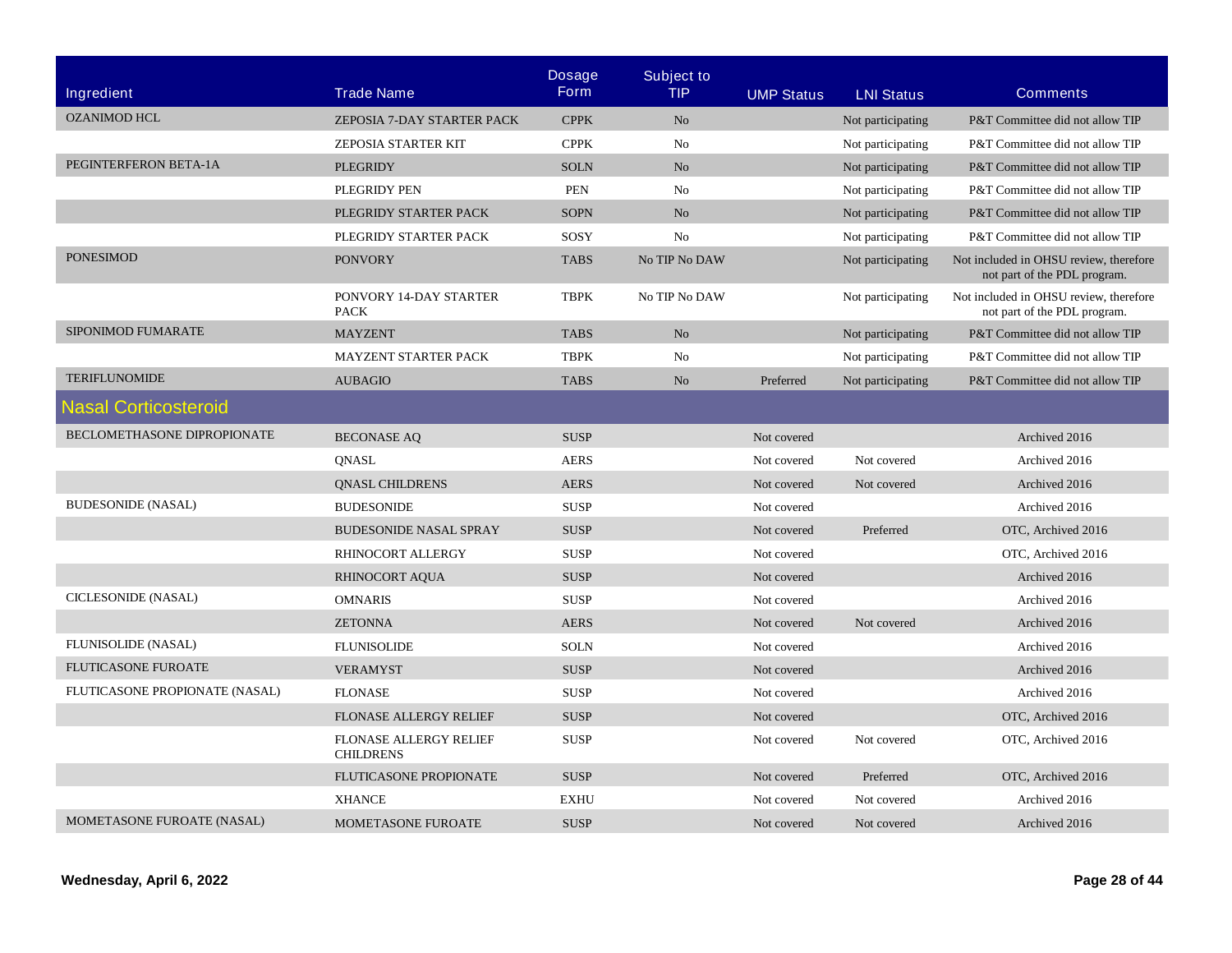|                                                  |                                           | <b>Dosage</b> | <b>Subject to</b> |                   |                   |                                                  |
|--------------------------------------------------|-------------------------------------------|---------------|-------------------|-------------------|-------------------|--------------------------------------------------|
| <b>Ingredient</b>                                | <b>Trade Name</b>                         | <b>Form</b>   | <b>TIP</b>        | <b>UMP Status</b> | <b>LNI Status</b> | <b>Comments</b>                                  |
| MOMETASONE FUROATE (NASAL)                       | <b>NASONEX</b>                            | <b>SUSP</b>   |                   | Not covered       |                   | Archived 2016                                    |
| TRIAMCINOLONE ACETONIDE (NASAL)                  | <b>NASACORT ALLERGY 24HR</b>              | <b>AERO</b>   |                   | Not covered       |                   | OTC, Archived 2016                               |
|                                                  | NASACORT ALLERGY 24HR<br><b>CHILDRENS</b> | <b>AERO</b>   |                   | Not covered       | Not covered       | OTC, Archived 2016                               |
|                                                  | <b>NASACORT AQ</b>                        | <b>AERO</b>   |                   | Not covered       | Not covered       | Archived 2016                                    |
|                                                  | <b>NASACORT AQ</b>                        | <b>AERS</b>   |                   | Not covered       | Not covered       | Archived 2016                                    |
|                                                  | TRIAMCINOLONE ACETONIDE                   | <b>AERO</b>   |                   | Not covered       | Preferred         | OTC, Archived 2016                               |
| <b>NSAID / Cox-II Inhibitor</b>                  |                                           |               |                   |                   |                   |                                                  |
| <b>CELECOXIB</b>                                 | <b>CELEBREX</b>                           | CAPS          | N <sub>o</sub>    |                   |                   | P&T Committee removed from TIP,<br>Archived 2015 |
|                                                  | <b>CELECOXIB</b>                          | CAPS          | N <sub>0</sub>    |                   |                   | P&T Committee removed from TIP,<br>Archived 2015 |
| <b>DICLOFENAC</b>                                | <b>ZORVOLEX</b>                           | <b>CAPS</b>   |                   |                   | Not covered       | Archived 2015                                    |
| DICLOFENAC EPOLAMINE                             | DICLOFENAC EPOLAMINE                      | <b>PTCH</b>   |                   |                   | Not covered       | Archived 2015                                    |
|                                                  | <b>FLECTOR</b>                            | <b>PTCH</b>   |                   |                   | Not covered       | Archived 2015                                    |
|                                                  | <b>LICART</b>                             | PT24          |                   |                   | Not covered       | Archived 2015                                    |
| DICLOFENAC POTASSIUM                             | <b>CATAFLAM</b>                           | <b>TABS</b>   |                   |                   | Not covered       | Archived 2015                                    |
|                                                  | DICLOFENAC POTASSIUM                      | <b>CAPS</b>   |                   |                   | Not covered       | Archived 2015                                    |
|                                                  | DICLOFENAC POTASSIUM                      | <b>TABS</b>   |                   | Preferred         | Preferred         | Archived 2015                                    |
|                                                  | <b>ZIPSOR</b>                             | CAPS          |                   |                   | Not covered       | Archived 2015                                    |
| DICLOFENAC POTASSIUM (MIGRAINE)                  | <b>CAMBIA</b>                             | <b>PACK</b>   |                   |                   | Not covered       | Archived 2015                                    |
| DICLOFENAC SODIUM                                | <b>DICLOFENAC</b>                         | CAPS          |                   |                   | Not covered       | Archived 2015                                    |
|                                                  | DICLOFENAC SODIUM DR                      | <b>TBEC</b>   |                   | Preferred         | Preferred         | Archived 2015                                    |
|                                                  | DICLOFENAC SODIUM EC                      | <b>TBEC</b>   |                   | Preferred         | Preferred         | Archived 2015                                    |
|                                                  | DICLOFENAC SODIUM ER                      | <b>TB24</b>   |                   | Preferred         | Preferred         | Archived 2015                                    |
|                                                  | <b>VOLTAREN-XR</b>                        | <b>TB24</b>   |                   |                   |                   | Archived 2015                                    |
| DICLOFENAC SODIUM (ACTINIC<br><b>KERATOSIS</b> ) | DICLOFENAC SODIUM                         | <b>GEL</b>    |                   |                   | Not covered       | Archived 2015                                    |
|                                                  | <b>SOLARAZE</b>                           | <b>GEL</b>    |                   |                   | Not covered       | Archived 2015                                    |
| DICLOFENAC SODIUM (TOPICAL)                      | DICLOFENAC SODIUM                         | <b>CREA</b>   |                   |                   | Not covered       | Archived 2015                                    |
|                                                  | DICLOFENAC SODIUM                         | <b>GEL</b>    |                   |                   | Not covered       | Archived 2015                                    |
|                                                  | DICLOFENAC SODIUM                         | <b>SOLN</b>   |                   |                   | Not covered       | Archived 2015                                    |
|                                                  | KLOFENSAID II                             | <b>SOLN</b>   |                   |                   | Not covered       | Archived 2015                                    |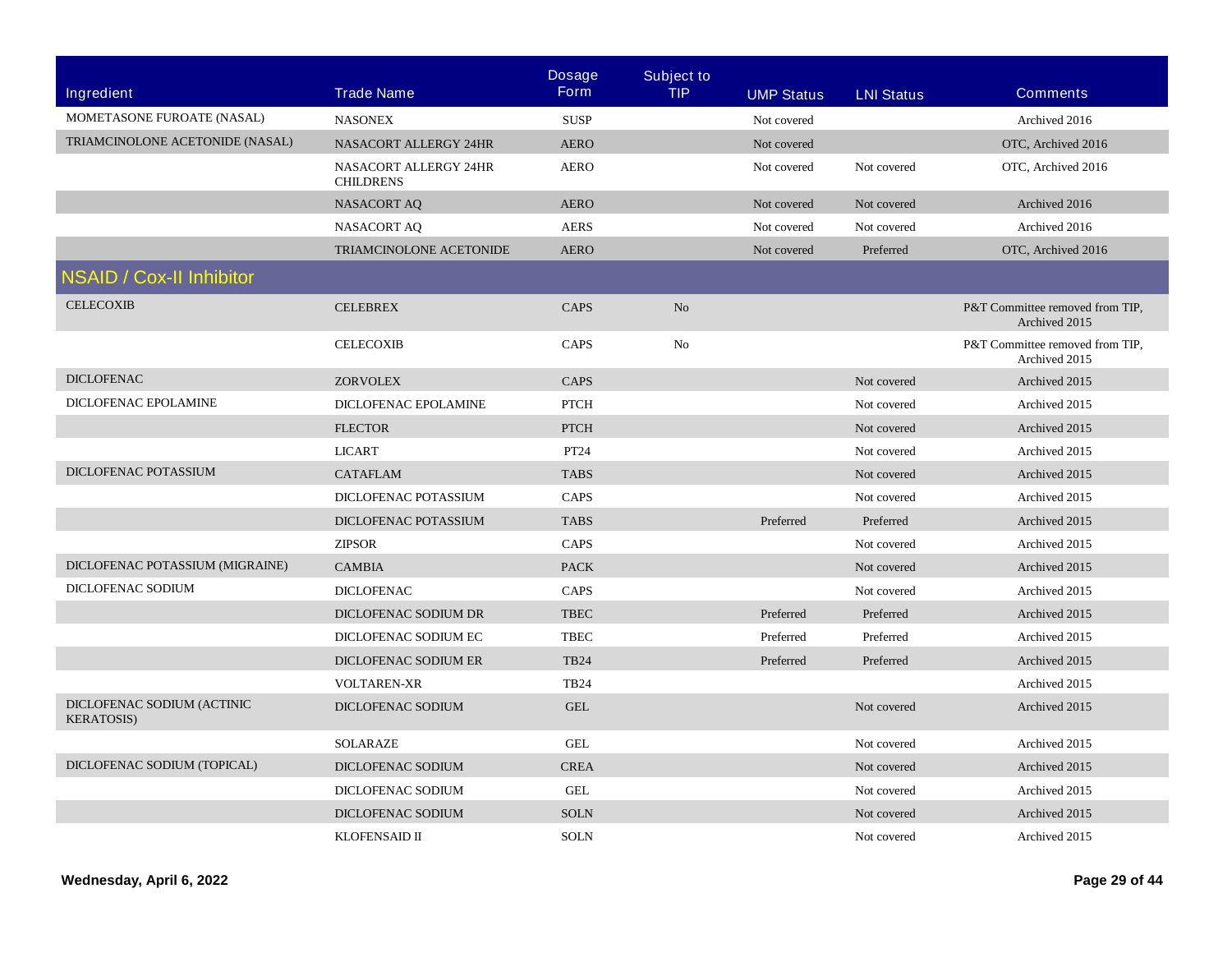|                             |                        | <b>Dosage</b> | <b>Subject to</b> |                   |                   |                 |
|-----------------------------|------------------------|---------------|-------------------|-------------------|-------------------|-----------------|
| <b>Ingredient</b>           | <b>Trade Name</b>      | Form          | <b>TIP</b>        | <b>UMP Status</b> | <b>LNI Status</b> | <b>Comments</b> |
| DICLOFENAC SODIUM (TOPICAL) | <b>PENNSAID</b>        | <b>SOLN</b>   | N <sub>o</sub>    |                   | Not covered       | Archived 2015   |
|                             | <b>REXAPHENAC</b>      | <b>CREA</b>   |                   |                   | Not covered       | Archived 2015   |
|                             | <b>VENNGEL ONE</b>     | <b>KIT</b>    |                   |                   | Not covered       | Archived 2015   |
|                             | <b>VOLTAREN</b>        | <b>GEL</b>    | N <sub>0</sub>    |                   | Not covered       | Archived 2015   |
|                             | <b>VOPAC MDS</b>       | <b>KIT</b>    |                   |                   | Not covered       | Archived 2015   |
| DIFLUNISAL                  | <b>DIFLUNISAL</b>      | <b>TABS</b>   |                   | Preferred         | Preferred         | Archived 2015   |
| <b>ETODOLAC</b>             | <b>ETODOLAC</b>        | <b>CAPS</b>   |                   | Preferred         | Preferred         | Archived 2015   |
|                             | <b>ETODOLAC</b>        | <b>TABS</b>   |                   | Preferred         | Preferred         | Archived 2015   |
|                             | ETODOLAC ER            | <b>TB24</b>   |                   | Preferred         | Preferred         | Archived 2015   |
|                             | <b>LODINE</b>          | <b>TABS</b>   |                   |                   |                   | Archived 2015   |
| FENOPROFEN CALCIUM          | FENOPROFEN CALCIUM     | <b>TABS</b>   |                   |                   |                   | Archived 2015   |
|                             | <b>NALFON</b>          | CAPS          |                   |                   |                   | Archived 2015   |
| <b>FLURBIPROFEN</b>         | <b>FLURBIPROFEN</b>    | <b>TABS</b>   |                   | Preferred         | Preferred         | Archived 2015   |
| <b>IBUPROFEN</b>            | <b>IBUPROFEN</b>       | <b>TABS</b>   |                   | Preferred         | Preferred         | Archived 2015   |
| <b>INDOMETHACIN</b>         | <b>INDOCIN</b>         | <b>SUPP</b>   |                   |                   |                   | Archived 2015   |
|                             | <b>INDOCIN</b>         | <b>SUSP</b>   |                   |                   |                   | Archived 2015   |
|                             | <b>INDOMETHACIN</b>    | CAPS          |                   | Preferred         | Preferred         | Archived 2015   |
|                             | <b>INDOMETHACIN CR</b> | <b>CPCR</b>   |                   | Preferred         | Preferred         | Archived 2015   |
|                             | <b>INDOMETHACIN ER</b> | <b>CPCR</b>   |                   | Preferred         | Preferred         | Archived 2015   |
|                             | <b>INDOMETHACIN SA</b> | <b>CPCR</b>   |                   | Preferred         | Preferred         | Archived 2015   |
|                             | <b>INDOMETHACIN SR</b> | <b>CPCR</b>   |                   | Preferred         | Preferred         | Archived 2015   |
|                             | <b>TIVORBEX</b>        | CAPS          |                   |                   | Not covered       | Archived 2015   |
| <b>KETOPROFEN</b>           | FROTEK (TOPICAL)       | <b>CREA</b>   |                   |                   |                   | Archived 2015   |
|                             | <b>KETOPROFEN</b>      | <b>CAPS</b>   |                   | Preferred         | Preferred         | Archived 2015   |
|                             | <b>KETOPROFEN ER</b>   | CP24          |                   | Preferred         | Preferred         | Archived 2015   |
| KETOROLAC TROMETHAMINE      | KETOROLAC TROMETHAMINE | <b>TABS</b>   |                   | Preferred         | Preferred         | Archived 2015   |
| <b>MECLOFENAMATE SODIUM</b> | MECLOFENAMATE SODIUM   | <b>CAPS</b>   |                   |                   |                   | Archived 2015   |
| MEFENAMIC ACID              | <b>MEFENAMIC ACID</b>  | CAPS          |                   |                   |                   | Archived 2015   |
|                             | <b>PONSTEL</b>         | CAPS          |                   |                   |                   | Archived 2015   |
| MELOXICAM                   | <b>ANJESO</b>          | INJ           |                   |                   | Not covered       | Archived 2015   |
|                             | <b>MELOXICAM</b>       | CAPS          |                   |                   | Not covered       | Archived 2015   |
|                             | MELOXICAM              | <b>SUSP</b>   |                   | Preferred         | Preferred         | Archived 2015   |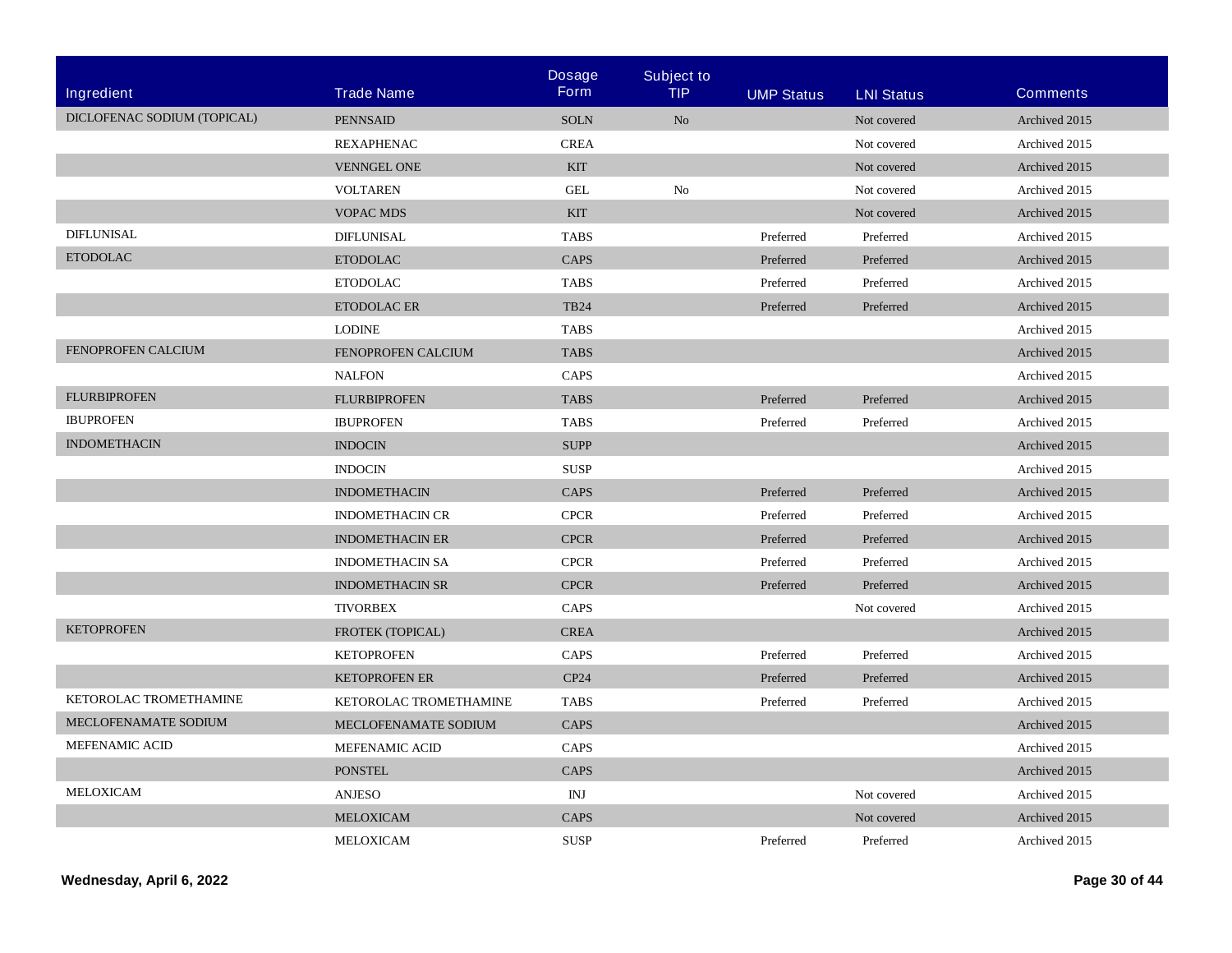|                        |                           | <b>Dosage</b> | <b>Subject to</b> |                   |                   |                 |
|------------------------|---------------------------|---------------|-------------------|-------------------|-------------------|-----------------|
| Ingredient             | <b>Trade Name</b>         | <b>Form</b>   | <b>TIP</b>        | <b>UMP Status</b> | <b>LNI Status</b> | <b>Comments</b> |
| MELOXICAM              | MELOXICAM                 | <b>TABS</b>   |                   | Preferred         | Preferred         | Archived 2015   |
|                        | <b>MOBIC</b>              | <b>SUSP</b>   |                   |                   |                   | Archived 2015   |
|                        | <b>MOBIC</b>              | <b>TABS</b>   |                   |                   |                   | Archived 2015   |
|                        | <b>VIVLODEX</b>           | CAPS          |                   |                   | Not covered       | Archived 2015   |
| <b>NABUMETONE</b>      | <b>NABUMETONE</b>         | <b>TABS</b>   |                   | Preferred         | Preferred         | Archived 2015   |
|                        | <b>RELAFEN</b>            | <b>TABS</b>   |                   |                   |                   | Archived 2015   |
|                        | <b>RELAFENDS</b>          | <b>TABS</b>   |                   |                   |                   | Archived 2015   |
| <b>NAPROXEN</b>        | <b>EC-NAPROSYN</b>        | <b>TBEC</b>   |                   |                   |                   | Archived 2015   |
|                        | <b>MEDIPROXEN</b>         | <b>TABS</b>   |                   |                   |                   | Archived 2015   |
|                        | <b>NAPROSYN</b>           | <b>SUSP</b>   |                   |                   |                   | Archived 2015   |
|                        | <b>NAPROSYN</b>           | <b>TABS</b>   |                   |                   |                   | Archived 2015   |
|                        | <b>NAPROXEN</b>           | <b>SUSP</b>   |                   | Preferred         | Preferred         | Archived 2015   |
|                        | <b>NAPROXEN</b>           | <b>TABS</b>   |                   | Preferred         | Preferred         | Archived 2015   |
|                        | <b>NAPROXEN DR</b>        | <b>TBEC</b>   |                   |                   |                   | Archived 2015   |
|                        | NAPROXEN EC               | <b>TBEC</b>   |                   |                   |                   | Archived 2015   |
|                        | <b>NAPROXEN KIT</b>       | <b>TABS</b>   |                   |                   | Not covered       | Archived 2015   |
| NAPROXEN SODIUM        | <b>ANAPROX</b>            | <b>TABS</b>   |                   |                   |                   | Archived 2015   |
|                        | <b>ANAPROX DS</b>         | <b>TABS</b>   |                   |                   |                   | Archived 2015   |
|                        | <b>NAPRELAN</b>           | <b>TB24</b>   |                   |                   |                   | Archived 2015   |
|                        | NAPROXEN SODIUM           | CAPS          |                   | Preferred         | Preferred         | Archived 2015   |
|                        | NAPROXEN SODIUM           | <b>TABS</b>   |                   | Preferred         | Preferred         | Archived 2015   |
|                        | NAPROXEN SODIUM           | <b>TB24</b>   |                   | Preferred         | Preferred         | Archived 2015   |
|                        | NAPROXEN SODIUM CR        | <b>TB24</b>   |                   |                   |                   | Archived 2015   |
|                        | <b>NAPROXEN SODIUM ER</b> | <b>TB24</b>   |                   |                   |                   | Archived 2015   |
| <b>OXAPROZIN</b>       | <b>DAYPRO</b>             | <b>TABS</b>   |                   |                   |                   | Archived 2015   |
|                        | <b>OXAPROZIN</b>          | <b>TABS</b>   |                   | Preferred         | Preferred         | Archived 2015   |
| <b>PIROXICAM</b>       | <b>FELDENE</b>            | CAPS          |                   |                   |                   | Archived 2015   |
|                        | PIROXICAM                 | CAPS          |                   | Preferred         | Preferred         | Archived 2015   |
| <b>SALSALATE</b>       | <b>DISALCID</b>           | <b>TABS</b>   |                   |                   |                   | Archived 2015   |
|                        | <b>SALSALATE</b>          | <b>TABS</b>   |                   | Preferred         | Preferred         | Archived 2015   |
| <b>SULINDAC</b>        | <b>SULINDAC</b>           | <b>TABS</b>   |                   | Preferred         | Preferred         | Archived 2015   |
| <b>TOLMETIN SODIUM</b> | <b>TOLMETIN SODIUM</b>    | CAPS          |                   |                   |                   | Archived 2015   |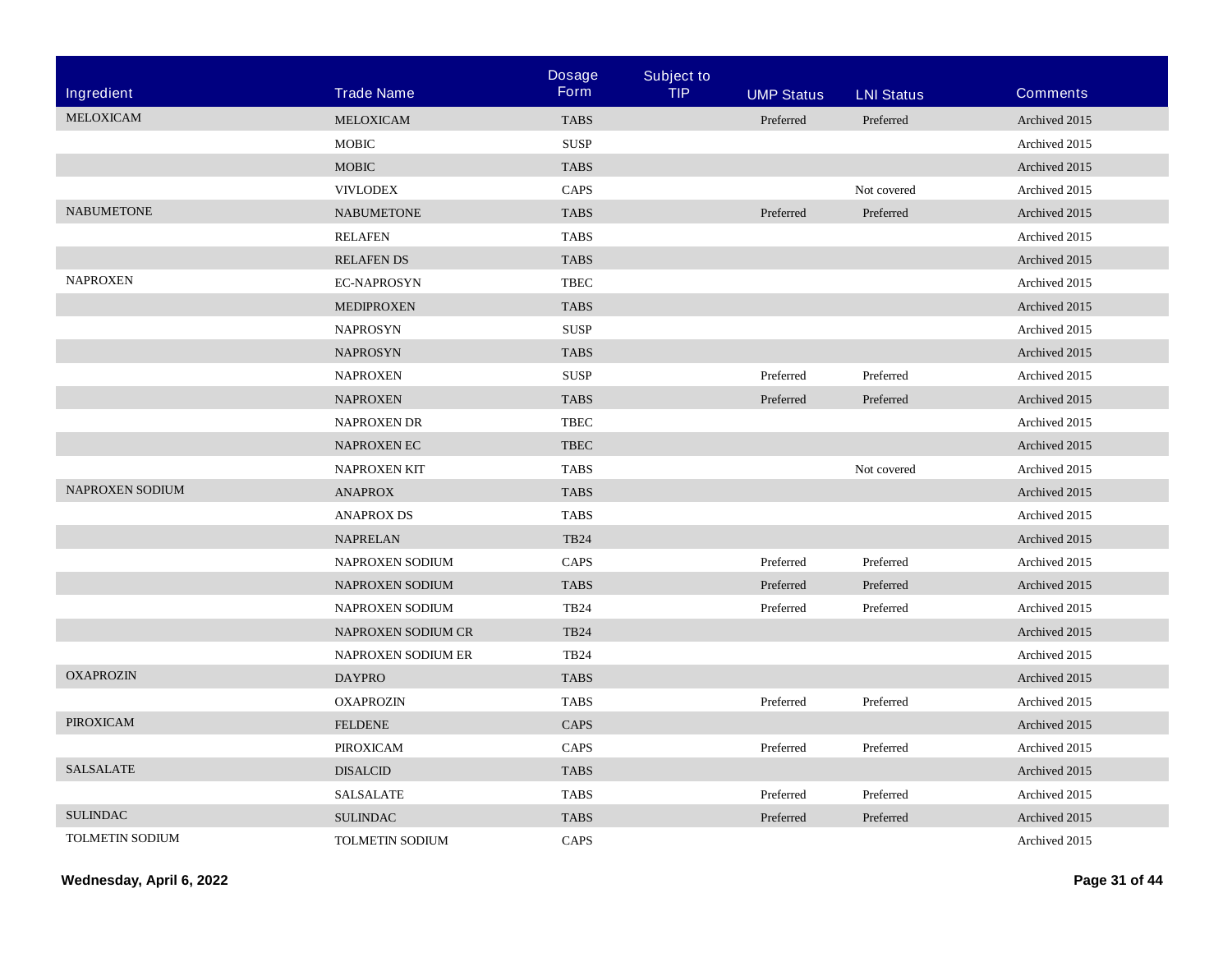|                                  |                                                             | <b>Dosage</b>     | <b>Subject to</b> |                   |                   |                                                                        |
|----------------------------------|-------------------------------------------------------------|-------------------|-------------------|-------------------|-------------------|------------------------------------------------------------------------|
| Ingredient                       | <b>Trade Name</b>                                           | <b>Form</b>       | <b>TIP</b>        | <b>UMP Status</b> | <b>LNI Status</b> | <b>Comments</b>                                                        |
| <b>TOLMETIN SODIUM</b>           | <b>TOLMETIN SODIUM</b>                                      | <b>TABS</b>       |                   |                   |                   | Archived 2015                                                          |
| <b>Opioids - Long Acting</b>     |                                                             |                   |                   |                   |                   |                                                                        |
| <b>BUPRENORPHINE</b>             | <b>BUPRENORPHINE TD PATCH</b>                               | <b>PTWK</b>       | N <sub>o</sub>    |                   | Not participating |                                                                        |
|                                  | <b>BUTRANS</b>                                              | <b>PTWK</b>       | N <sub>o</sub>    |                   | Not participating |                                                                        |
| <b>BUPRENORPHINE BUCCAL FILM</b> | <b>BELBUCA</b>                                              | <b>FILM</b>       | No TIP No DAW     |                   | Not participating | Not included in OHSU review, therefore<br>not part of the PDL program. |
| <b>FENTANYL</b>                  | <b>DURAGESIC</b>                                            | PT72              | No                |                   | Not participating |                                                                        |
|                                  | <b>FENTANYL</b>                                             | <b>PT72</b>       | No                | Preferred         | Not participating |                                                                        |
| HYDROCODONE BITARTRATE           | HYDROCODONE BITARTRATE<br>ER                                | CP12              | No                |                   | Not participating |                                                                        |
|                                  | HYDROCODONE BITARTRATE<br><b>ER</b>                         | T <sub>24</sub> A | No                |                   | Not participating |                                                                        |
|                                  | <b>HYSINGLA ER</b>                                          | T <sub>24</sub> A | No                |                   | Not participating |                                                                        |
|                                  | <b>ZOHYDRO ER</b>                                           | CP12              | No                |                   | Not participating |                                                                        |
| HYDROMORPHONE HCL                | <b>EXALGO</b>                                               | T <sub>24</sub> A | No                |                   | Not participating |                                                                        |
|                                  | HYDROMORPHONE HCL ER                                        | T <sub>24</sub> A | N <sub>o</sub>    | Preferred         | Not participating |                                                                        |
| LEVORPHANOL TARTRATE             | LEVORPHANOL TARTRATE                                        | <b>TABS</b>       | No                |                   | Not participating |                                                                        |
| <b>METHADONE HCL</b>             | <b>DOLOPHINE</b>                                            | <b>TABS</b>       | N <sub>o</sub>    |                   | Not participating |                                                                        |
|                                  | <b>DOLOPHINE HCL</b>                                        | <b>TABS</b>       | No                |                   | Not participating |                                                                        |
|                                  | <b>METHADONE HCL</b>                                        | <b>CONC</b>       | No                |                   | Not participating |                                                                        |
|                                  | <b>METHADONE HCL</b>                                        | <b>SOLN</b>       | No                |                   | Not participating |                                                                        |
|                                  | METHADONE HCL                                               | <b>TABS</b>       | N <sub>o</sub>    |                   | Not participating |                                                                        |
|                                  | <b>METHADONE HCL</b>                                        | <b>TBSO</b>       | No                |                   | Not participating |                                                                        |
|                                  | METHADONE HCL INTENSOL                                      | <b>CONC</b>       | N <sub>o</sub>    |                   | Not participating |                                                                        |
|                                  | <b>METHADOSE</b>                                            | CONC              | No                |                   | Not participating |                                                                        |
|                                  | <b>METHADOSE</b>                                            | <b>TABS</b>       | No                |                   | Not participating |                                                                        |
|                                  | <b>METHADOSE</b>                                            | <b>TBSO</b>       | No                |                   | Not participating |                                                                        |
|                                  | METHADOSE SUGAR-FREE                                        | <b>CONC</b>       | No                |                   | Not participating |                                                                        |
| METHADONE HCL-SODIUM CHLORIDE    | <b>METHADONE</b><br>HYDROCHLORIDE/SODIUM<br><b>CHLORIDE</b> | SOSY              | No                |                   | Not participating |                                                                        |
| <b>MORPHINE SULFATE</b>          | <b>ARYMO ER</b>                                             | <b>TBEA</b>       | No TIP No DAW     |                   | Not participating | Not included in OHSU review, therefore<br>not part of the PDL program. |
|                                  | <b>KADIAN</b>                                               | CP <sub>24</sub>  | No                |                   | Not participating |                                                                        |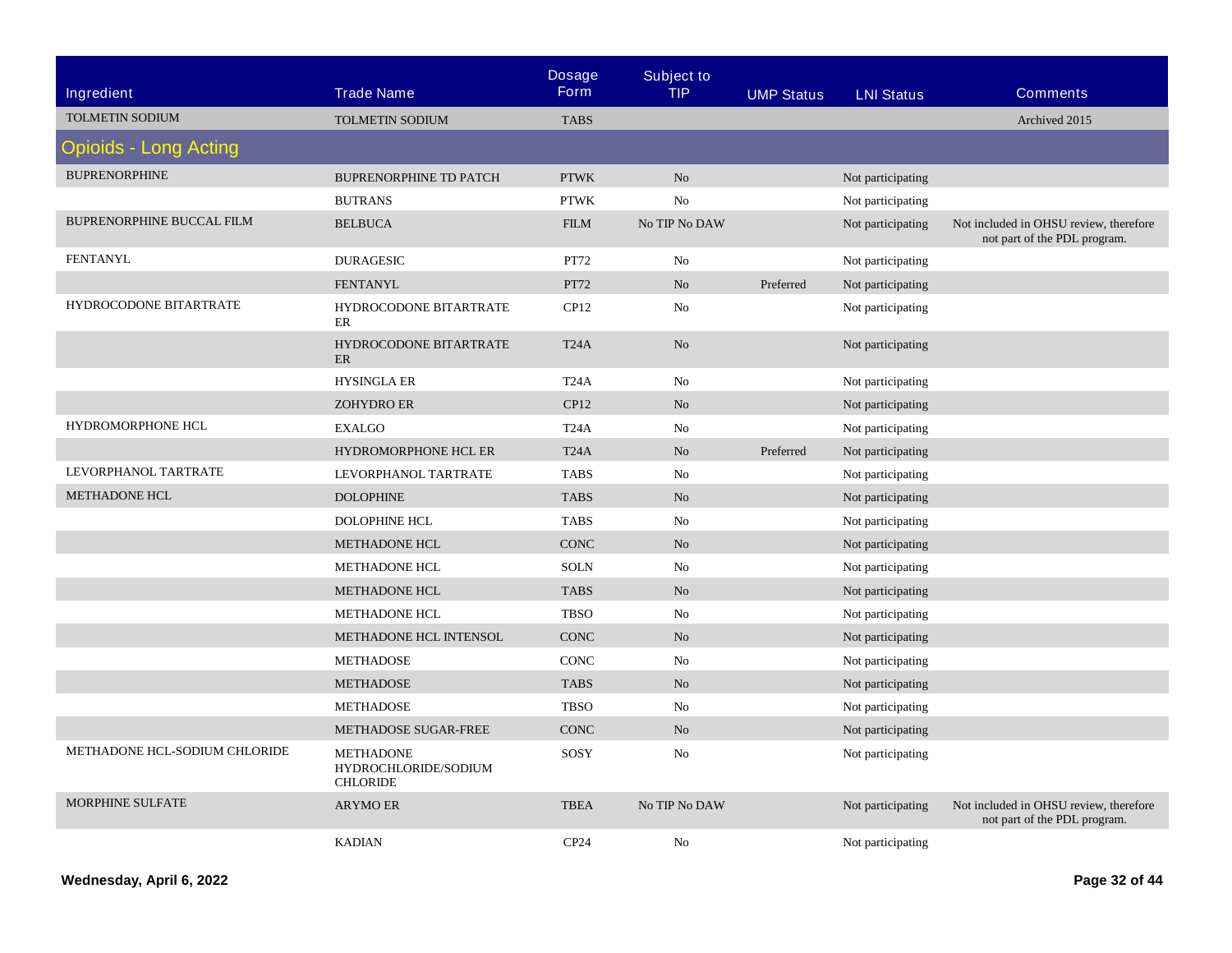|                                         |                                               | <b>Dosage</b>     | <b>Subject to</b> |                   |                   |                                                                        |
|-----------------------------------------|-----------------------------------------------|-------------------|-------------------|-------------------|-------------------|------------------------------------------------------------------------|
| <b>Ingredient</b>                       | <b>Trade Name</b>                             | <b>Form</b>       | <b>TIP</b>        | <b>UMP Status</b> | <b>LNI Status</b> | <b>Comments</b>                                                        |
| MORPHINE SULFATE                        | <b>MORPHINE SULFATE CR</b>                    | <b>TBCR</b>       | N <sub>o</sub>    | Preferred         | Not participating |                                                                        |
|                                         | MORPHINE SULFATE ER                           | CP <sub>24</sub>  | No                | Preferred         | Not participating |                                                                        |
|                                         | MORPHINE SULFATE ER                           | <b>TBCR</b>       | N <sub>o</sub>    | Preferred         | Not participating |                                                                        |
|                                         | <b>MS CONTIN</b>                              | <b>TB12</b>       | No                |                   | Not participating |                                                                        |
|                                         | <b>MS CONTIN</b>                              | <b>TBCR</b>       | N <sub>o</sub>    |                   | Not participating |                                                                        |
| MORPHINE SULFATE BEADS                  | <b>AVINZA</b>                                 | CP24              | No                |                   | Not participating |                                                                        |
|                                         | MORPHINE SULFATE ER                           | CP24              | N <sub>o</sub>    | Preferred         | Not participating |                                                                        |
| MORPHINE-NALTREXONE                     | <b>EMBEDA</b>                                 | <b>CPCR</b>       | No                |                   | Not participating |                                                                        |
| <b>OXYCODONE HCL</b>                    | OXYCODONE HCL ER                              | T <sub>12</sub> A | N <sub>o</sub>    | Preferred         | Not participating |                                                                        |
|                                         | <b>OXYCONTIN</b>                              | <b>T12A</b>       | No                |                   | Not participating |                                                                        |
|                                         | <b>XTAMPZA ER</b>                             | <b>CAPS</b>       | No TIP No DAW     |                   | Not participating | Not included in OHSU review, therefore<br>not part of the PDL program. |
| OXYMORPHONE HCL                         | <b>OPANA ER</b>                               | <b>TB12</b>       | No                |                   | Not participating |                                                                        |
|                                         | OPANA ER (CRUSH RESISTANT)                    | <b>T12A</b>       | No                |                   | Not participating |                                                                        |
|                                         | <b>OXYMORPHONE</b><br><b>HYDROCHLORIDE ER</b> | <b>TB12</b>       | No                | Preferred         | Not participating |                                                                        |
| <b>TAPENTADOL HCL</b>                   | <b>NUCYNTA ER</b>                             | <b>TB12</b>       | No                |                   | Not participating |                                                                        |
| <b>Overactive Bladder - Long Acting</b> |                                               |                   |                   |                   |                   |                                                                        |
| DARIFENACIN HYDROBROMIDE                | DARIFENACIN HYDROBROMIDE<br>ER                | <b>TB24</b>       |                   | Preferred         | Preferred         |                                                                        |
|                                         | <b>ENABLEX</b>                                | <b>TB24</b>       |                   |                   |                   |                                                                        |
| FESOTERODINE FUMARATE                   | <b>TOVIAZ</b>                                 | <b>TB24</b>       |                   |                   |                   |                                                                        |
| <b>MIRABEGRON</b>                       | <b>MYRBETRIQ</b>                              | <b>SRER</b>       |                   |                   |                   |                                                                        |
|                                         | <b>MYRBETRIQ</b>                              | <b>TB24</b>       |                   |                   |                   |                                                                        |
| <b>OXYBUTYNIN</b>                       | <b>GELNIQUE</b>                               | <b>GEL</b>        |                   |                   |                   |                                                                        |
|                                         | <b>OXYTROL</b>                                | <b>PTTW</b>       |                   |                   |                   |                                                                        |
|                                         | <b>OXYTROL FOR WOMEN</b>                      | <b>PTTW</b>       |                   |                   |                   |                                                                        |
| OXYBUTYNIN CHLORIDE                     | <b>DITROPAN XL</b>                            | <b>TB24</b>       |                   |                   |                   |                                                                        |
|                                         | <b>GELNIQUE PUMP</b>                          | <b>GEL</b>        |                   |                   |                   |                                                                        |
|                                         | OXYBUTYNIN CHLORIDE ER                        | <b>TB24</b>       |                   | Preferred         | Preferred         |                                                                        |
| SOLIFENACIN SUCCINATE                   | SOLIFENACIN SUCCINATE                         | <b>TABS</b>       |                   | Preferred         | Preferred         |                                                                        |
|                                         | <b>VESICARE</b>                               | <b>TABS</b>       |                   |                   |                   |                                                                        |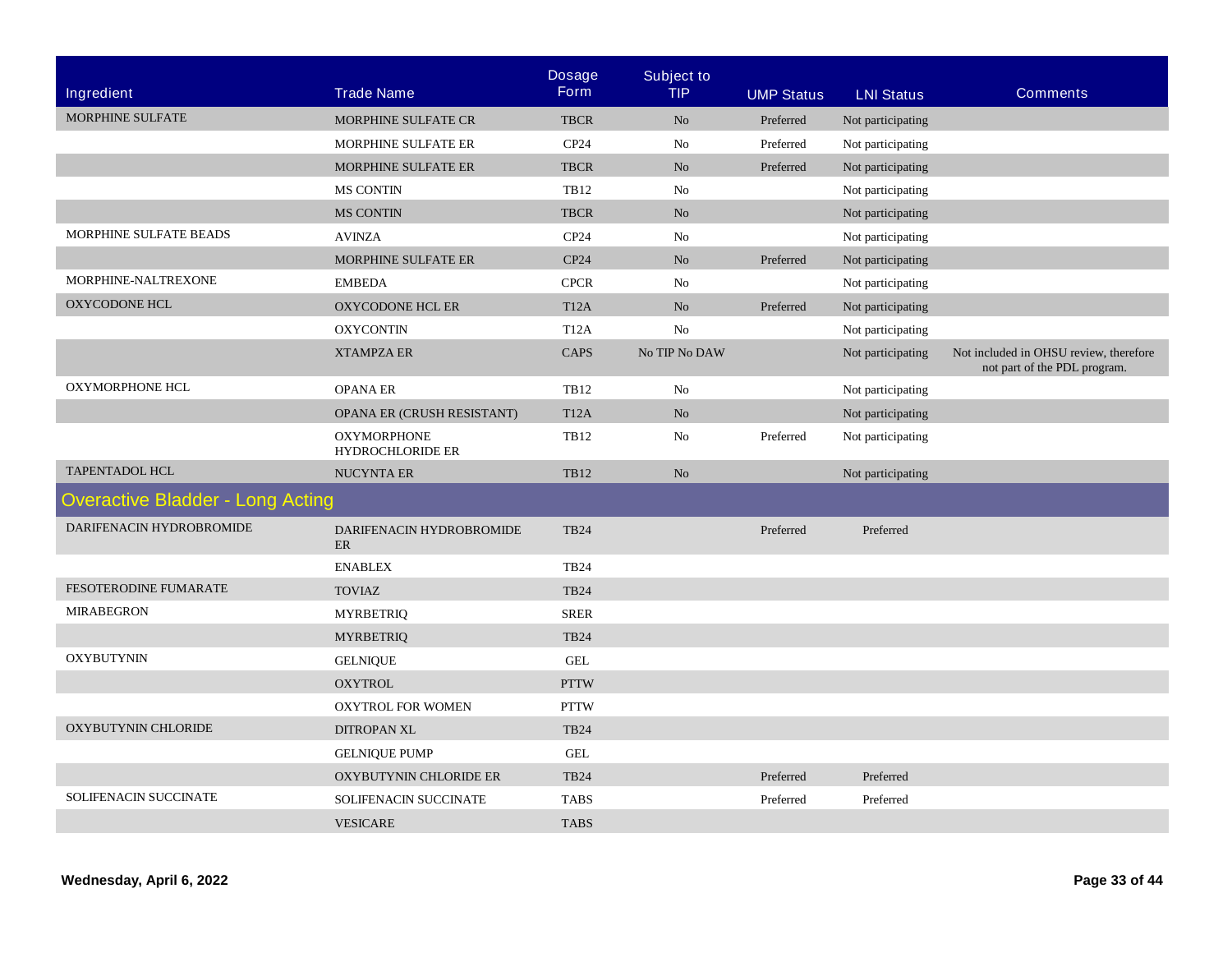|                                          |                             | <b>Dosage</b><br><b>Form</b> | <b>Subject to</b> |                   |                   |                                                                        |
|------------------------------------------|-----------------------------|------------------------------|-------------------|-------------------|-------------------|------------------------------------------------------------------------|
| <b>Ingredient</b>                        | <b>Trade Name</b>           |                              | <b>TIP</b>        | <b>UMP Status</b> | <b>LNI Status</b> | <b>Comments</b>                                                        |
| SOLIFENACIN SUCCINATE                    | <b>VESICARE LS</b>          | <b>SUSP</b>                  |                   |                   |                   |                                                                        |
| TOLTERODINE TARTRATE                     | <b>DETROL LA</b>            | CP24                         |                   |                   |                   |                                                                        |
|                                          | TOLTERODINE TARTRATE ER     | CP <sub>24</sub>             |                   | Preferred         | Preferred         |                                                                        |
| <b>TROSPIUM CHLORIDE</b>                 | <b>SANCTURA XR</b>          | CP24                         |                   |                   |                   |                                                                        |
|                                          | <b>TROSPIUM CHLORIDE ER</b> | CP <sub>24</sub>             |                   | Preferred         | Preferred         |                                                                        |
| <b>Overactive Bladder - Short Acting</b> |                             |                              |                   |                   |                   |                                                                        |
| <b>FLAVOXATE HCL</b>                     | <b>FLAVOXATE HCL</b>        | <b>TABS</b>                  |                   |                   |                   |                                                                        |
| OXYBUTYNIN CHLORIDE                      | OXYBUTYNIN CHLORIDE         | <b>SYRP</b>                  |                   | Preferred         | Preferred         |                                                                        |
|                                          | OXYBUTYNIN CHLORIDE         | <b>TABS</b>                  |                   | Preferred         | Preferred         |                                                                        |
| TOLTERODINE TARTRATE                     | <b>DETROL</b>               | <b>TABS</b>                  |                   |                   |                   |                                                                        |
|                                          | TOLTERODINE TARTRATE        | <b>TABS</b>                  |                   | Preferred         | Preferred         |                                                                        |
| <b>TROSPIUM CHLORIDE</b>                 | <b>SANCTURA</b>             | <b>TABS</b>                  |                   |                   |                   |                                                                        |
|                                          | <b>TROSPIUM CHLORIDE</b>    | <b>TABS</b>                  |                   | Preferred         | Preferred         |                                                                        |
| <b>VIBEGRON</b>                          | <b>GEMTESA</b>              | <b>TABS</b>                  | No TIP No DAW     |                   |                   | Not included in OHSU review, therefore<br>not part of the PDL program. |
| <b>PCSK-9 Inhibitors</b>                 |                             |                              |                   |                   |                   |                                                                        |
| <b>ALIROCUMAB</b>                        | <b>PRALUENT</b>             | SOAJ                         |                   |                   | Not participating |                                                                        |
|                                          | <b>PRALUENT</b>             | <b>SOPN</b>                  |                   |                   | Not participating |                                                                        |
|                                          | <b>PRALUENT</b>             | SOSY                         |                   |                   | Not participating |                                                                        |
| <b>EVOLOCUMAB</b>                        | <b>REPATHA</b>              | SOSY                         |                   | Preferred         | Not participating |                                                                        |
|                                          | REPATHA PUSHTRONEX SYSTEM   | <b>SOCT</b>                  |                   | Preferred         | Not participating |                                                                        |
|                                          | REPATHA SURECLICK           | SOAJ                         |                   | Preferred         | Not participating |                                                                        |
| <b>Proton Pump Inhibitors</b>            |                             |                              |                   |                   |                   |                                                                        |
| DEXLANSOPRAZOLE                          | <b>DEXILANT</b>             | <b>CPDR</b>                  |                   | Not covered       |                   | Archived 2015                                                          |
|                                          | DEXLANSOPRAZOLE             | <b>CPDR</b>                  |                   | Not covered       |                   | Archived 2015                                                          |
| ESOMEPRAZOLE MAGNESIUM                   | ESOMEPRAZOLE MAGNESIUM      | <b>CPDR</b>                  |                   | Not covered       |                   | Archived 2015                                                          |
|                                          | ESOMEPRAZOLE MAGNESIUM      | <b>PACK</b>                  |                   | Not covered       |                   | Archived 2015                                                          |
|                                          | <b>NEXIUM</b>               | <b>CPDR</b>                  |                   | Not covered       |                   | Archived 2015                                                          |
|                                          | <b>NEXIUM</b>               | <b>PACK</b>                  |                   | Not covered       | Not covered       | Archived 2015                                                          |
|                                          | <b>NEXIUM 24HR</b>          | <b>CPDR</b>                  |                   | Not covered       |                   | Archived 2015                                                          |
| <b>ESOMEPRAZOLE STRONTIUM</b>            | ESOMEPRAZOLE STRONTIUM      | <b>CPDR</b>                  |                   | Not covered       | Not covered       | Archived 2015                                                          |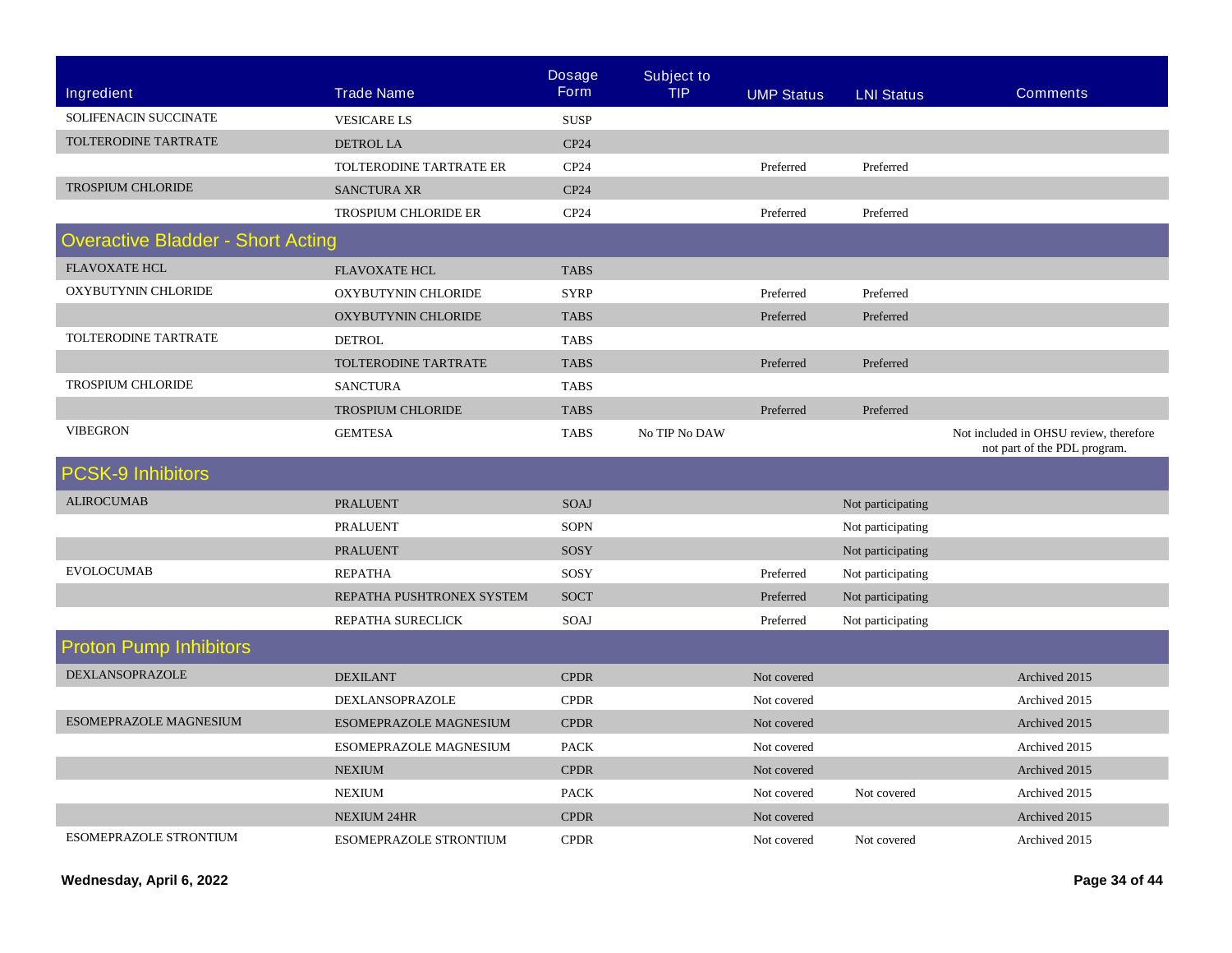|                                |                                               | <b>Dosage</b> | <b>Subject to</b> |                   |                   |                 |
|--------------------------------|-----------------------------------------------|---------------|-------------------|-------------------|-------------------|-----------------|
| <b>Ingredient</b>              | <b>Trade Name</b>                             | <b>Form</b>   | <b>TIP</b>        | <b>UMP Status</b> | <b>LNI Status</b> | <b>Comments</b> |
| <b>LANSOPRAZOLE</b>            | FIRST-LANSOPRAZOLE                            | <b>SUSP</b>   |                   | Not covered       | Not covered       | Archived 2015   |
|                                | <b>LANSOPRAZOLE</b>                           | <b>TBDD</b>   |                   | Not covered       |                   | Archived 2015   |
|                                | <b>LANSOPRAZOLE</b>                           | <b>TBDP</b>   |                   | Not covered       |                   | Archived 2015   |
|                                | <b>LANSOPRAZOLE DR</b>                        | <b>CPDR</b>   |                   | Not covered       |                   | Archived 2015   |
|                                | <b>LANSOPRAZOLE ODT</b>                       | <b>TBDD</b>   |                   | Not covered       |                   | Archived 2015   |
|                                | <b>PREVACID</b>                               | <b>CPDR</b>   |                   | Not covered       |                   | Archived 2015   |
|                                | PREVACID 24HR                                 | <b>CPDR</b>   |                   | Not covered       |                   | Archived 2015   |
|                                | PREVACID SOLUTAB                              | <b>TBDD</b>   |                   | Not covered       |                   | Archived 2015   |
|                                | PREVACID SOLUTAB                              | <b>TBDP</b>   |                   | Not covered       | Not covered       | Archived 2015   |
| OMEPRAZOLE                     | <b>FIRST-OMEPRAZOLE</b>                       | <b>SUSP</b>   |                   | Not covered       | Not covered       | Archived 2015   |
|                                | OMEPRAZOLE                                    | <b>CPDR</b>   |                   | Not covered       | Preferred         | Archived 2015   |
|                                | OMEPRAZOLE                                    | <b>TBEC</b>   |                   | Not covered       | Preferred         | Archived 2015   |
|                                | OMEPRAZOLE                                    | <b>TBEC</b>   |                   | Not covered       | Preferred         | Archived 2015   |
|                                | <b>OMEPRAZOLE DR</b>                          | <b>CPDR</b>   |                   | Not covered       | Not covered       | Archived 2015   |
|                                | <b>OMEPRAZOLE/ SYRSPEND SF</b><br><b>ALKA</b> | <b>SUSP</b>   |                   | Not covered       | Not covered       | Archived 2015   |
|                                | <b>PRILOSEC</b>                               | <b>CPDR</b>   |                   | Not covered       |                   | Archived 2015   |
| OMEPRAZOLE MAGNESIUM           | OMEPRAZOLE MAGNESIUM                          | <b>CPDR</b>   |                   | Not covered       | Preferred         | Archived 2015   |
|                                | PRILOSEC                                      | <b>PACK</b>   |                   | Not covered       | Not covered       | Archived 2015   |
|                                | PRILOSEC OTC                                  | <b>TBEC</b>   |                   | Not covered       |                   | Archived 2015   |
| OMEPRAZOLE/ SODIUM BICARBONATE | OMEPRAZOLE/ SODIUM<br><b>BICARBONATE</b>      | <b>CAPS</b>   |                   | Not covered       |                   | Archived 2015   |
|                                | <b>ZEGERID</b>                                | <b>CAPS</b>   |                   | Not covered       |                   | Archived 2015   |
|                                | <b>ZEGERID</b>                                | <b>PACK</b>   |                   | Not covered       | Not covered       | Archived 2015   |
|                                | <b>ZEGERID OTC</b>                            | <b>CAPS</b>   |                   | Not covered       |                   | Archived 2015   |
| PANTOPRAZOLE SODIUM            | PANTOPRAZOLE SODIUM                           | <b>PACK</b>   |                   | Not covered       | Not covered       | Archived 2015   |
|                                | PANTOPRAZOLE SODIUM                           | <b>TBEC</b>   |                   | Not covered       | Preferred         | Archived 2015   |
|                                | <b>PROTONIX</b>                               | <b>PACK</b>   |                   | Not covered       | Not covered       | Archived 2015   |
|                                | <b>PROTONIX</b>                               | <b>TBEC</b>   |                   | Not covered       |                   | Archived 2015   |
| RABEPRAZOLE SODIUM             | <b>ACIPHEX</b>                                | <b>TBEC</b>   |                   | Not covered       |                   | Archived 2015   |
|                                | <b>ACIPHEX SPRINKLE</b>                       | <b>CPSP</b>   |                   | Not covered       |                   | Archived 2015   |
|                                | RABEPRAZOLE SODIUM                            | <b>TBEC</b>   |                   | Not covered       |                   | Archived 2015   |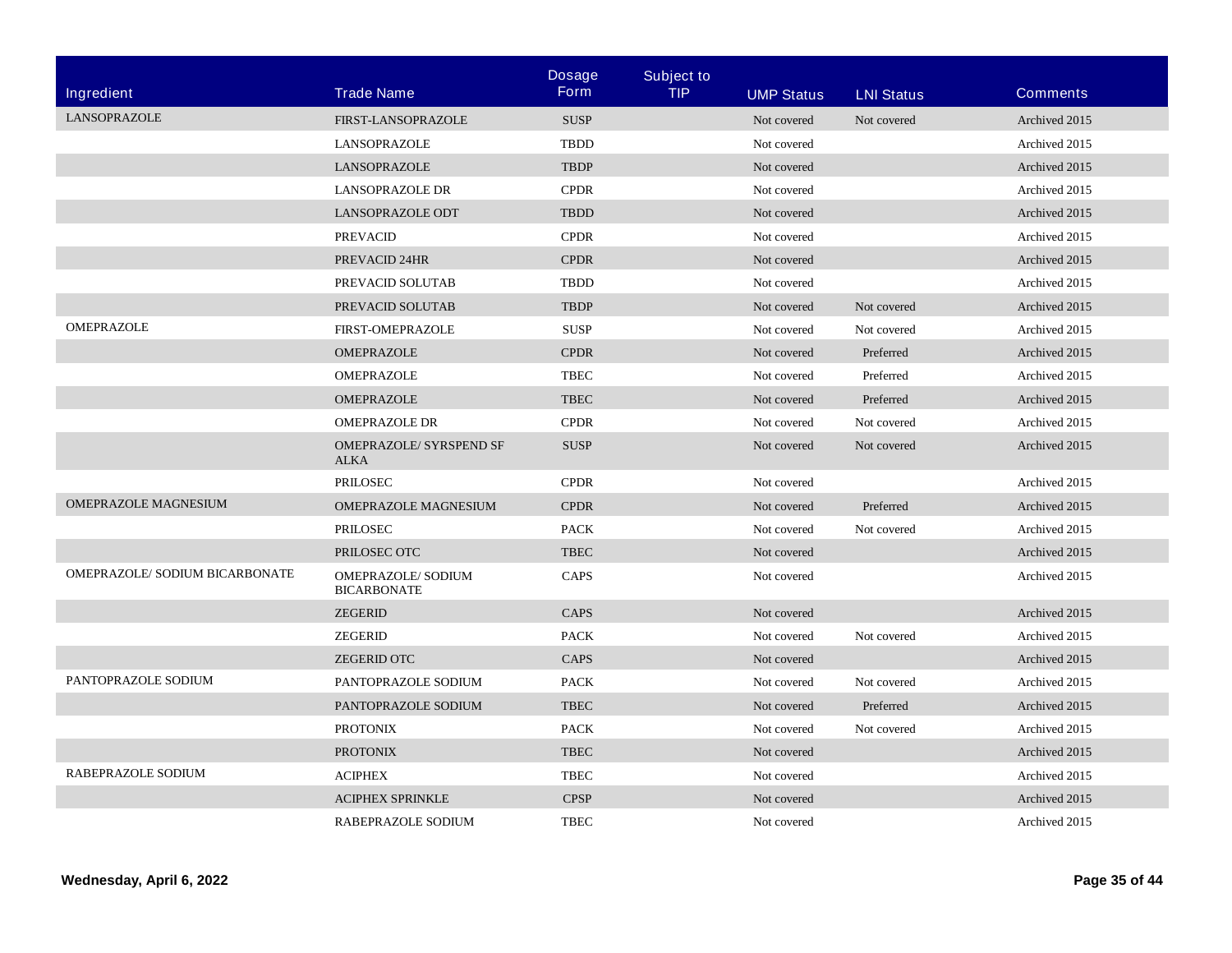| Ingredient                              | <b>Trade Name</b>                               | <b>Dosage</b><br><b>Form</b> | <b>Subject to</b><br><b>TIP</b> | <b>UMP Status</b> | <b>LNI Status</b> | <b>Comments</b>                                                                           |
|-----------------------------------------|-------------------------------------------------|------------------------------|---------------------------------|-------------------|-------------------|-------------------------------------------------------------------------------------------|
| RABEPRAZOLE SODIUM                      | RABEPRAZOLE SODIUM DR<br><b>SPRINKLE</b>        | <b>CPSP</b>                  |                                 | Not covered       |                   | Archived 2015                                                                             |
| <b>Second Generation Antipsychotics</b> |                                                 |                              |                                 |                   |                   |                                                                                           |
| <b>ARIPIPRAZOLE</b>                     | <b>ABILIFY</b>                                  | <b>SOLN</b>                  | No                              |                   | Not covered       | IM injectable only. P&T Committee did<br>not allow TIP; Refills exempt from TIP by<br>law |
|                                         | <b>ABILIFY</b>                                  | <b>SOLN</b>                  | No                              |                   |                   | P&T Committee did not allow TIP; Refills<br>exempt from TIP by law                        |
|                                         | <b>ABILIFY</b>                                  | <b>TABS</b>                  | N <sub>o</sub>                  |                   |                   | P&T Committee did not allow TIP; Refills<br>exempt from TIP by law                        |
|                                         | <b>ABILIFY DISCMELT</b>                         | <b>TBDP</b>                  | No                              |                   |                   | P&T Committee did not allow TIP; Refills<br>exempt from TIP by law                        |
|                                         | <b>ABILIFY MAINTENA</b>                         | PRSY                         | No                              | Preferred         | Not covered       | P&T Committee did not allow TIP; Refills<br>exempt from TIP by law                        |
|                                         | <b>ABILIFY MAINTENA</b>                         | <b>SRER</b>                  | No                              | Preferred         | Not covered       | P&T Committee did not allow TIP; Refills<br>exempt from TIP by law                        |
|                                         | <b>ABILIFY MAINTENA</b>                         | <b>SUSR</b>                  | N <sub>o</sub>                  | Preferred         | Not covered       | P&T Committee did not allow TIP; Refills<br>exempt from TIP by law                        |
|                                         | <b>ABILIFY MYCITE</b>                           | <b>TABS</b>                  | No                              |                   | Not covered       | P&T Committee did not allow TIP; Refills<br>exempt from TIP by law                        |
|                                         | <b>ABILIFY MYCITE</b><br><b>MAINTENANCE KIT</b> | <b>TABS</b>                  | No                              |                   | Not covered       | P&T Committee did not allow TIP; Refills<br>exempt from TIP by law                        |
|                                         | ABILIFY MYCITE STARTER KIT                      | <b>TABS</b>                  | No                              |                   | Not covered       | P&T Committee did not allow TIP; Refills<br>exempt from TIP by law                        |
|                                         | ARIPIPRAZOLE                                    | <b>SOLN</b>                  | $\rm No$                        | Preferred         | Preferred         | P&T Committee did not allow TIP; Refills<br>exempt from TIP by law                        |
|                                         | ARIPIPRAZOLE                                    | <b>TABS</b>                  | No                              | Preferred         | Preferred         | P&T Committee did not allow TIP; Refills<br>exempt from TIP by law                        |
|                                         | ARIPIPRAZOLE ODT                                | <b>TBDP</b>                  | No                              | Preferred         | Preferred         | P&T Committee did not allow TIP; Refills<br>exempt from TIP by law                        |
| ARIPIPRAZOLE LAUROXIL                   | <b>ARISTADA</b>                                 | PRSY                         | No                              | Preferred         | Not covered       | P&T Committee did not allow TIP; Refills<br>exempt from TIP by law                        |
|                                         | <b>ARISTADA INITIO</b>                          | <b>PRSY</b>                  | N <sub>o</sub>                  | Preferred         | Not covered       | P&T Committee did not allow TIP; Refills<br>exempt from TIP by law                        |
| <b>ASENAPINE</b>                        | <b>SECUADO</b>                                  | PT24                         | No                              |                   | Not Covered       | P&T Committee did not allow TIP; Refills<br>exempt from TIP by law                        |
| <b>ASENAPINE MALEATE</b>                | <b>ASENAPINE MALEATE SL</b>                     | <b>SUBL</b>                  | N <sub>o</sub>                  | Preferred         | Preferred         | P&T Committee did not allow TIP; Refills<br>exempt from TIP by law                        |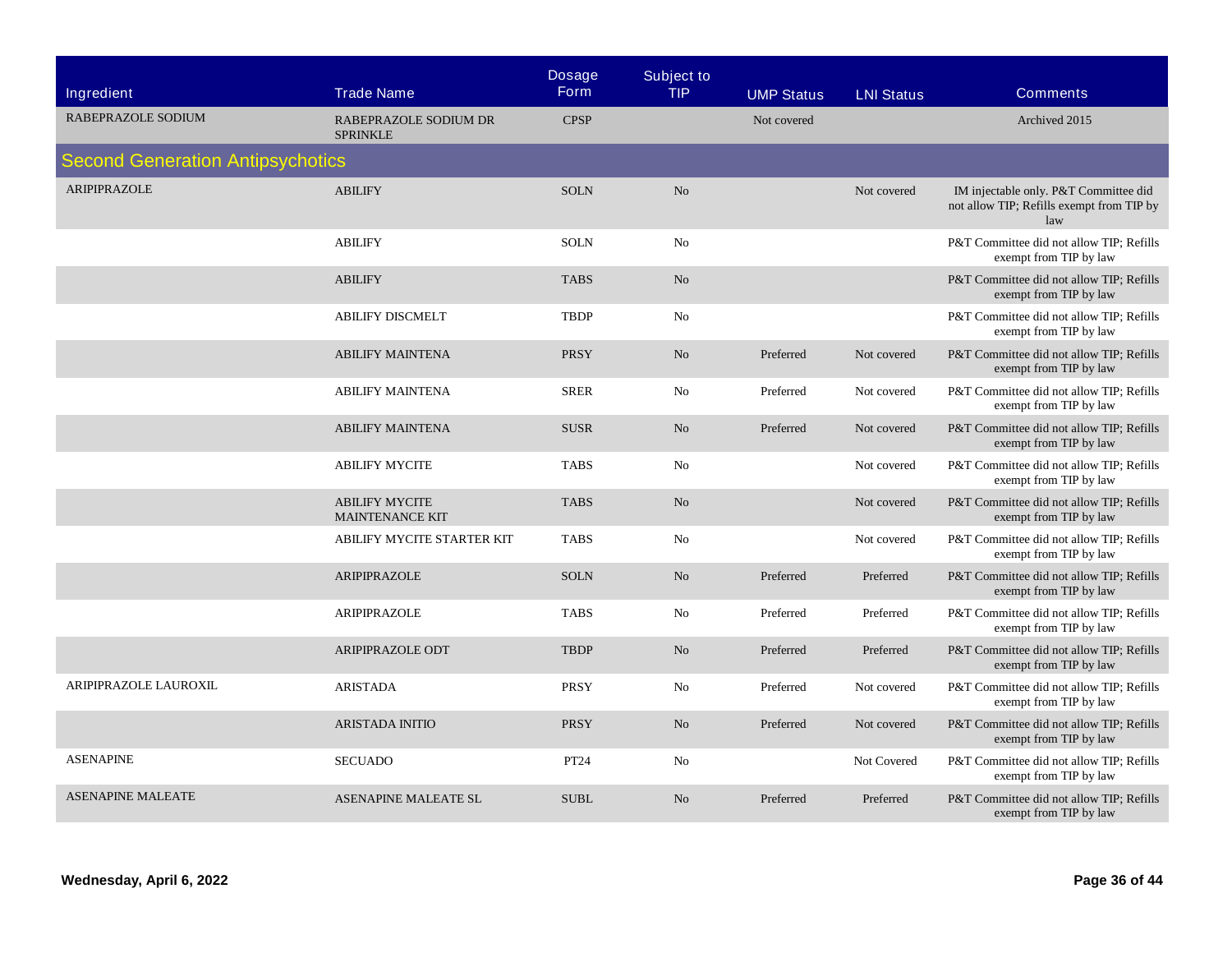| Ingredient                | <b>Trade Name</b>            | <b>Dosage</b><br><b>Form</b> | <b>Subject to</b><br><b>TIP</b> | <b>UMP Status</b> | <b>LNI Status</b> | <b>Comments</b>                                                        |
|---------------------------|------------------------------|------------------------------|---------------------------------|-------------------|-------------------|------------------------------------------------------------------------|
| <b>ASENAPINE MALEATE</b>  | <b>SAPHRIS</b>               | <b>SUBL</b>                  | N <sub>0</sub>                  |                   |                   | P&T Committee did not allow TIP: Refills<br>exempt from TIP by law     |
| <b>BREXPIPRAZOLE</b>      | <b>REXULTI</b>               | <b>TABS</b>                  | N <sub>o</sub>                  | Preferred         | Preferred         | P&T Committee did not allow TIP; Refills<br>exempt from TIP by law     |
| <b>CARIPRAZINE HCL</b>    | <b>VRAYLAR</b>               | CAPS                         | No                              | Preferred         | Preferred         | P&T Committee did not allow TIP; Refills<br>exempt from TIP by law     |
|                           | <b>VRAYLAR</b>               | <b>CPPK</b>                  | No                              | Preferred         | Preferred         | P&T Committee did not allow TIP; Refills<br>exempt from TIP by law     |
| <b>CLOZAPINE</b>          | <b>CLOZAPINE</b>             | <b>TABS</b>                  | No                              | Preferred         | Preferred         | P&T Committee did not allow TIP; Refills<br>exempt from TIP by law     |
|                           | <b>CLOZAPINE ODT</b>         | <b>TBDP</b>                  | N <sub>o</sub>                  | Preferred         | Preferred         | P&T Committee did not allow TIP; Refills<br>exempt from TIP by law     |
|                           | <b>CLOZARIL</b>              | <b>TABS</b>                  | N <sub>0</sub>                  |                   |                   | P&T Committee did not allow TIP; Refills<br>exempt from TIP by law     |
|                           | <b>FAZACLO</b>               | <b>TBDP</b>                  | N <sub>o</sub>                  |                   |                   | P&T Committee did not allow TIP; Refills<br>exempt from TIP by law     |
|                           | <b>VERSACLOZ</b>             | <b>SUSP</b>                  | No                              |                   | Not covered       | P&T Committee did not allow TIP; Refills<br>exempt from TIP by law     |
| <b>ILOPERIDONE</b>        | <b>FANAPT</b>                | <b>TABS</b>                  | $\rm No$                        | Preferred         | Preferred         | P&T Committee did not allow TIP; Refills<br>exempt from TIP by law     |
|                           | <b>FANAPT TITRATION PACK</b> | <b>TABS</b>                  | No                              | Preferred         | Preferred         | P&T Committee did not allow TIP; Refills<br>exempt from TIP by law     |
| LUMATEPERONE TOSYLATE     | <b>CAPLYTA</b>               | <b>CAPS</b>                  | No TIP No DAW                   |                   | Not covered       | Not included in OHSU review, therefore<br>not part of the PDL program. |
| LURASIDONE HCL            | <b>LATUDA</b>                | <b>TABS</b>                  | No                              | Preferred         | Preferred         | P&T Committee did not allow TIP; Refills<br>exempt from TIP by law     |
| <b>OLANZAPINE</b>         | <b>OLANZAPINE</b>            | <b>SOLR</b>                  | N <sub>o</sub>                  | Preferred         | Not covered       | P&T Committee did not allow TIP; Refills<br>exempt from TIP by law     |
|                           | <b>OLANZAPINE</b>            | <b>TABS</b>                  | No                              | Preferred         | Preferred         | P&T Committee did not allow TIP; Refills<br>exempt from TIP by law     |
|                           | <b>OLANZAPINE ODT</b>        | <b>TBDP</b>                  | N <sub>o</sub>                  | Preferred         | Preferred         | P&T Committee did not allow TIP; Refills<br>exempt from TIP by law     |
|                           | <b>ZYPREXA</b>               | <b>SOLR</b>                  | No                              |                   | Not covered       | P&T Committee did not allow TIP; Refills<br>exempt from TIP by law     |
|                           | <b>ZYPREXA</b>               | <b>TABS</b>                  | N <sub>o</sub>                  |                   |                   | P&T Committee did not allow TIP; Refills<br>exempt from TIP by law     |
|                           | ZYPREXA ZYDIS                | <b>TBDP</b>                  | No                              |                   |                   | P&T Committee did not allow TIP; Refills<br>exempt from TIP by law     |
| <b>OLANZAPINE PAMOATE</b> | ZYPREXA RELPREVV             | <b>SUSR</b>                  | N <sub>o</sub>                  | Preferred         | Not covered       | P&T Committee did not allow TIP; Refills<br>exempt from TIP by law     |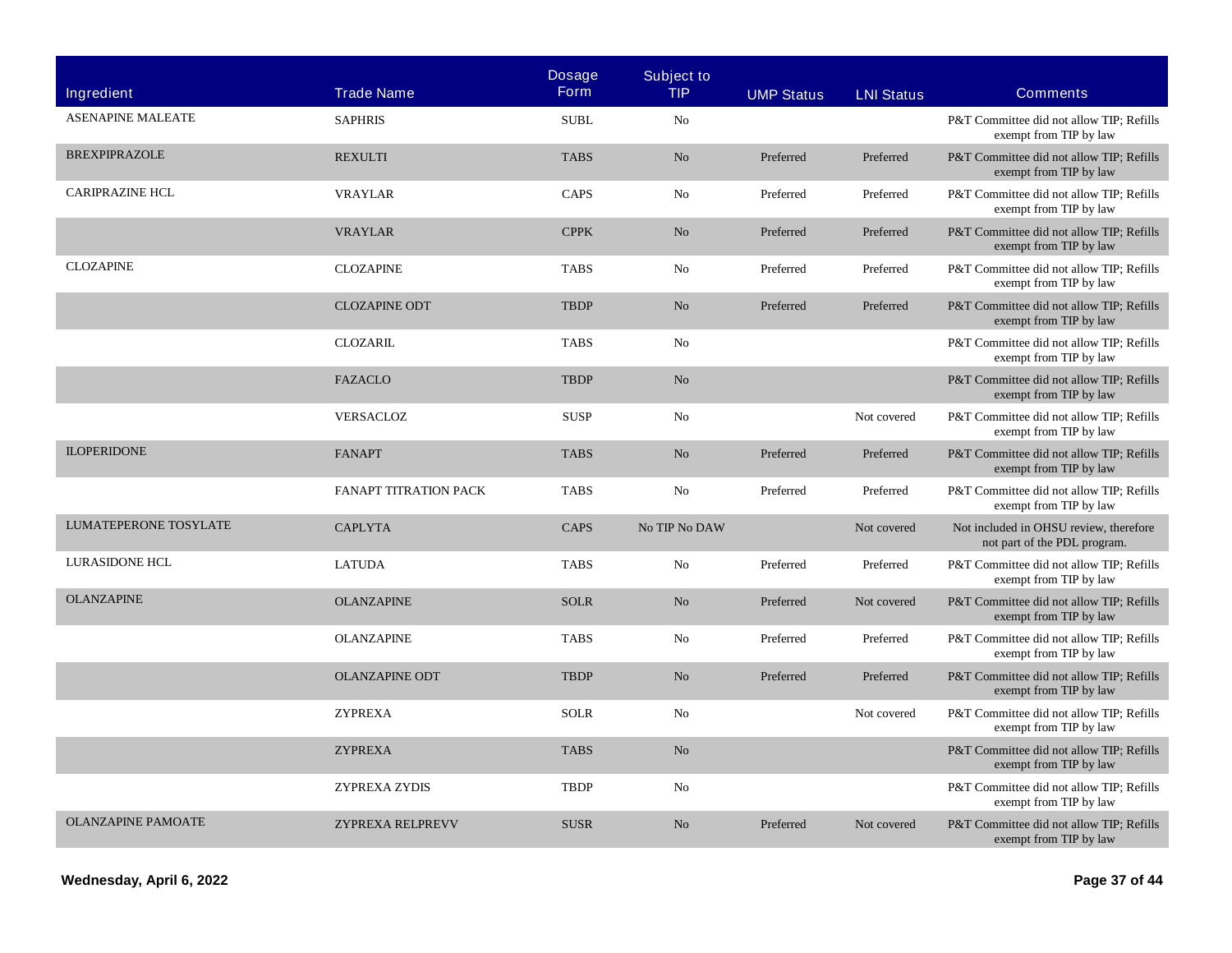| <b>Ingredient</b>          | <b>Trade Name</b>             | <b>Dosage</b><br><b>Form</b> | <b>Subject to</b><br><b>TIP</b> | <b>UMP Status</b> | <b>LNI Status</b> | <b>Comments</b>                                                    |
|----------------------------|-------------------------------|------------------------------|---------------------------------|-------------------|-------------------|--------------------------------------------------------------------|
| <b>PALIPERIDONE</b>        | <b>INVEGA</b>                 | <b>TB24</b>                  | No                              |                   |                   | P&T Committee did not allow TIP; Refills<br>exempt from TIP by law |
|                            | PALIPERIDONE ER               | <b>TB24</b>                  | No                              | Preferred         | Preferred         | P&T Committee did not allow TIP; Refills<br>exempt from TIP by law |
| PALIPERIDONE PALMITATE     | <b>INVEGA HAFYERA</b>         | <b>SUSY</b>                  | No                              |                   | Not covered       | P&T Committee did not allow TIP; Refills<br>exempt from TIP by law |
|                            | <b>INVEGA SUSTENNA</b>        | <b>SUSP</b>                  | N <sub>o</sub>                  | Preferred         | Not covered       | P&T Committee did not allow TIP; Refills<br>exempt from TIP by law |
|                            | <b>INVEGA SUSTENNA</b>        | <b>SUSY</b>                  | No                              | Preferred         | Not covered       | P&T Committee did not allow TIP; Refills<br>exempt from TIP by law |
|                            | <b>INVEGA TRINZA</b>          | <b>SUSP</b>                  | N <sub>0</sub>                  | Preferred         | Not covered       | P&T Committee did not allow TIP; Refills<br>exempt from TIP by law |
|                            | <b>INVEGA TRINZA</b>          | <b>SUSY</b>                  | No                              | Preferred         | Not covered       | P&T Committee did not allow TIP; Refills<br>exempt from TIP by law |
| <b>QUETIAPINE FUMARATE</b> | <b>QUETIAPINE FUMARATE</b>    | <b>TABS</b>                  | N <sub>o</sub>                  | Preferred         | Preferred         | P&T Committee did not allow TIP; Refills<br>exempt from TIP by law |
|                            | <b>QUETIAPINE FUMARATE ER</b> | <b>TB24</b>                  | No                              | Preferred         | Preferred         | P&T Committee did not allow TIP; Refills<br>exempt from TIP by law |
|                            | <b>SEROQUEL</b>               | <b>TABS</b>                  | N <sub>0</sub>                  |                   |                   | P&T Committee did not allow TIP; Refills<br>exempt from TIP by law |
|                            | <b>SEROQUEL XR</b>            | <b>TB24</b>                  | No                              |                   |                   | P&T Committee did not allow TIP; Refills<br>exempt from TIP by law |
| <b>RISPERIDONE</b>         | <b>PERSERIS</b>               | <b>PRSY</b>                  | N <sub>o</sub>                  |                   |                   | P&T Committee did not allow TIP; Refills<br>exempt from TIP by law |
|                            | <b>RISPERDAL</b>              | <b>SOLN</b>                  | N <sub>0</sub>                  |                   |                   | P&T Committee did not allow TIP; Refills<br>exempt from TIP by law |
|                            | <b>RISPERDAL</b>              | <b>TABS</b>                  | N <sub>o</sub>                  |                   |                   | P&T Committee did not allow TIP; Refills<br>exempt from TIP by law |
|                            | <b>RISPERDAL M-TAB</b>        | <b>TBDP</b>                  | No                              |                   |                   | P&T Committee did not allow TIP; Refills<br>exempt from TIP by law |
|                            | <b>RISPERIDONE</b>            | <b>SOLN</b>                  | No                              | Preferred         | Preferred         | P&T Committee did not allow TIP; Refills<br>exempt from TIP by law |
|                            | <b>RISPERIDONE</b>            | <b>TABS</b>                  | No                              | Preferred         | Preferred         | P&T Committee did not allow TIP; Refills<br>exempt from TIP by law |
|                            | <b>RISPERIDONE M-TAB</b>      | <b>TBDP</b>                  | N <sub>o</sub>                  | Preferred         | Preferred         | P&T Committee did not allow TIP; Refills<br>exempt from TIP by law |
|                            | RISPERIDONE ODT               | <b>TBDP</b>                  | No                              | Preferred         | Preferred         | P&T Committee did not allow TIP: Refills<br>exempt from TIP by law |
| RISPERIDONE MICROSPHERES   | RISPERDAL CONSTA              | <b>SRER</b>                  | N <sub>o</sub>                  | Preferred         | Not covered       | P&T Committee did not allow TIP                                    |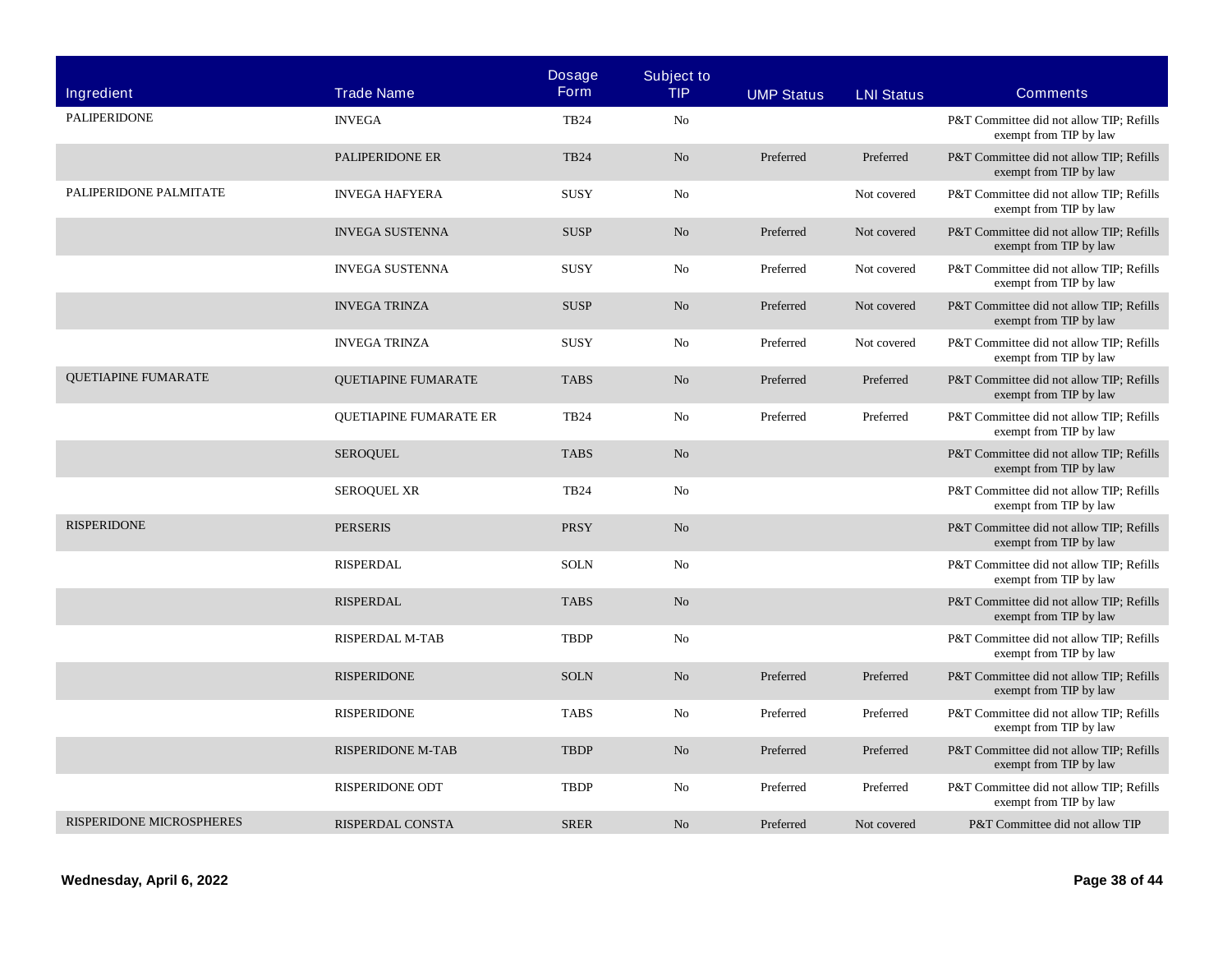| Ingredient                      | <b>Trade Name</b>             | <b>Dosage</b><br><b>Form</b> | <b>Subject to</b><br><b>TIP</b> | <b>UMP Status</b> | <b>LNI Status</b> | <b>Comments</b>                                                                         |
|---------------------------------|-------------------------------|------------------------------|---------------------------------|-------------------|-------------------|-----------------------------------------------------------------------------------------|
| RISPERIDONE MICROSPHERES        | <b>RISPERDAL CONSTA</b>       | <b>SUSR</b>                  | N <sub>0</sub>                  | Preferred         | Not covered       | P&T Committee did not allow TIP; Refills<br>exempt from TIP by law                      |
| <b>ZIPRASIDONE HCL</b>          | <b>GEODON</b>                 | <b>CAPS</b>                  | N <sub>o</sub>                  |                   |                   | P&T Committee did not allow TIP; Refills<br>exempt from TIP by law                      |
|                                 | <b>ZIPRASIDONE HCL</b>        | <b>CAPS</b>                  | No                              | Preferred         | Preferred         | P&T Committee did not allow TIP; Refills<br>exempt from TIP by law                      |
| <b>ZIPRASIDONE MESYLATE</b>     | <b>GEODON</b>                 | <b>SOLR</b>                  | No                              | Preferred         | Not covered       | P&T Committee did not allow TIP; Refills<br>exempt from TIP by law                      |
|                                 | ZIPRASIDONE MESYLATE          | <b>SOLR</b>                  | No                              |                   | Not covered       | P&T Committee did not allow TIP; Refills<br>exempt from TIP by law                      |
| <b>Skeletal Muscle Relaxant</b> |                               |                              |                                 |                   |                   |                                                                                         |
| <b>CARISOPRODOL</b>             | <b>CARISOPRODOL</b>           | <b>TABS</b>                  | No TIP No DAW                   |                   | Not covered       | P&T Committee Recommended Not<br>Covered. Archived 2016                                 |
|                                 | <b>SOMA</b>                   | <b>TABS</b>                  | No TIP No DAW                   |                   | Not covered       | P&T Committee Recommended Not<br>Covered                                                |
| <b>CHLORZOXAZONE</b>            | CHLORZOXAZONE                 | <b>TABS</b>                  |                                 |                   |                   | Archived 2016                                                                           |
|                                 | <b>LORZONE</b>                | <b>TABS</b>                  |                                 |                   |                   | Archived 2016                                                                           |
|                                 | PARAFON FORTE DSC             | <b>TABS</b>                  |                                 |                   |                   | Archived 2016                                                                           |
| <b>CYCLOBENZAPRINE HCL</b>      | <b>AMRIX</b>                  | CP24                         | No TIP No DAW                   |                   | Not covered       | Not included in OHSU review, therefore<br>not part of the PDL program. Archived<br>2016 |
|                                 | <b>CYCLOBENZAPRINE HCL</b>    | <b>TABS</b>                  |                                 | Preferred         | Preferred         | Archived 2016                                                                           |
|                                 | <b>CYCLOBENZAPRINE HCL ER</b> | CP24                         |                                 |                   |                   | Archived 2016                                                                           |
|                                 | <b>FEXMID</b>                 | <b>TABS</b>                  |                                 |                   |                   | Archived 2016                                                                           |
| DANTROLENE SODIUM               | <b>DANTRIUM</b>               | <b>CAPS</b>                  |                                 |                   |                   | Archived 2016                                                                           |
|                                 | DANTROLENE SODIUM             | <b>CAPS</b>                  |                                 |                   |                   | Archived 2016                                                                           |
| <b>METAXALONE</b>               | <b>METAXALL</b>               | <b>TABS</b>                  |                                 |                   |                   | Archived 2016                                                                           |
|                                 | <b>METAXALONE</b>             | <b>TABS</b>                  |                                 |                   |                   | Archived 2016                                                                           |
|                                 | <b>SKELAXIN</b>               | <b>TABS</b>                  |                                 |                   |                   | Archived 2016                                                                           |
| <b>METHOCARBAMOL</b>            | METHOCARBAMOL                 | <b>SOLN</b>                  |                                 | Preferred         | Preferred         | Archived 2016                                                                           |
|                                 | METHOCARBAMOL                 | <b>TABS</b>                  |                                 | Preferred         | Preferred         | Archived 2016                                                                           |
|                                 | <b>ROBAXIN</b>                | <b>SOLN</b>                  |                                 |                   |                   | Archived 2016                                                                           |
|                                 | <b>ROBAXIN</b>                | <b>TABS</b>                  |                                 |                   |                   | Archived 2016                                                                           |
|                                 | ROBAXIN-750                   | <b>TABS</b>                  |                                 |                   |                   | Archived 2016                                                                           |
| ORPHENADRINE CITRATE            | <b>NORFLEX</b>                | <b>SOLN</b>                  |                                 |                   |                   | Archived 2016                                                                           |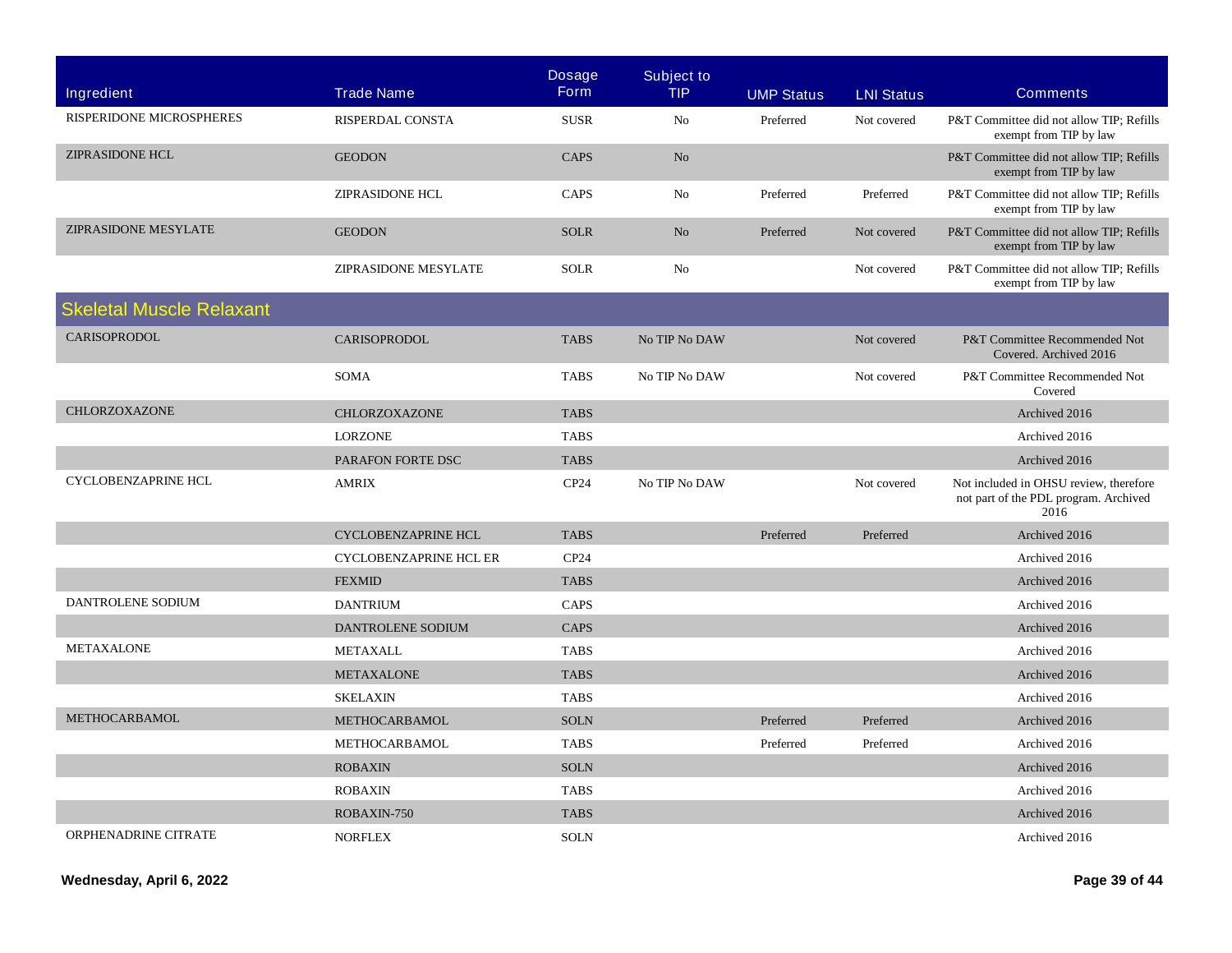|                                                  |                         | <b>Dosage</b> | <b>Subject to</b> |                   |                   |                 |  |
|--------------------------------------------------|-------------------------|---------------|-------------------|-------------------|-------------------|-----------------|--|
| <b>Ingredient</b>                                | <b>Trade Name</b>       | <b>Form</b>   | <b>TIP</b>        | <b>UMP Status</b> | <b>LNI Status</b> | <b>Comments</b> |  |
| ORPHENADRINE CITRATE                             | ORPHENADRINE CITRATE    | <b>SOLN</b>   |                   |                   |                   | Archived 2016   |  |
|                                                  | ORPHENADRINE CITRATE CR | <b>TB12</b>   |                   |                   |                   | Archived 2016   |  |
|                                                  | ORPHENADRINE CITRATE ER | <b>TB12</b>   |                   |                   |                   | Archived 2016   |  |
| <b>Skeletal Muscle Relaxant - Antispasticity</b> |                         |               |                   |                   |                   |                 |  |
| <b>BACLOFEN</b>                                  | <b>BACLOFEN</b>         | <b>TABS</b>   |                   | Preferred         | Preferred         | Archived 2016   |  |
| <b>TIZANIDINE HCL</b>                            | <b>TIZANIDINE HCL</b>   | CAPS          |                   | Preferred         | Preferred         | Archived 2016   |  |
|                                                  | <b>TIZANIDINE HCL</b>   | <b>TABS</b>   |                   | Preferred         | Preferred         | Archived 2016   |  |
|                                                  | <b>ZANAFLEX</b>         | CAPS          |                   |                   |                   | Archived 2016   |  |
|                                                  | <b>ZANAFLEX</b>         | <b>TABS</b>   |                   |                   |                   | Archived 2016   |  |
| Statin (HMG-CoA Reductase Inhibitor)             |                         |               |                   |                   |                   |                 |  |
| ATORVASTATIN CALCIUM                             | ATORVASTATIN CALCIUM    | <b>TABS</b>   |                   | Preferred         | Not participating |                 |  |
|                                                  | <b>LIPITOR</b>          | <b>TABS</b>   |                   |                   | Not participating |                 |  |
| FLUVASTATIN SODIUM                               | <b>FLUVASTATIN</b>      | CAPS          |                   |                   | Not participating |                 |  |
|                                                  | FLUVASTATIN SODIUM ER   | <b>TB24</b>   |                   |                   | Not participating |                 |  |
|                                                  | <b>LESCOL</b>           | CAPS          |                   |                   | Not participating |                 |  |
|                                                  | <b>LESCOL XL</b>        | <b>TB24</b>   |                   |                   | Not participating |                 |  |
| <b>LOVASTATIN</b>                                | <b>ALTOPREV</b>         | <b>TB24</b>   |                   |                   | Not participating |                 |  |
|                                                  | <b>LOVASTATIN</b>       | <b>TABS</b>   |                   | Preferred         | Not participating |                 |  |
|                                                  | <b>MEVACOR</b>          | <b>TABS</b>   |                   |                   | Not participating |                 |  |
| PITAVASTATIN CALCIUM                             | <b>LIVALO</b>           | <b>TABS</b>   |                   |                   | Not participating |                 |  |
| PRAVASTATIN SODIUM                               | <b>PRAVACHOL</b>        | <b>TABS</b>   |                   |                   | Not participating |                 |  |
|                                                  | PRAVASTATIN SODIUM      | <b>TABS</b>   |                   | Preferred         | Not participating |                 |  |
| ROSUVASTATIN CALCIUM                             | <b>CRESTOR</b>          | <b>TABS</b>   |                   |                   | Not participating |                 |  |
|                                                  | <b>EZALLOR SPRINKLE</b> | <b>CPSP</b>   |                   |                   | Not participating |                 |  |
|                                                  | ROSUVASTATIN CALCIUM    | <b>TABS</b>   |                   | Preferred         | Not participating |                 |  |
| <b>SIMVASTATIN</b>                               | <b>FLOLIPID</b>         | <b>SUSP</b>   |                   |                   | Not participating |                 |  |
|                                                  | <b>SIMVASTATIN</b>      | <b>SUSP</b>   |                   |                   | Not participating |                 |  |
|                                                  | <b>SIMVASTATIN</b>      | <b>TABS</b>   |                   | Preferred         | Not participating |                 |  |
|                                                  | <b>ZOCOR</b>            | <b>TABS</b>   |                   |                   | Not participating |                 |  |
| <b>Targeted Immune Modulator (TIM)</b>           |                         |               |                   |                   |                   |                 |  |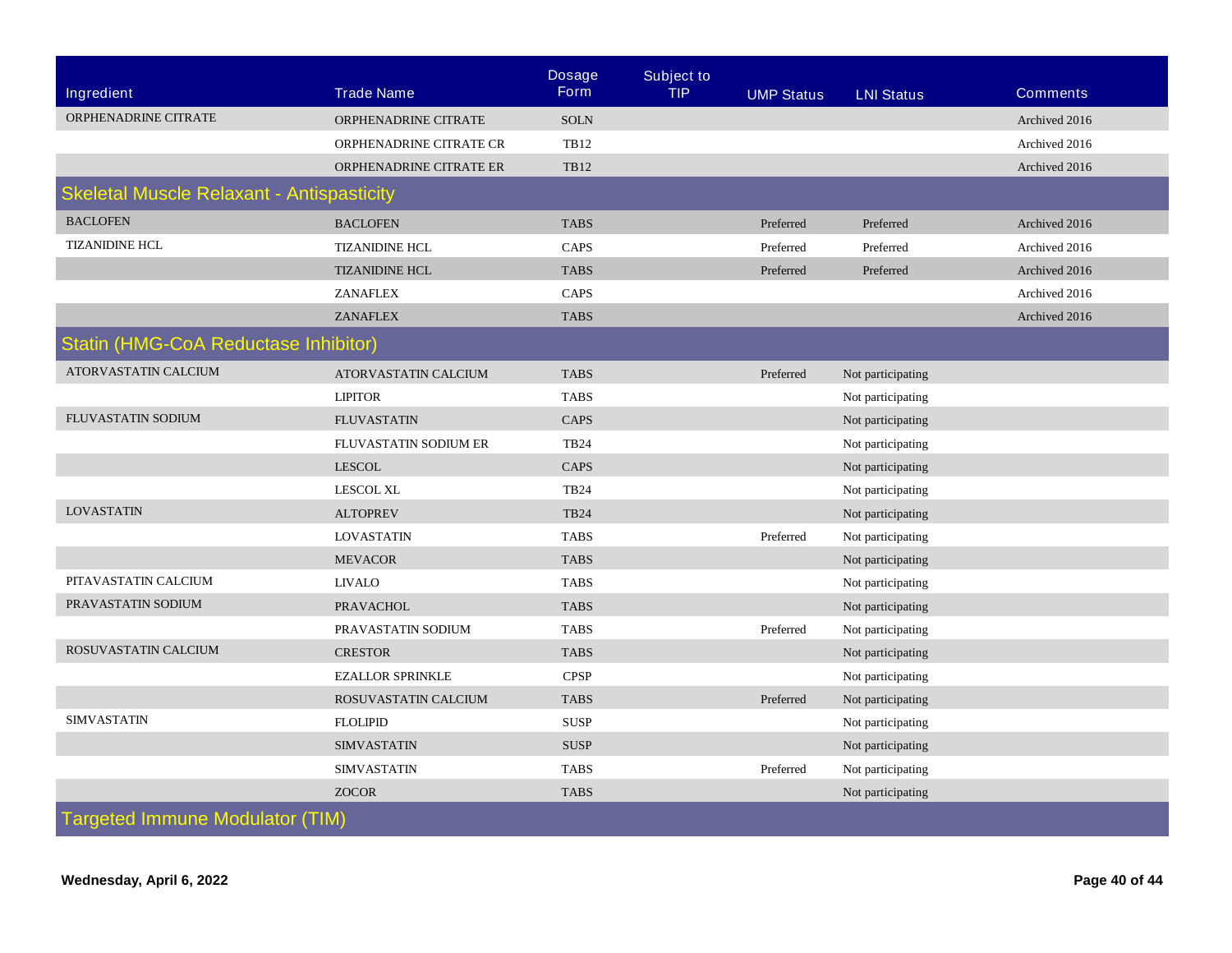|                    | <b>Trade Name</b>                                      | <b>Dosage</b><br><b>Form</b> | <b>Subject to</b><br><b>TIP</b> |                   |                   |                                 |
|--------------------|--------------------------------------------------------|------------------------------|---------------------------------|-------------------|-------------------|---------------------------------|
| Ingredient         |                                                        |                              |                                 | <b>UMP Status</b> | <b>LNI Status</b> | <b>Comments</b>                 |
| <b>ABATACEPT</b>   | <b>ORENCIA</b>                                         | <b>SOLN</b>                  | N <sub>o</sub>                  |                   | Not participating | P&T Committee did not allow TIP |
|                    | <b>ORENCIA</b>                                         | <b>SOLR</b>                  | No                              |                   | Not participating | P&T Committee did not allow TIP |
|                    | <b>ORENCIA</b>                                         | SOSY                         | N <sub>o</sub>                  |                   | Not participating | P&T Committee did not allow TIP |
|                    | ORENCIA CLICKJECT                                      | SOAJ                         | No                              |                   | Not participating | P&T Committee did not allow TIP |
| <b>ADALIMUMAB</b>  | <b>HUMIRA</b>                                          | <b>KIT</b>                   | N <sub>o</sub>                  | Preferred         | Not participating | P&T Committee did not allow TIP |
|                    | <b>HUMIRA</b>                                          | <b>PSKT</b>                  | No                              | Preferred         | Not participating | P&T Committee did not allow TIP |
|                    | HUMIRA PEDIATRIC CROHNS<br><b>DISEASE STARTER PACK</b> | <b>PSKT</b>                  | N <sub>o</sub>                  | Preferred         | Not participating | P&T Committee did not allow TIP |
|                    | <b>HUMIRA PEN</b>                                      | KIT                          | No                              | Preferred         | Not participating | P&T Committee did not allow TIP |
|                    | <b>HUMIRA PEN</b>                                      | <b>PNKT</b>                  | N <sub>o</sub>                  | Preferred         | Not participating | P&T Committee did not allow TIP |
|                    | HUMIRA PEN-CROHNS<br><b>DISEASESTARTER</b>             | KIT                          | No                              | Preferred         | Not participating | P&T Committee did not allow TIP |
|                    | <b>HUMIRA PEN-CROHNS</b><br><b>DISEASESTARTER</b>      | <b>PNKT</b>                  | N <sub>o</sub>                  | Preferred         | Not participating | P&T Committee did not allow TIP |
|                    | HUMIRA PEN-PEDIATRIC UC<br><b>STARTER PACK</b>         | <b>PNKT</b>                  | No                              | Preferred         | Not participating | P&T Committee did not allow TIP |
|                    | HUMIRA PEN-PSORIASIS<br><b>STARTER</b>                 | <b>KIT</b>                   | N <sub>o</sub>                  | Preferred         | Not participating | P&T Committee did not allow TIP |
|                    | HUMIRA PEN-PSORIASIS<br><b>STARTER</b>                 | <b>PNKT</b>                  | No                              | Preferred         | Not participating | P&T Committee did not allow TIP |
| <b>ANAKINRA</b>    | <b>KINERET</b>                                         | <b>SOLN</b>                  | N <sub>o</sub>                  |                   | Not participating | P&T Committee did not allow TIP |
|                    | <b>KINERET</b>                                         | SOSY                         | No                              |                   | Not participating | P&T Committee did not allow TIP |
| <b>APREMILAST</b>  | <b>OTEZLA</b>                                          | <b>TABS</b>                  | N <sub>o</sub>                  | Preferred         | Not participating | P&T Committee did not allow TIP |
|                    | <b>OTEZLA</b>                                          | <b>TBPK</b>                  | No                              | Preferred         | Not participating | P&T Committee did not allow TIP |
| <b>BARICITINIB</b> | <b>OLUMIANT</b>                                        | <b>TABS</b>                  | N <sub>o</sub>                  |                   | Not participating | P&T Committee did not allow TIP |
| <b>BRODALUMAB</b>  | <b>SILIQ</b>                                           | SOSY                         | No                              |                   | Not participating | P&T Committee did not allow TIP |
| CANAKINUMAB        | <b>ILARIS</b>                                          | <b>SOLN</b>                  | N <sub>o</sub>                  |                   | Not participating | P&T Committee did not allow TIP |
|                    | <b>ILARIS</b>                                          | <b>SOLR</b>                  | No                              |                   | Not participating | P&T Committee did not allow TIP |
| CERTOLIZUMAB PEGOL | <b>CIMZIA</b>                                          | <b>KIT</b>                   | N <sub>o</sub>                  |                   | Not participating | P&T Committee did not allow TIP |
|                    | <b>CIMZIA STARTER KIT</b>                              | KIT                          | No                              |                   | Not participating | P&T Committee did not allow TIP |
| <b>ETANERCEPT</b>  | <b>ENBREL</b>                                          | <b>KIT</b>                   | N <sub>o</sub>                  | Preferred         | Not participating | P&T Committee did not allow TIP |
|                    | <b>ENBREL</b>                                          | <b>SOLN</b>                  | No                              | Preferred         | Not participating | P&T Committee did not allow TIP |
|                    | <b>ENBREL</b>                                          | <b>SOLR</b>                  | N <sub>o</sub>                  | Preferred         | Not participating | P&T Committee did not allow TIP |
|                    | <b>ENBREL</b>                                          | SOSY                         | No                              | Preferred         | Not participating | P&T Committee did not allow TIP |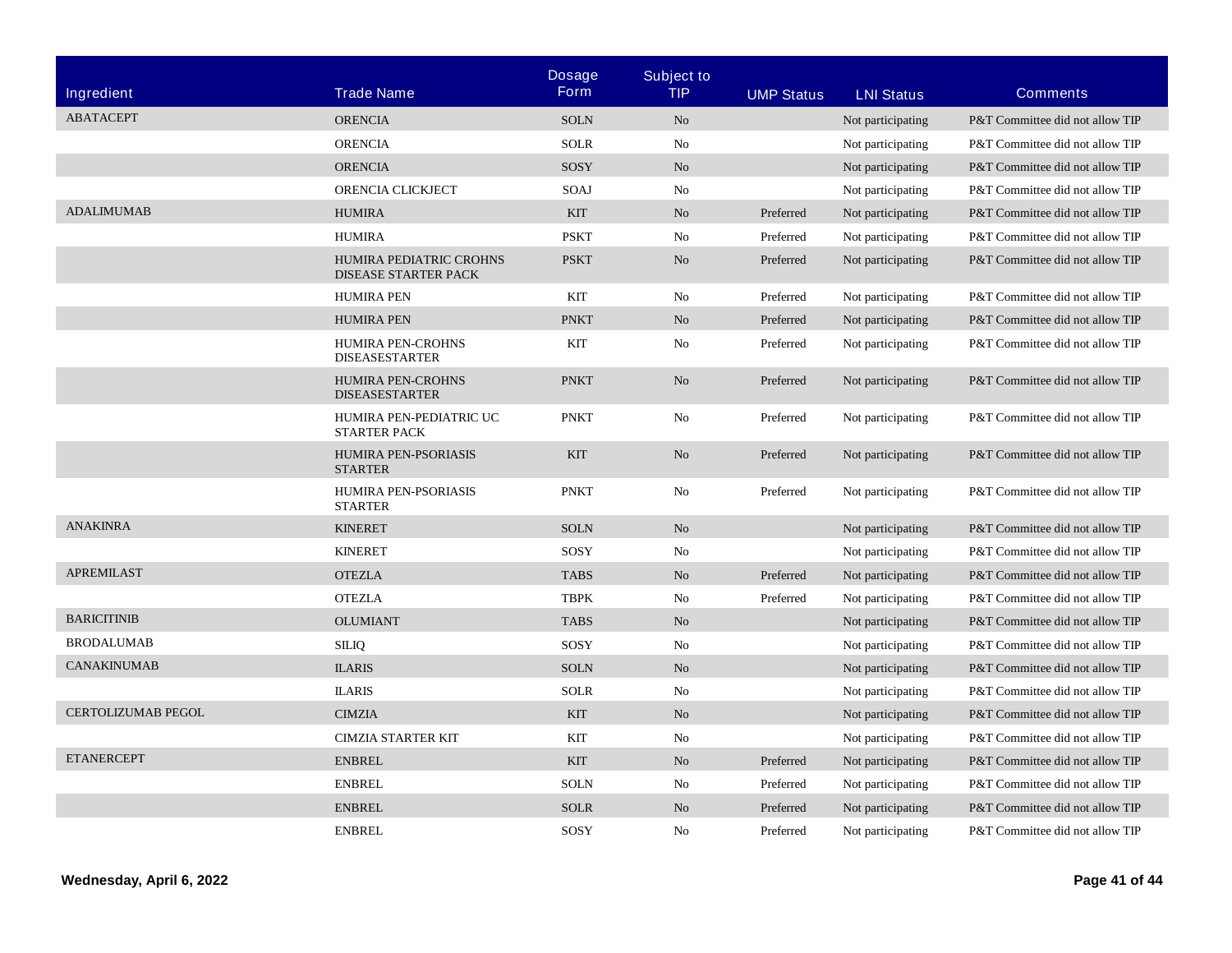|                            |                         | <b>Dosage</b><br><b>Form</b> | <b>Subject to</b> |                   |                   |                                 |
|----------------------------|-------------------------|------------------------------|-------------------|-------------------|-------------------|---------------------------------|
| Ingredient                 | <b>Trade Name</b>       |                              | TIP               | <b>UMP Status</b> | <b>LNI Status</b> | <b>Comments</b>                 |
| <b>ETANERCEPT</b>          | <b>ENBREL MINI</b>      | <b>SOCT</b>                  | N <sub>o</sub>    | Preferred         | Not participating | P&T Committee did not allow TIP |
|                            | <b>ENBREL SURECLICK</b> | SOAJ                         | No                | Preferred         | Not participating | P&T Committee did not allow TIP |
|                            | <b>ENBREL SURECLICK</b> | <b>SOLN</b>                  | $\rm No$          | Preferred         | Not participating | P&T Committee did not allow TIP |
| <b>GOLIMUMAB</b>           | <b>SIMPONI</b>          | SOAJ                         | No                |                   | Not participating | P&T Committee did not allow TIP |
|                            | <b>SIMPONI</b>          | <b>SOLN</b>                  | N <sub>o</sub>    |                   | Not participating | P&T Committee did not allow TIP |
|                            | <b>SIMPONI</b>          | SOSY                         | No                |                   | Not participating | P&T Committee did not allow TIP |
|                            | <b>SIMPONI ARIA</b>     | <b>SOLN</b>                  | N <sub>o</sub>    |                   | Not participating | P&T Committee did not allow TIP |
| <b>GUSELKUMAB</b>          | <b>TREMFYA</b>          | SOSY                         | No                |                   | Not participating | P&T Committee did not allow TIP |
| <b>INFLIXIMAB</b>          | <b>REMICADE</b>         | <b>SOLR</b>                  | N <sub>o</sub>    |                   | Not participating | P&T Committee did not allow TIP |
| <b>INFLIXIMAB-ABDA</b>     | <b>RENFLEXIS</b>        | <b>SOLR</b>                  | No                |                   | Not participating | P&T Committee did not allow TIP |
| <b>INFLIXIMAB-AXXQ</b>     | <b>AVSOLA</b>           | <b>SOLR</b>                  | No                |                   | Not participating | P&T Committee did not allow TIP |
| <b>INFLIXIMAB-DYYB</b>     | <b>INFLECTRA</b>        | <b>SOLR</b>                  | No                |                   | Not participating | P&T Committee did not allow TIP |
| <b>IXEKIZUMAB</b>          | <b>TALTZ</b>            | SOAJ                         | N <sub>o</sub>    |                   | Not participating | P&T Committee did not allow TIP |
|                            | <b>TALTZ</b>            | SOSY                         | No                |                   | Not participating | P&T Committee did not allow TIP |
| RISANKIZUMAB-RZAA          | <b>SKYRIZI</b>          | <b>SOLN</b>                  | No                | Preferred         | Not participating | P&T Committee did not allow TIP |
| <b>RITUXIMAB</b>           | <b>RITUXAN</b>          | <b>SOLN</b>                  | No                |                   | Not participating | P&T Committee did not allow TIP |
| RITUXIMAB-ABBS             | <b>TRUXIMA</b>          | <b>SOLN</b>                  | No                |                   | Not participating | P&T Committee did not allow TIP |
| RITUXIMAB-ARRX             | <b>RIABNI</b>           | <b>SOLN</b>                  | N <sub>o</sub>    |                   | Not participating | P&T Committee did not allow TIP |
| RITUXIMAB-PVVR             | <b>RUXIENCE</b>         | <b>SOLN</b>                  | No                |                   | Not participating | P&T Committee did not allow TIP |
| <b>SARILUMAB</b>           | <b>KEVZARA</b>          | SOAJ                         | No                |                   | Not participating | P&T Committee did not allow TIP |
|                            | <b>KEVZARA</b>          | <b>SOLN</b>                  | No                |                   | Not participating | P&T Committee did not allow TIP |
|                            | <b>KEVZARA</b>          | SOSY                         | No                |                   | Not participating | P&T Committee did not allow TIP |
| <b>SECUKINUMAB</b>         | <b>COSENTYX</b>         | <b>SOLN</b>                  | N <sub>o</sub>    | Preferred         | Not participating | P&T Committee did not allow TIP |
|                            | <b>COSENTYX</b>         | SOSY                         | No                | Preferred         | Not participating | P&T Committee did not allow TIP |
|                            | COSENTYX SENSOREADY PEN | SOAJ                         | No                | Preferred         | Not participating | P&T Committee did not allow TIP |
| <b>TOCILIZUMAB</b>         | <b>ACTEMRA</b>          | <b>SOLN</b>                  | No                |                   | Not participating | P&T Committee did not allow TIP |
|                            | <b>ACTEMRA</b>          | SOSY                         | No                |                   | Not participating | P&T Committee did not allow TIP |
|                            | <b>ACTEMRA ACTPEN</b>   | SOAJ                         | No                |                   | Not participating | P&T Committee did not allow TIP |
| <b>TOFACITINIB CITRATE</b> | <b>XELJANZ</b>          | <b>SOLN</b>                  | N <sub>o</sub>    | Preferred         | Not participating | P&T Committee did not allow TIP |
|                            | <b>XELJANZ</b>          | <b>TABS</b>                  | No                | Preferred         | Not participating | P&T Committee did not allow TIP |
|                            | <b>XELJANZ XR</b>       | <b>TB24</b>                  | N <sub>o</sub>    | Preferred         | Not participating | P&T Committee did not allow TIP |
| <b>UPADACITINIB</b>        | <b>RINVOO</b>           | <b>TB24</b>                  | No                | Preferred         | Not participating | P&T Committee did not allow TIP |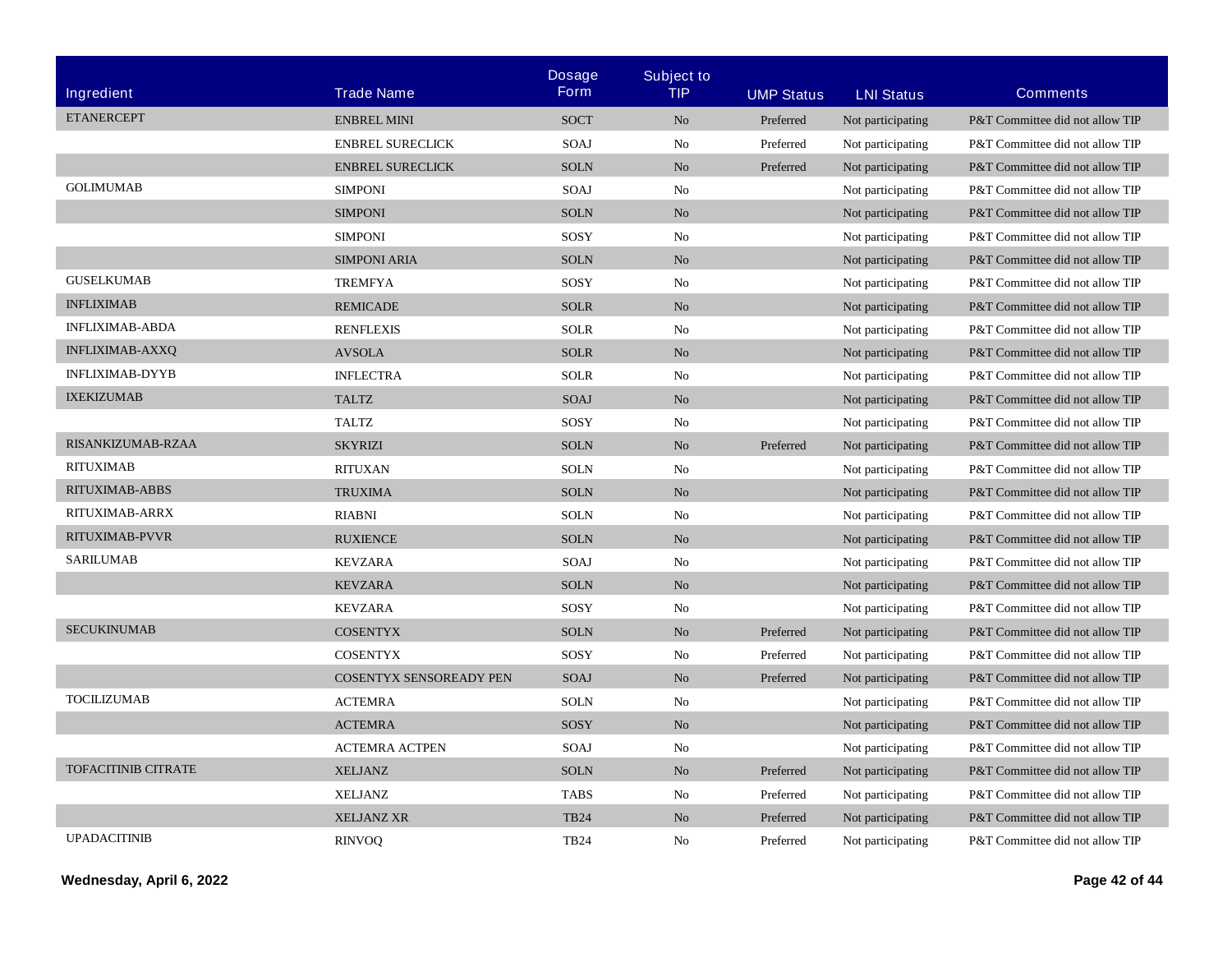| <b>Ingredient</b>           | <b>Trade Name</b>              | <b>Dosage</b><br><b>Form</b> | <b>Subject to</b><br><b>TIP</b> | <b>UMP Status</b> | <b>LNI Status</b> | <b>Comments</b>                 |
|-----------------------------|--------------------------------|------------------------------|---------------------------------|-------------------|-------------------|---------------------------------|
| <b>USTEKINUMAB</b>          | <b>STELARA</b>                 | <b>SOLN</b>                  | N <sub>0</sub>                  | Preferred         | Not participating | P&T Committee did not allow TIP |
|                             | <b>STELARA</b>                 | SOSY                         | No                              | Preferred         | Not participating | P&T Committee did not allow TIP |
| <b>VEDOLIZUMAB</b>          | <b>ENTYVIO</b>                 | <b>SOLR</b>                  | No                              |                   | Not participating | P&T Committee did not allow TIP |
| Triptan (Migraine Headache) |                                |                              |                                 |                   |                   |                                 |
| <b>ALMOTRIPTAN MALATE</b>   | <b>ALMOTRIPTAN</b>             | <b>TABS</b>                  |                                 |                   | Not participating | Archived 2015                   |
|                             | <b>ALMOTRIPTAN MALATE</b>      | <b>TABS</b>                  |                                 |                   | Not participating | Archived 2015                   |
|                             | <b>AXERT</b>                   | <b>TABS</b>                  |                                 |                   | Not participating | Archived 2015                   |
| ELETRIPTAN HYDROBROMIDE     | ELETRIPTAN HYDROBROMIDE        | <b>TABS</b>                  |                                 |                   | Not participating | Archived 2015                   |
|                             | <b>RELPAX</b>                  | <b>TABS</b>                  |                                 |                   | Not participating | Archived 2015                   |
| EPTINEZUMAB-JJMR            | <b>VYEPTI</b>                  | <b>SOLN</b>                  |                                 |                   | Not participating | Archived 2015                   |
| FROVATRIPTAN SUCCINATE      | <b>FROVA</b>                   | <b>TABS</b>                  |                                 |                   | Not participating | Archived 2015                   |
|                             | FROVATRIPTAN SUCCINATE         | <b>TABS</b>                  |                                 |                   | Not participating | Archived 2015                   |
| <b>NARATRIPTAN HCL</b>      | AMERGE                         | <b>TABS</b>                  |                                 |                   | Not participating | Archived 2015                   |
|                             | <b>NARATRIPTAN HCL</b>         | <b>TABS</b>                  |                                 |                   | Not participating | Archived 2015                   |
| RIZATRIPTAN BENZOATE        | <b>MAXALT</b>                  | <b>TABS</b>                  |                                 |                   | Not participating | Archived 2015                   |
|                             | MAXALT-MLT                     | <b>TBDP</b>                  |                                 |                   | Not participating | Archived 2015                   |
|                             | RIZATRIPTAN BENZOATE           | <b>TABS</b>                  |                                 | Preferred         | Not participating | Archived 2015                   |
|                             | RIZATRIPTAN BENZOATE           | <b>TBDP</b>                  |                                 | Preferred         | Not participating | Archived 2015                   |
|                             | RIZATRIPTAN BENZOATE ODT       | <b>TBDP</b>                  |                                 | Preferred         | Not participating | Archived 2015                   |
| <b>SUMATRIPTAN</b>          | <b>IMITREX</b>                 | <b>SOLN</b>                  |                                 |                   | Not participating | Archived 2015                   |
|                             | <b>SUMATRIPTAN</b>             | <b>SOLN</b>                  |                                 | Preferred         | Not participating | Archived 2015                   |
|                             | <b>TOSYMRA</b>                 | <b>SOLN</b>                  |                                 |                   | Not participating | Archived 2015                   |
| SUMATRIPTAN SUCCINATE       | <b>ALSUMA</b>                  | SOAJ                         |                                 |                   | Not participating | Archived 2015                   |
|                             | <b>ALSUMA</b>                  | <b>SOLN</b>                  |                                 |                   | Not participating | Archived 2015                   |
|                             | <b>IMITREX</b>                 | <b>SOLN</b>                  |                                 |                   | Not participating | Archived 2015                   |
|                             | <b>IMITREX</b>                 | <b>TABS</b>                  |                                 |                   | Not participating | Archived 2015                   |
|                             | <b>IMITREX STATDOSE REFILL</b> | <b>SOCT</b>                  |                                 |                   | Not participating | Archived 2015                   |
|                             | <b>IMITREX STATDOSE REFILL</b> | <b>SOLN</b>                  |                                 |                   | Not participating | Archived 2015                   |
|                             | <b>IMITREX STATDOSE SYSTEM</b> | SOAJ                         |                                 |                   | Not participating | Archived 2015                   |
|                             | <b>IMITREX STATDOSE SYSTEM</b> | <b>SOLN</b>                  |                                 |                   | Not participating | Archived 2015                   |
|                             | <b>ONZETRA XSAIL</b>           | <b>EXHP</b>                  |                                 |                   | Not participating | Archived 2015                   |